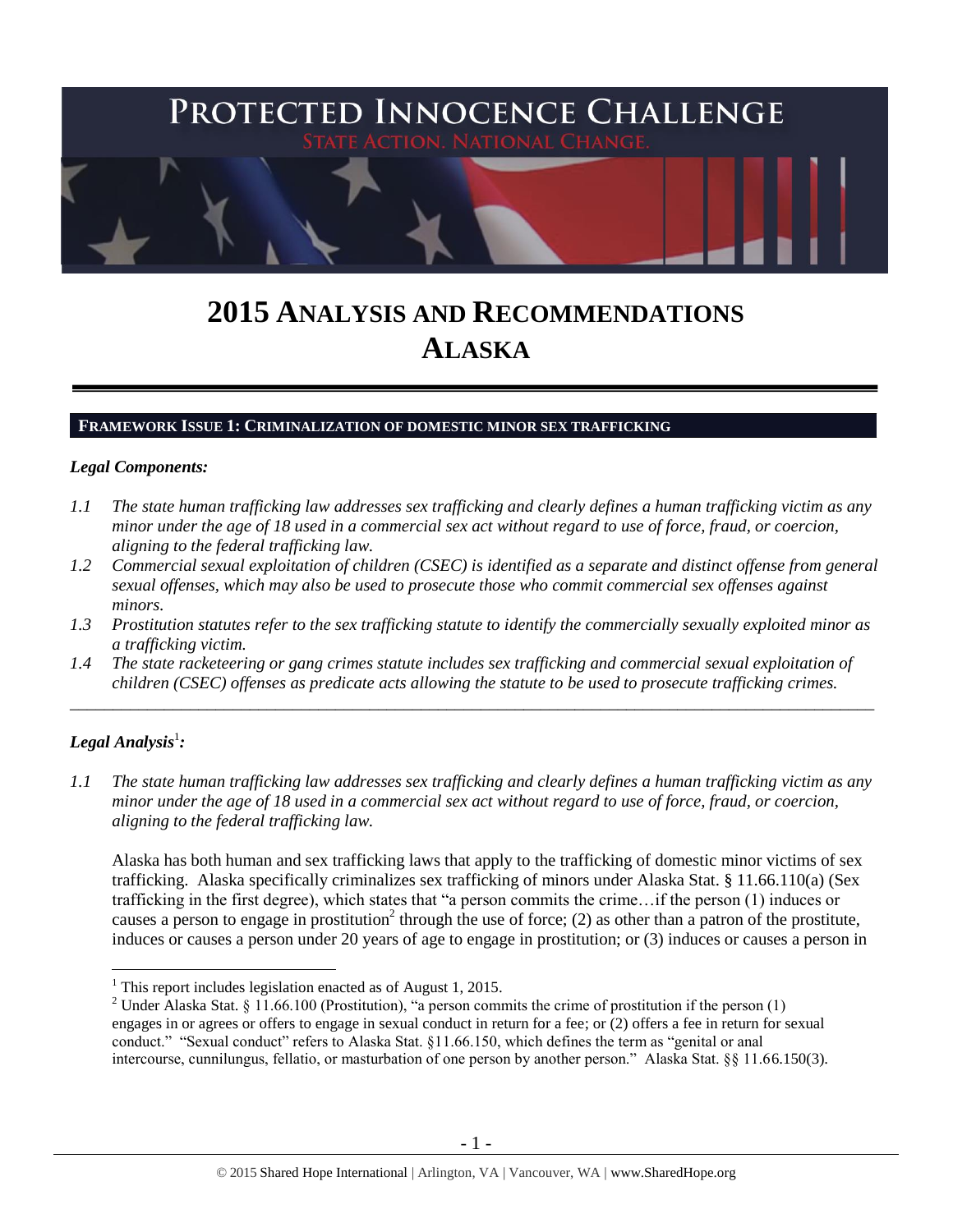<span id="page-1-0"></span>that person's legal custody to engage in prostitution." The crime is a Class A felony, punishable by imprisonment for 5–8 years and a possible fine not to exceed \$250,000. Alaska Stat. §§ 11.66.110(c),  $12.55.125(c)(1)$ ,  $12.55.035(b)(2)$ . If subsection (2) is violated, the crime becomes an unclassified felony, punishable by imprisonment for 20–35 years,<sup>3</sup> depending on the victim's age, and a possible fine not to exceed  $$500,000.<sup>4</sup>$  Alaska Stat. §§ 11.66.110(d), 12.55.125(i)(1)(A), 12.55.035(b)(1). It is not a defense that a trafficker "reasonably believed that the person induced or caused to engage in prostitution was 20 years of age or older." Alaska Stat. § 11.66.110(b).

Alaska also criminalizes sex trafficking in the second, third and fourth degrees. Alaska Stat. § 11.66.120(a)(b) (Sex trafficking in the second degree) states that a person commits the crime if the person "(1) manages, supervises, controls, or owns, either alone or in association with others, a prostitution enterprise other than a place of prostitution; (2) procures or solicits a patron for a prostitute; or (3) offers, sells, advertises, promotes, or facilitates travel that includes commercial sexual conduct<sup>5</sup> as enticement for the travel." Violations are a Class B felony punishable by imprisonment for 1-3 years and a possible fine not to exceed \$100,000. Alaska Stat. §§ 11.66.120(b), 12.55.125(d)(1), 12.55.035(b)(3). Under Alaska Stat. § 11.66.130(a) (Sex trafficking in the third degree), a person commits the crime if:

with intent to promote prostitution, the person (1) manages, supervises, controls, or owns, either alone or in association with others, a place of prostitution  $\dots$  (3) as other than a prostitute receiving compensation for personally rendered prostitution services, receives or agrees to receive money or other property under an agreement or understanding that money or other property is derived from prostitution; or (4) engages in conduct that institutes, aids, or facilitates a prostitution enterprise.

Violations are a Class C felony punishable by up to 5 years imprisonment and a possible fine of not more than \$50,000. Alaska Stat. §§ 11.66.130(b), 12.55.125(e), 12.55.035(1)(4). Alaska Stat. § 11.66.135(a)(Sex trafficking in the fourth degree) states that a person commits the crime if the person "engages in conduct that institutes, aids, or facilitates prostitution under circumstances not proscribed under AS 11.66.130(a)(4)." Violations of this provision are a Class A misdemeanor punishable by up to 1 year imprisonment and a possible fine not to exceed \$10,000. Alaska Stat. §§ 11.66.130(b), 12.55.135(a), 12.55.035(b)(5).

<sup>&</sup>lt;sup>3</sup> When a person's second felony conviction is a sexual felony they will automatically receive a mandatory imprisonment term of 35–40 years. If the sexual felony is a third felony conviction they will automatically receive an imprisonment term of 99 years. Alaska Code Ann. § 12.55.125. Sexual felony is defined in Alaska Code. Ann. § 12.55.185(f) as "sexual assault in the first degree, sexual abuse of a minor in the first degree, sex trafficking in the first degree, sexual assault in the second degree, sexual abuse of a minor in the second degree, unlawful exploitation of a minor, distribution of child pornography, sexual assault in the third degree, incest, indecent exposure in the first degree, possession of child pornography, online enticement of a minor, and felony attempt, conspiracy, or solicitation to commit those crimes."

<sup>&</sup>lt;sup>4</sup> Unless otherwise specified, the sentences of imprisonment for all felonies provided throughout this report are based on the assumption that the defendant has no prior felony convictions, and that none of the aggravating or mitigating factors listed in Alaska Stat. §§ 12.55.155–12.55.175 or in the sentencing provisions themselves are present. A defendant with prior felony convictions will be subject to a greater minimum sentence of imprisonment. Alaska Stat. § 12.55.125. The presence of aggravating factors, such as where "the defendant was the leader of a group of three or more persons who participated in the offense" or "the offense was [certain sexual offenses or distribution of indecent material to minors] and the defendant was 10 or more years older than the victim" "may allow imposition of a sentence above the presumptive range," while the presence of mitigating factors "may allow imposition of a sentence below the presumptive range . . . ." Alaska Stat. § 12.55.155(c)(3), (18)(E), (d). <sup>5</sup> Pursuant to Alaska Stat. § 11.66.120(a)(3) (Sex trafficking in the second degree), "in this paragraph, 'commercial sexual conduct' means sexual conduct for which anything of value is given or received by any person.."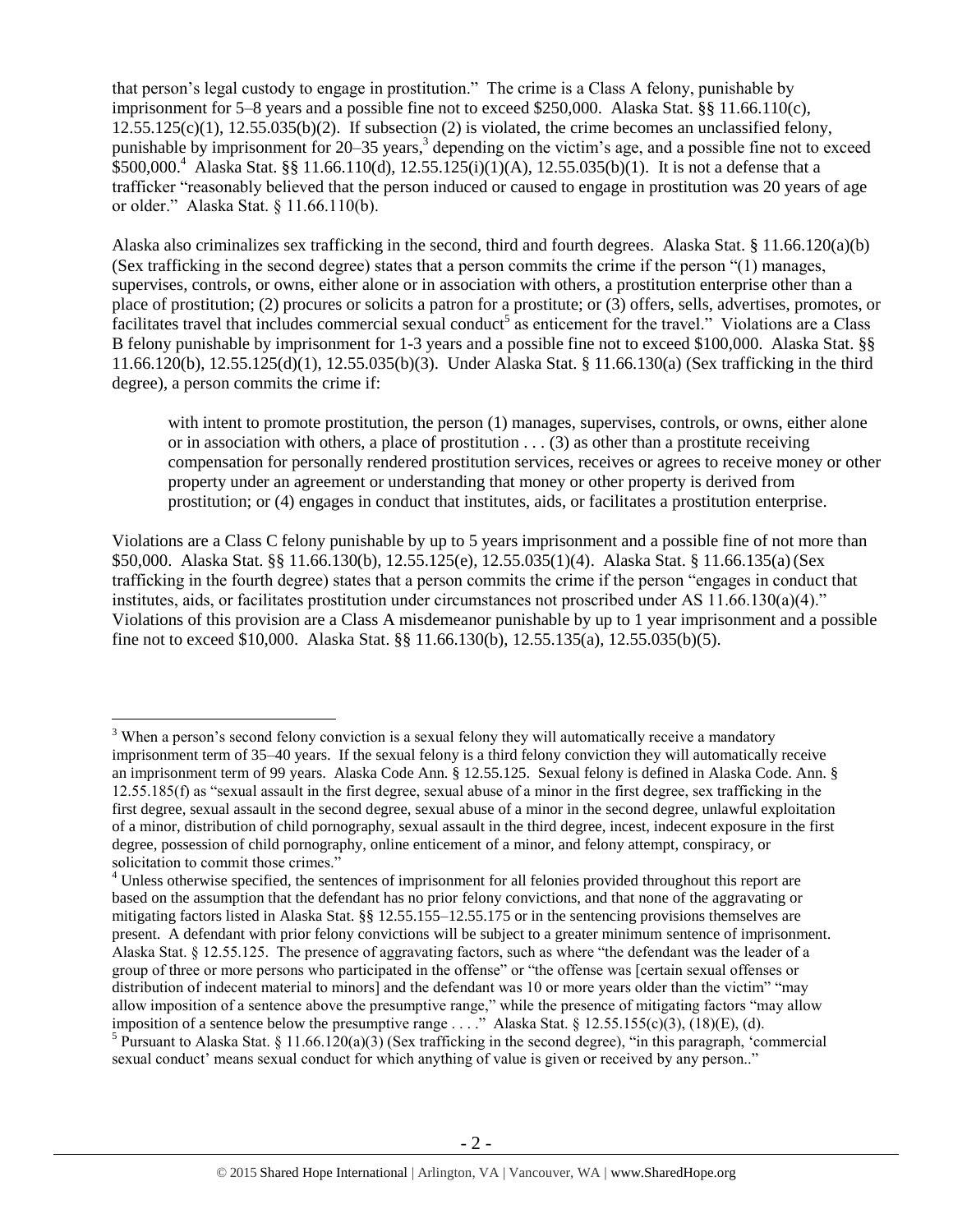Since Alaska's sex trafficking laws only apply to use of minors for prostitution and do not specifically include the use of minors in sexual performance and pornography, such offenses would fall under Alaska's human trafficking laws, which require force, threat of force or deception. Alaska Stat. § 11.41.360 (Human trafficking in the first degree) states that it is a class A felony when a "person compels or induces another person to engage in sexual conduct,  $6$  adult entertainment, $7$  or labor in the state by force or threat of force against any person, or by deception."<sup>8</sup> A Class A felony is punishable by imprisonment for 5–8 years and a possible fine not to exceed \$250,000. Alaska Stat. §§ 12.55.125(c)(1), 12.55.035(b)(2). Alaska Stat. § 11.41.365(a) (Human trafficking in the second degree) states "[a] person commits the crime of human trafficking in the second degree if the person obtains a benefit from the commission of human trafficking under AS 11.41.360 (Human trafficking in the first degree), with reckless disregard that the benefit is a result of the trafficking." This crime is a Class B felony punishable by imprisonment for 1-3 years and a possible fine not to exceed \$100,000. Alaska Stat. §§ 11.41.365(b), 12.55.125(d)(1), 12.55.035(b)(3).

*1.2 Commercial sexual exploitation of children (CSEC) is identified as a separate and distinct offense from general sexual offenses, which may also be used to prosecute those who commit sex offenses against minors.*

The following laws criminalize CSEC in Alaska:

6 *See supra* note [2.](#page-0-0)

 $\overline{a}$ 

(f) A minor under the age of 18 may not be employed or allowed to work in any capacity on the premises of a business that offers adult entertainment. In this subsection, "business that offers adult entertainment" means a business in which one or more individuals are employed or contracted to, wholly or in part, or permitted to entertain others by

(1) removing clothes or other items that clothe or hide the person's body;

(2) dancing or in any other manner exhibiting the individual's body in a completely or almost completely unclothed state;

(3) participating in an actual or simulated illegal, indecent, or lewd exhibition, act, or practice including

(A) sexual penetration;

(B) the lewd exhibition or touching of a person's genitals, anus, or breast; or

(C) bestiality.

<sup>8</sup> "Deception" is defined in Alaska Stat. § 11.41.360(b)(2) by referring to Alaska Stat. § 11.46.180, which states in subsection (c), "As used in this section, 'deception' has the meaning ascribed to it in AS 11.81.900 but does not include falsity as to matters having no pecuniary significance or 'puffing' by statements unlikely to deceive reasonable persons in the group addressed." Alaska Stat. § 11.81.900(18) states,

(18) "deception" means to knowingly

(A) create or confirm another's false impression that the defendant does not believe to be true, including false impressions as to law or value and false impressions as to intention or other state of mind;

(B) fail to correct another's false impression that the defendant previously has created or confirmed; (C) prevent another from acquiring information pertinent to the disposition of the property or service involved;

(D) sell or otherwise transfer or encumber property and fail to disclose a lien, adverse claim, or other legal impediment to the enjoyment of the property, whether or not that impediment is a matter of official record; or

(E) promise performance that the defendant does not intend to perform or knows will not be performed;

. . . .

<sup>&</sup>lt;sup>7</sup> "Adult entertainment" is defined in Alaska Stat. § 11.41.360(b)(1) by referring to Alaska Stat. § 23.10.350(f)(1)-(3), which states,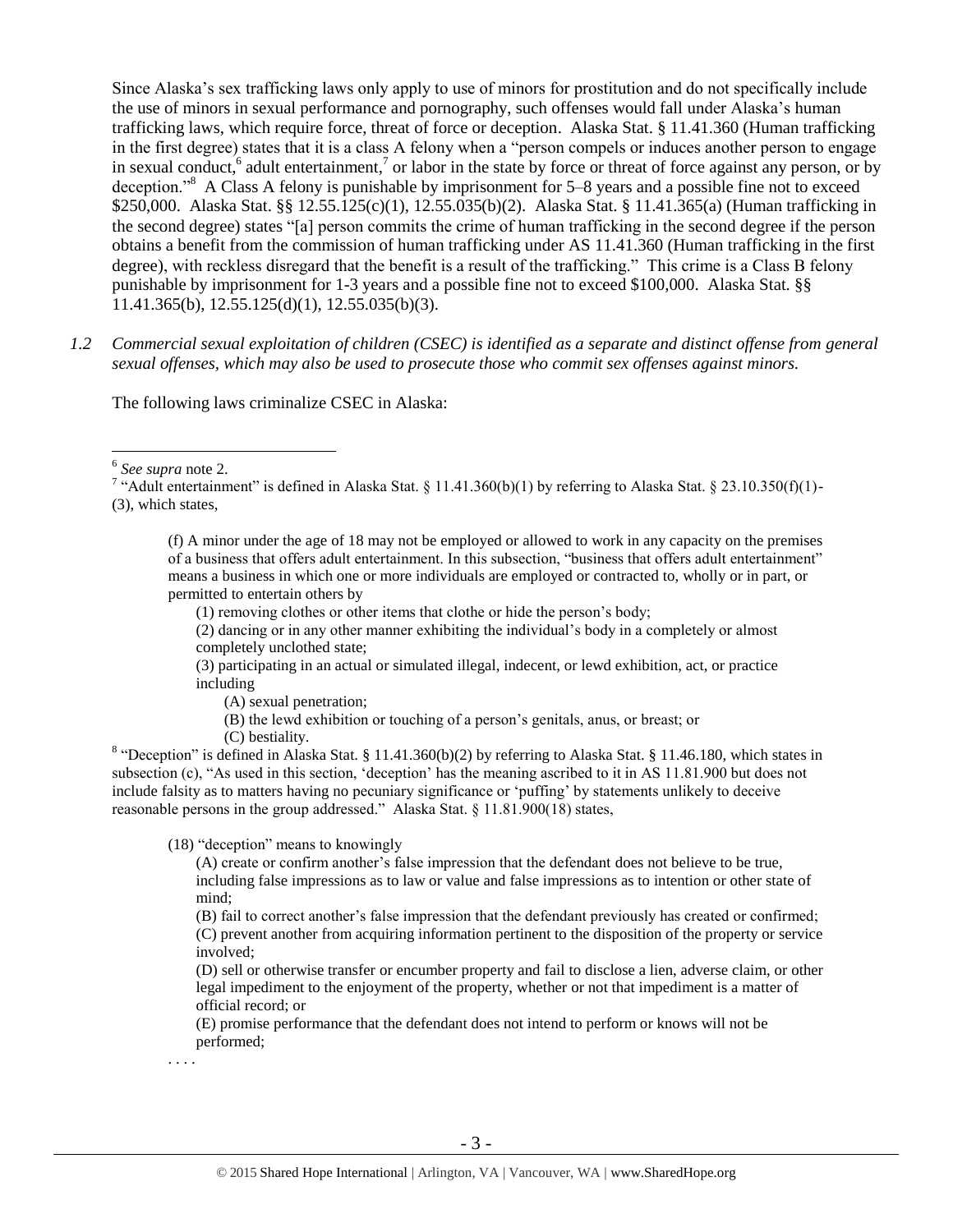1. Alaska Stat. § 11.41.455 (Unlawful exploitation of a minor) states in part,

(a) A person commits the crime of unlawful exploitation of a minor if, in the state and with the intent of producing a live performance, film, audio, video, electronic, or electromagnetic recording,<sup>9</sup> photograph, negative, slide, book, newspaper, magazine, or other material that visually or aurally depicts the conduct listed in  $(1)$ – $(7)$  of this subsection, the person knowingly induces or employs a child under 18 years of age to engage in, or photographs, films, records, or televises a child under 18 years of age engaged in, the following actual or simulated conduct:

(1) sexual penetration;

(2) the lewd touching of another person's genitals, anus, or breast;

(3) the lewd touching by another person of the child's genitals, anus, or breast;

(4) masturbation;

(5) bestiality;

- (6) the lewd exhibition of the child's genitals; or
- (7) sexual masochism or sadism.

(b) A parent, legal guardian, or person having custody or control of a child under 18 years of age commits the crime of unlawful exploitation of a minor if, in the state, the person permits the child to engage in conduct described in (a) of this section knowing that the conduct is intended to be used in producing a live performance, film, audio, video, electronic, or electromagnetic recording, photograph, negative, slide, book, newspaper, magazine, or other material that visually or aurally depicts the conduct.

This crime is a Class B felony that is punishable by imprisonment for  $5-15^{10}$  years and a possible fine not to exceed \$100,000. Alaska Stat. §§ 11.41.455(c)(1), 12.55.125(i)(3)(A), 12.55.035(b)(3). Pursuant to Alaska Stat. § 11.41.455(c)(2), the crime is a "class A felony if the person has been previously convicted of unlawful exploitation of a minor in this jurisdiction or a similar crime in this or another jurisdiction." When a Class A felony "is a second felony conviction and the defendant has a prior conviction for a sexual felony," it is punishable by imprisonment between 30 to 40 years and a possible fine not to exceed \$250,000. Alaska Stat. §§ 12.55.125(i)(2)(D), 12.55.035(b)(2).

- 2. Under Alaska Stat. § 11.66.100 (Prostitution),
	- (a) A Person commits the crime of prostitution if the person:
		- . . . . (2) Offers a fee in return for sexual conduct.
	- (c) Prostitution is a class C felony if
		- (1) the defendant violates (a) of this section as a patron of a prostitute;
		- (2) the prostitute is under 18 years of age; and
		- (3) the defendant is over 18 years of age and at least three years older than the prostitute.

A Class C felony is punishable by up to five years in prison with a possible fine not to exceed \$50,000.

3. Alaska Stat. § 11.41.452 (Online enticement of a minor) states,

 $\overline{a}$ 

. . . .

<sup>9</sup> Under Alaska Stat. § 11.41.455(d), "audio recording" is defined as "a nonbook prerecorded item without a visual component, and includes a record, tape, cassette, and compact disc."

<sup>10</sup> *See supra* note [3.](#page-1-0)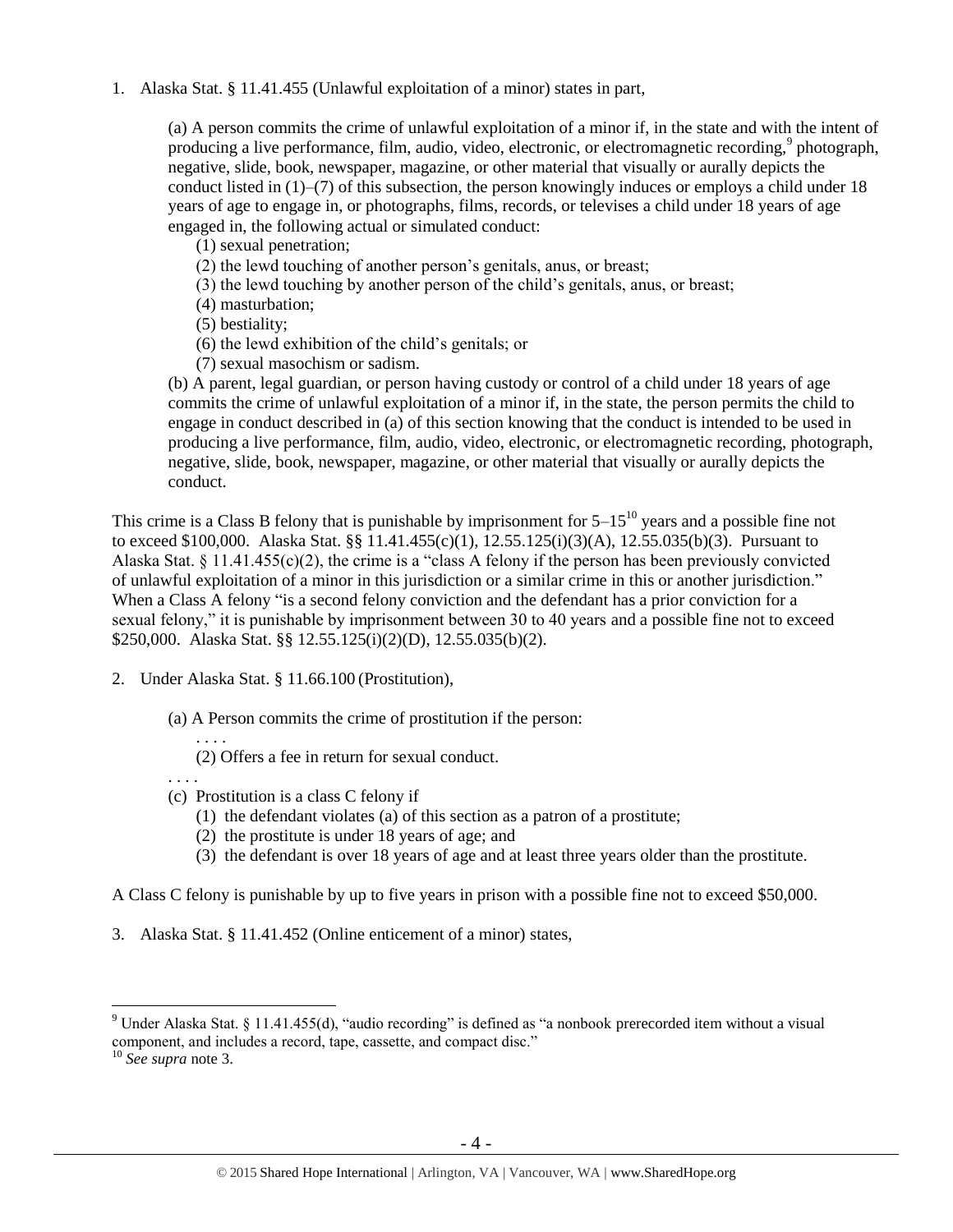(a) A person commits the crime of online enticement of a minor if the person, being 18 years of age or older, knowingly uses a computer to communicate with another person to entice, solicit, or encourage the person to engage in an act described in AS  $11.41.455(a)(1) - (7)$  (Unlawful exploitation of a minor) and

(1) the other person is a child under 16 years of age; or

(2) the person believes that the other person is a child under 16 years of age.

. . . .

(d) Except as provided in (e) of this section, online enticement is a class B felony.

(e) Online enticement is a class A felony if the defendant was, at the time of the offense, required to register as a sex offender or child kidnapper under AS 12.63 or a similar law of another jurisdiction.

Other sexual exploitation laws that may apply in cases of commercial sexual exploitation of a child, although they do not specify commercial exchanges, include the following:

- 1. Alaska Stat. § 11.41.434(a)(1) (Sexual abuse of a minor in the first degree) states, "(a) An offender commits the crime of sexual abuse of a minor in the first degree if (1) being 16 years of age or older, the offender engages in sexual penetration with a person who is under 13 years of age or aids, induces, causes, or encourages a person who is under 13 years of age to engage in sexual penetration with another person." Sexual abuse of a minor in the first degree is an unclassified felony and is punishable by imprisonment for 20–35 vears,<sup>11</sup> depending on the age of the victim, and a possible fine not to exceed \$500,000. Alaska Stat. §§ 11.41.434(b), 12.55.125(i)(1)(A), 12.55.035(b)(1).
- 2. Alaska Stat. § 11.41.436(a) (Sexual abuse of a minor in the second degree) is a Class B felony if

(1) being 17 years of age or older, the offender engages in sexual penetration with a person who is 13, 14, or 15 years of age and at least four years younger than the offender, or aids, induces, causes, or encourages a person who is 13, 14, or 15 years of age and at least four years younger than the offender to engage in sexual penetration with another person;

(2) being 16 years of age or older, the offender engages in sexual contact with a person who is under 13 years of age or aids, induces, causes, or encourages a person under 13 years of age to engage in sexual contact with another person;

. . .

(4) being 16 years of age or older, the offender aids, induces, causes, or encourages a person who is under 16 years of age to engage in conduct described in AS 11.41.455(a)(2)–(6);<sup>12</sup>

. . .

(7) being under 16 years of age, the offender engages in sexual penetration with a person who is under 13 years of age and at least three years younger than the offender.

An offense is punishable by imprisonment for 5-15 years and a possible fine not to exceed \$100,000. Alaska Stat. §§ 11.41.436(b), 12.55.125(i)(3)(A), 12.55.035(b)(3).

*1.3 Prostitution statutes refer to the sex trafficking statute to identify the commercially sexually exploited minor as a trafficking victim.* 

Alaska's prostitution statute does not refer to Alaska Stat. §§ 11.66.110 (Sex trafficking in the first degree).

<sup>11</sup> *See supra* note [3.](#page-1-0)

<sup>&</sup>lt;sup>12</sup> Alaska Stat. § 11.41.455 (a)(2)–(6) states, "(2) the lewd touching of another person's genitals, anus, or breast; (3) the lewd touching by another person of the child's genitals, anus, or breast; (4) masturbation; (5) bestiality; (6) the lewd exhibition of the child's genitals."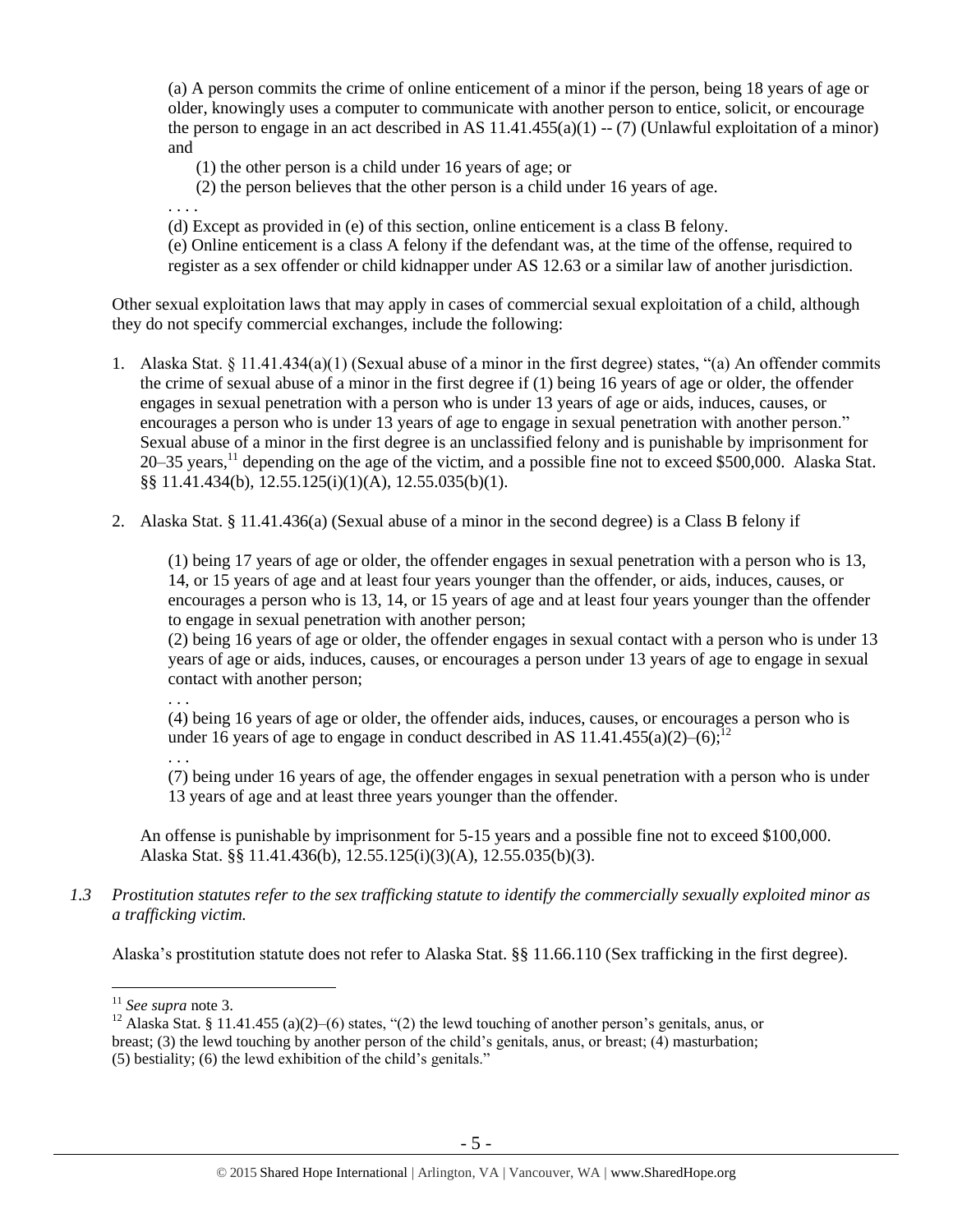- 1.3.1 Recommendation: Amend Alaska Stat. § 11.66.100 (Prostitution) to specifically refer to § 11.66.110 (Sex trafficking in the first degree) to ensure that CSEC victims are properly identified as victims of sex trafficking.
- *1.4 The state racketeering or gang crimes statute includes sex trafficking and commercial sexual exploitation of children (CSEC) offenses as predicate acts allowing the statute to be used to prosecute trafficking crimes.*

Alaska has not enacted a racketeering statute. However, the law provides a limited penalty enhancement for crimes committed in furtherance of gang activity and other laws make it a crime to recruit a gang member or induce a person to commit a crime on behalf of a gang.

Pursuant to Alaska Stat. § 11.61.160 (Recruiting a gang member in the first degree),

(a) A person commits the crime of recruiting a gang member in the first degree if the person uses or threatens the use of force against a person or property to induce a person to participate in a criminal street gang or to commit a crime on behalf of a criminal street gang.

(b) Recruiting a gang member in the first degree is a class C felony.

Pursuant to Alaska Stat. § 11.61.165 (Recruiting a gang member in the second degree),

(a) A person commits the crime of recruiting a gang member in the second degree if the person is 18 years of age or older and, without force or the threat of force, encourages or recruits a person who is under 18 years of age and at least three years younger than the offender to participate in a criminal street gang.

(b) Recruiting a gang member in the second degree is a class A misdemeanor.

Pursuant to Alaska Stat. § 12.55.137 (Penalties for gang activities punishable as misdemeanors),

(a) If a person commits an offense that would be a class B misdemeanor and the person committed the offense for the benefit of, at the direction of, or in association with a criminal street gang,  $^{13}$  the offense is a class A misdemeanor.

(b) If a person commits an offense that would be a class A misdemeanor and the person committed the offense for the benefit of, at the direction of, or in association with a criminal street gang, the offense is a class C felony.

1.4.1 Recommendation: Enact a racketeering statute that includes CSEC and trafficking offenses as predicate crimes and may be used to prosecute trafficking enterprises.

<sup>&</sup>lt;sup>13</sup> Alaska Stat. § 11.81.900(13) (Definitions) defines "criminal street gang" as "a group of three or more persons (A) who have in common a name or identifying sign, symbol, tattoo or other physical marking, style of dress, or use of hand signs; and (B) who, individually, jointly, or in combination, have committed or attempted to commit, within the preceding three years, for the benefit of, at the direction of, or in association with the group, two or more offenses under any of, or any combination of, the following: (i) AS 11.41 (Offenses against the person) . . . or (iii) a felony offense."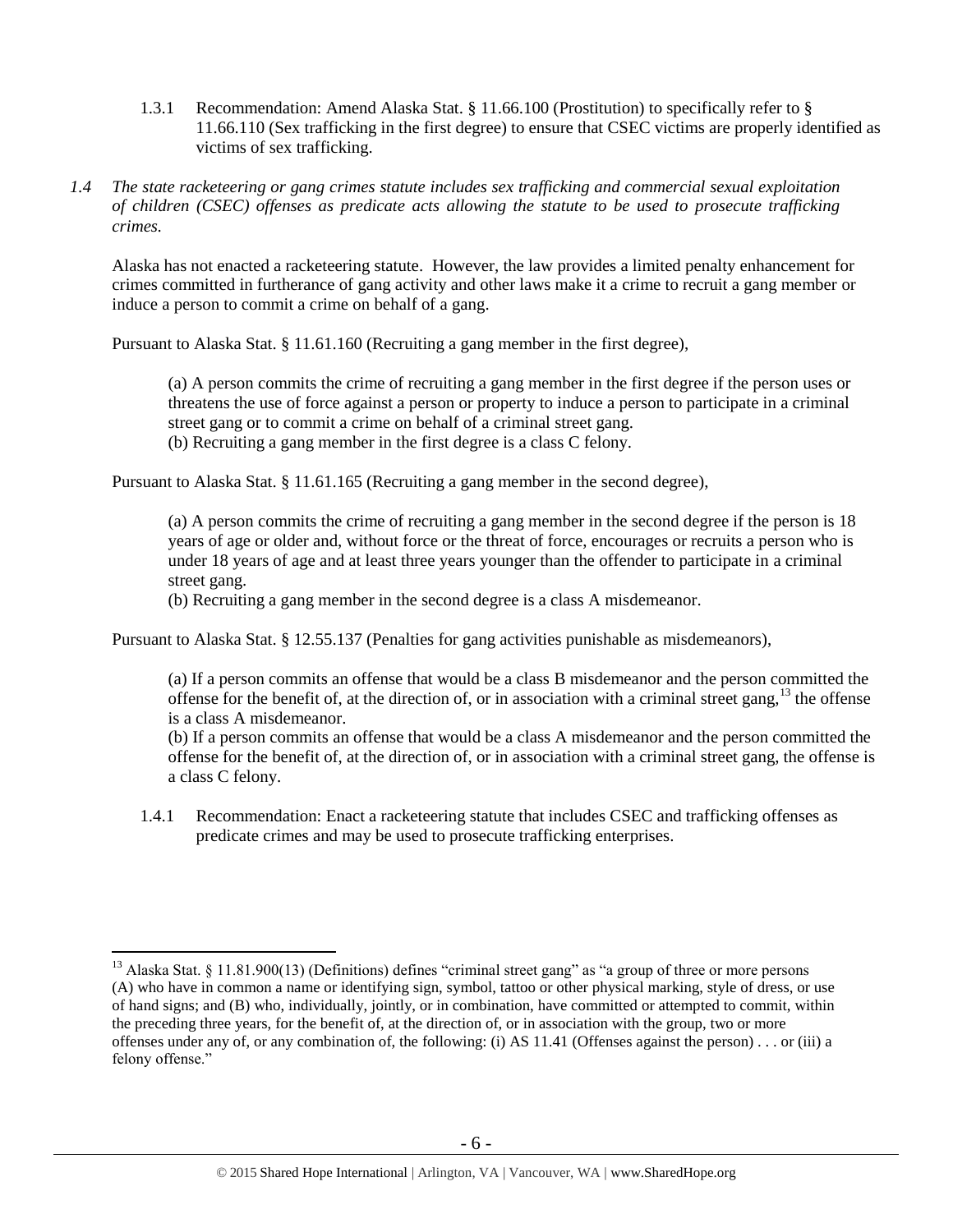#### **FRAMEWORK ISSUE 2: CRIMINAL PROVISIONS ADDRESSING DEMAND**

#### *Legal Components:*

- *2.1 The state sex trafficking law can be applied to the buyers of commercial sex acts with a victim of domestic minor sex trafficking.*
- *2.2 Buyers of commercial sex acts with a minor can be prosecuted under commercial sexual exploitation of children (CSEC) laws.*
- *2.3 Solicitation laws differentiate buying sex acts with an adult and buying sex acts with a minor under 18.*
- *2.4 Penalties for buyers of commercial sex acts with minors are as high as federal penalties.*
- *2.5 Using the Internet or electronic communications to lure, entice, or purchase, or attempt to lure, entice, or purchase commercial sex acts with a minor is a separate crime or results in an enhanced penalty for buyers.*
- *2.6 No age mistake defense is permitted for a buyer of commercial sex acts with any minor under 18.*
- *2.7 Base penalties for buying sex acts with a minor under 18 are sufficiently high and not reduced for older minors.*
- *2.8 Financial penalties for buyers of commercial sex acts with minors are sufficiently high to make it difficult for buyers to hide the crime.*
- *2.9 Buying and possessing child pornography carries penalties as high as similar federal offenses.*
- *2.10 Convicted buyers of commercial sex acts with minors and child pornography are required to register as sex offenders*.

\_\_\_\_\_\_\_\_\_\_\_\_\_\_\_\_\_\_\_\_\_\_\_\_\_\_\_\_\_\_\_\_\_\_\_\_\_\_\_\_\_\_\_\_\_\_\_\_\_\_\_\_\_\_\_\_\_\_\_\_\_\_\_\_\_\_\_\_\_\_\_\_\_\_\_\_\_\_\_\_\_\_\_\_\_\_\_\_\_\_\_\_\_\_

## *Legal Analysis:*

 $\overline{a}$ 

*2.1 The state sex trafficking law can be applied to the buyers of commercial sex acts with a victim of domestic minor sex trafficking.*

Alaska Stat. § 11.66.110(a)(2) (Sex trafficking in the first degree) specifically exempts buyers from criminal liability under the sex trafficking of a minor law by stating, "[a] person commits the crime of sex trafficking…if the person…other than a patron of a prostitute, induces or causes a person under 18 years of age, to engage in prostitution..."

- 2.1.1 Recommendation: Amend Alaska Stat. § 11.66.110 (Sex trafficking in the first degree) to make the statute applicable to the actions of buyers of commercial sex with minors.<sup>14</sup>
- *2.2 Buyers of commercial sex acts with a minor can be prosecuted under commercial sexual exploitation of children (CSEC) laws.*

Alaska Stat. § 11.66.100 (Prostitution) makes it a crime to purchase sex acts with a minor. It states,

(a) A Person commits the crime of prostitution if the person:

. . . . (2) Offers a fee in return for sexual conduct.

<sup>&</sup>lt;sup>14</sup> See generally SHARED HOPE INTERNATIONAL, "Eliminating the Third Party Control Barrier to Identifying Juvenile Sex Trafficking Victims," JuST Response Policy Paper (2015), [http://sharedhope.org/wp](http://sharedhope.org/wp-content/uploads/2015/08/Policy-Paper_Eliminating-Third-Party-Control_Final1.pdf)[content/uploads/2015/08/Policy-Paper\\_Eliminating-Third-Party-Control\\_Final1.pdf](http://sharedhope.org/wp-content/uploads/2015/08/Policy-Paper_Eliminating-Third-Party-Control_Final1.pdf) (discussing need to include buyer conduct in core sex trafficking offense regardless of whether victim is under control of a third party and explaining negative impact on victims and victim-identification when buyers are excluded as sex trafficking offenders).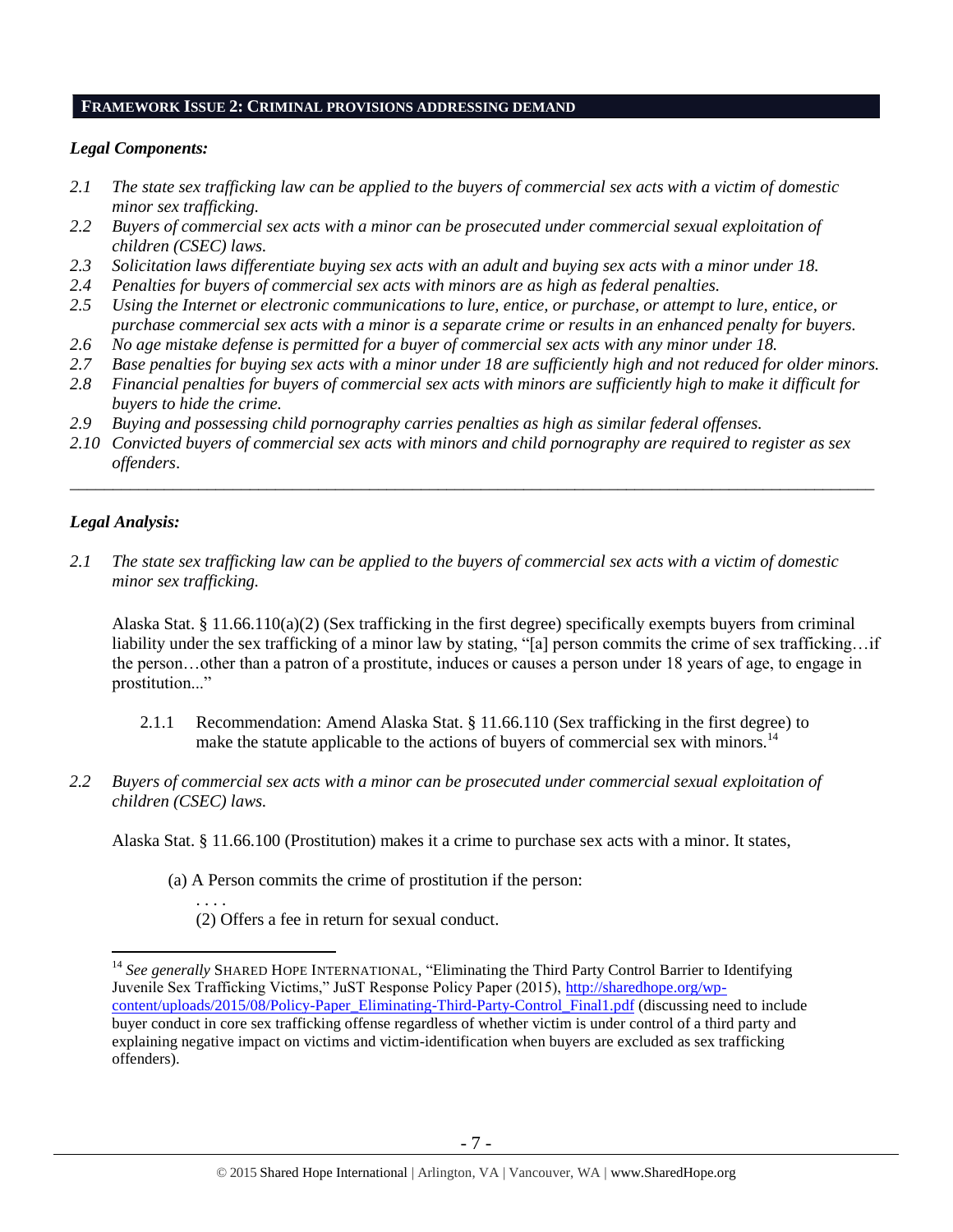- . . . . (c) Prostitution is a class C felony if
	- (1) the defendant violates (a) of this section as a patron of a prostitute;
	- (2) the prostitute is under 18 years of age; and
	- (3) the defendant is over 18 years of age and at least three years older than the prostitute.

A Class C felony is punishable by up to five years in prison with a possible fine not to exceed \$50,000.

*2.3 Solicitation laws differentiate between buying sex acts with an adult and buying sex acts with a minor under 18.*

Under Alaska Stat. § 11.66.100 (Prostitution),

- (a) A person commits the crime of prostitution if the person:
	- (1) Engages in or agrees or offers to engage in sexual conduct in return for a fee; or (2) Offers a fee in return for sexual conduct.
- (b) Except as provided in (c) of this section, prostitution is a class B misdemeanor.
- (c) Prostitution is a class C felony if
	- (1) the defendant violates (a) of this section as a patron of a prostitute;
	- (2) the prostitute is under 18 years of age; and
	- (3) the defendant is over 18 years of age and at least three years older than the prostitute.

A Class B misdemeanor is punishable by imprisonment for up to 90 days and a possible fine not to exceed \$2,000. Alaska Stat. §§ 11.66.100(b), 12.55.135(b), 12.55.035(b)(6). A Class C felony is punishable by up to five years in prison with a possible fine not to exceed \$50,000.

*2.4 Penalties for buyers of commercial sex acts with minors are as high as federal penalties.*

A buyer convicted under Alaska Stat. § 11.66.100(c)(Prostitution) would be guilty of a Class C felony, which is punishable by up to five years in prison with a possible fine not to exceed \$50,000. Alaska Stat. §§ 12.55.125(e), 12.55.035(1)(4).

<span id="page-7-0"></span>In comparison, if the victim is under the age of 14, a conviction under the Trafficking Victims Protection Act  $(T\hat{V}PA)^{15}$  for child sex trafficking is punishable by 15 years to life imprisonment and a fine not to exceed \$250,000. 18 U.S.C. §§ 1591(b)(1), 3559(a)(1), 3571(b)(3). If the victim is between the ages of 14–17, a conviction is punishable by 10 years to life imprisonment and a fine not to exceed \$250,000. 18 U.S.C. §§ 1591(b)(2),  $3559(a)(1)$ ,  $3571(b)(3)$ . A conviction is punishable by mandatory life imprisonment, however, if the buyer has a prior conviction for a federal sex offense<sup>16</sup> against a minor. 18

<sup>&</sup>lt;sup>15</sup> Trafficking Victims Protection Act (TVPA) of 2000, Pub. L. No. 106-386, 114 Stat. 1464, 1466 (codified in scattered sections of 18 and 22 U.S.C.).

<sup>&</sup>lt;sup>16</sup> Pursuant to 18 U.S.C. § 3559(e)(2), "federal sex offense" is defined as

<span id="page-7-1"></span>an offense under section 1591 [18 USCS § 1591] (relating to sex trafficking of children), 2241 [18 USCS § 2241] (relating to aggravated sexual abuse), 2242 [18 USCS  $\S$  2242] (relating to sexual abuse), 2244(a)(1) [18 USCS § 2244(a)(1)] (relating to abusive sexual contact), 2245 [18 USCS § 2245] (relating to sexual abuse resulting in death), 2251 [18 USCS § 2251] (relating to sexual exploitation of children), 2251A [18 USCS  $\S 2251$ A] (relating to selling or buying of children), 2422(b) [18 USCS  $\S 2422$ (b)] (relating to coercion and enticement of a minor into prostitution), or  $2423(a)$  [18 USCS §  $2423(a)$ ] (relating to transportation of minors).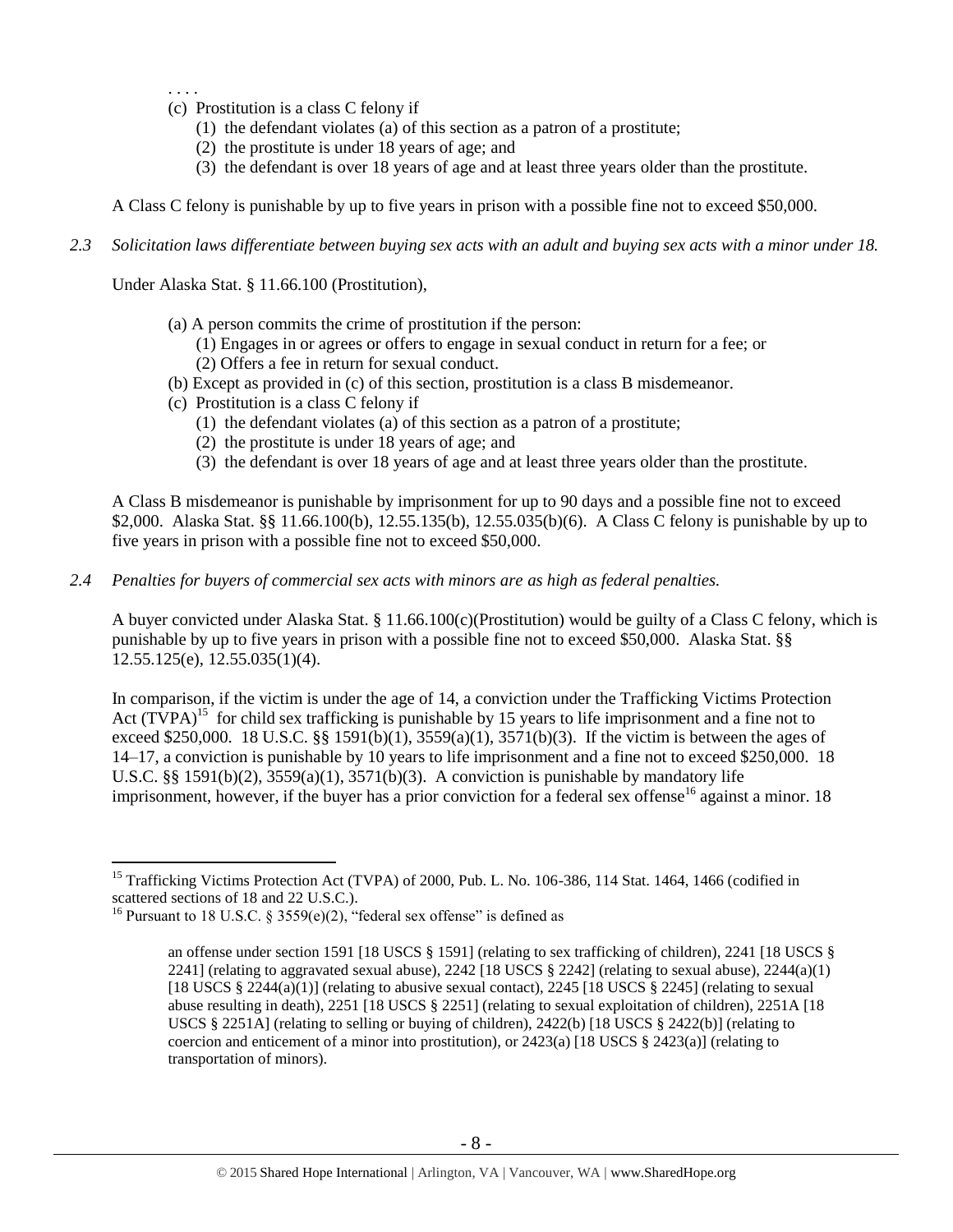U.S.C. § 3559(e)(1). To the extent buyers can be prosecuted under other federal CSEC laws,  $^{17}$  a conviction is punishable by penalties ranging from a fine not to exceed \$250,000 to life imprisonment and a fine not to exceed  $$250,000$ .<sup>18</sup>

2.4.1 Recommendation: Increase the penalty for Alaska Stat. § 11.66.100 (Prostitution) for the solicitation or purchase of commercial sex with a minor to reflect the seriousness of the offense.

## *2.5 Using the Internet or electronic communications to lure, entice, or purchase, or attempt to lure, entice, or purchase commercial sex acts with a minor is a separate crime or results in an enhanced penalty for buyers.*

Using the Internet or electronic communications to "entice, solicit, or encourage" a minor under 16 years of age to engage in one of the sexual acts listed in Alaska Stat.  $\S$  11.41.455<sup>19</sup> (Unlawful exploitation of a minor) is prohibited pursuant to Alaska Stat. § 11.41.452 (Online enticement of a minor). In addition to not protecting all minors under 18, the online enticement of a minor statute does not specifically include purchasing sex acts with minors. The statute states in part that a person is guilty of the online enticement of a minor if a person who is "18 years of age or older, knowingly uses a computer to communicate with another person to entice, solicit, or encourage the person to engage in an act described in AS 11.41.455(a)(1)–(7)<sup>20</sup> (Unlawful exploitation of a minor) and (1) the other person is a child under 16 years of age; or (2) the person believes that the other person is a child under 16 years of age." Alaska Stat. § 11.41.452(a).

Online enticement of a minor is a Class B felony and is punishable by imprisonment for 5–15 years and a possible fine not to exceed \$100,000. Alaska Stat. §§ 11.41.452(d), 12.55.125(i)(3)(A), 12.55.035(b)(3). It is a Class A felony, punishable by imprisonment for 15–30 years, depending on the age of the victim, and a \$250,000 fine, "if the defendant was, at the time of the offense, required to register as a sex offender or child kidnapper under AS 12.63 or a similar law of another jurisdiction." Alaska Stat. §§ 11.41.452(e), 12.55.125(i)(2)(A), 12.55.035(b)(2).

 $\overline{a}$ <sup>17</sup> 18 U.S.C. §§ 2251A(b) (Selling or buying of children), 2251(a) (Sexual exploitation of children), 2423(a) (Transportation of a minor with intent for minor to engage in criminal sexual activity), 2422(a) (Coercion and enticement), 2252(a)(2), (a)(4) (Certain activities relating to material involving the sexual exploitation of minors). <sup>18</sup> 18 U.S.C. §§ 2251A(b) (conviction punishable by imprisonment for 30 years to life and a fine), 2251(e)

<sup>(</sup>conviction punishable by imprisonment for 15–30 years and a fine), 2423(a) (conviction punishable by imprisonment for 10 years to life and a fine), 2422(a) (conviction punishable by a fine, imprisonment up to 20 years, or both),  $2252(a)(2)$ , (4) (stating that a conviction under subsection (a)(2) is punishable by imprisonment for  $5-20$ years and a fine, while a conviction under subsection (a)(4) is punishable by imprisonment up to 10 years, a fine, or both.); *see also* 18 U.S.C §§ 3559(a)(1) (classifying all of the above listed offenses as felonies), 3571(b)(3) (providing a fine up to \$250,000 for any felony conviction).

The acts described in Alaska Stat. § 11.41.455(a)(1)–(7) are, "(1) sexual penetration; (2) the lewd touching of another person's genitals, anus, or breast; (3) the lewd touching by another person of the child's genitals, anus, or breast; (4) masturbation; (5) bestiality; (6) the lewd exhibition of the child's genitals; or (7) sexual masochism or sadism."

<sup>&</sup>lt;sup>20</sup> Alaska Stat. § 11.41.455(a) (Unlawful exploitation of a minor) makes it a crime when a person "knowingly induces or employs a child under 18 years of age to engage in, or photographs, films, records or televises a child under 18 engaged in" enumerated sex acts "with the intent of producing a live performance, film, audio, video, electronic, or electromagnetic recording, photograph, negative, slide, book, newspaper, magazine, or other material that visually or aurally depicts the" enumerated sex acts. Subsection (b) also makes it a crime when a "parent, legal guardian, or person having custody or control of a child under 18 years of age . . . permits the child to engage in conduct described in (a) of this section knowing that the conduct is intended to be used in producing a live performance, film, audio, video, electronic, or electromagnetic recording, photograph, negative, slide, book, newspaper, magazine, or other material that visually or aurally depicts the conduct." *See supra* Section 1.2.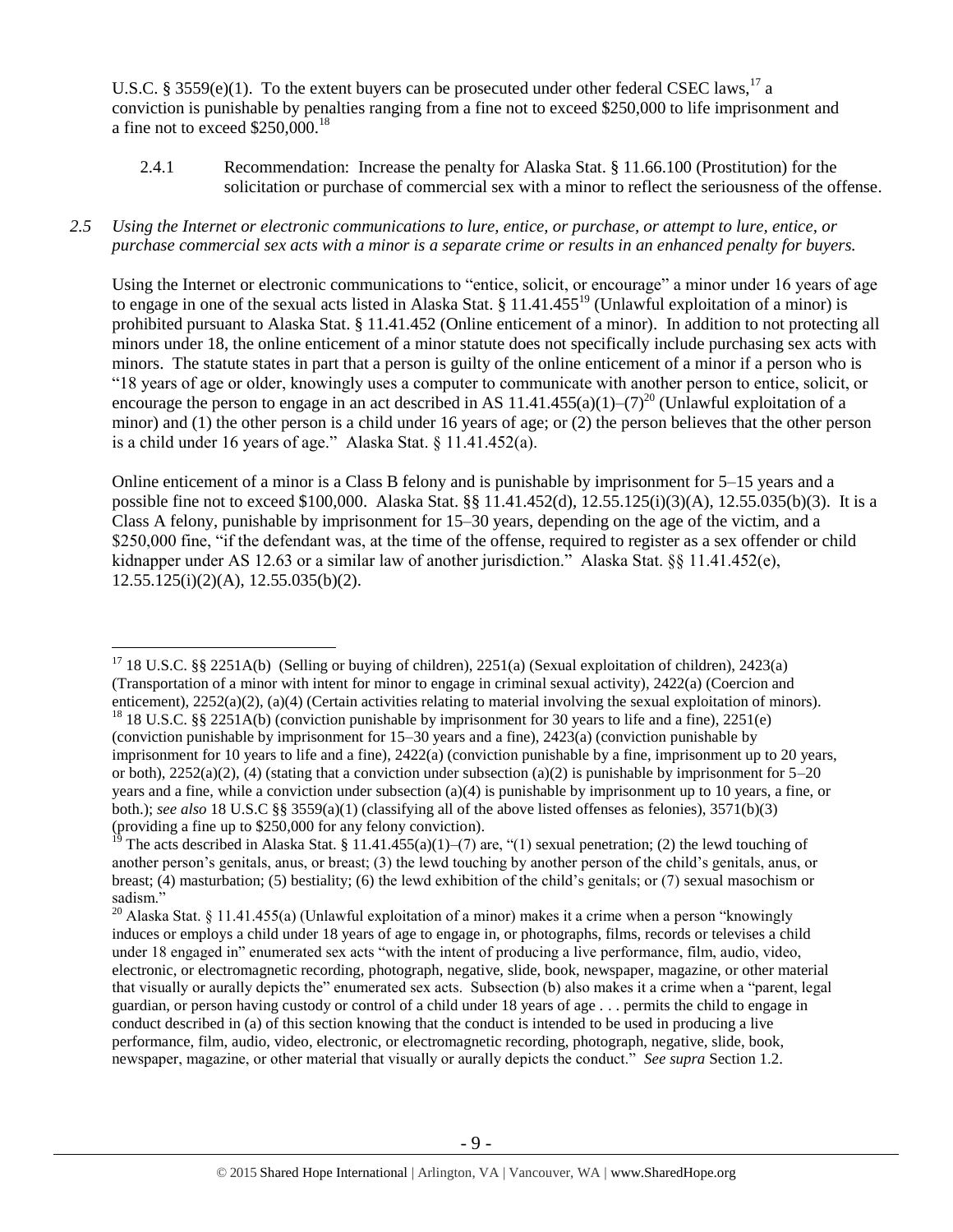*2.6 No age mistake defense is permitted for a buyer of commercial sex acts with any minor under 18.*

Under Alaska Stat. § 11.66.100(d) (Prostitution), an affirmative defense is permitted where a buyer "(1) reasonably believed the prostitute to be 18 years of age or older; and (2) undertook reasonable measures to verify that the prostitute was 18 years of age or older." To the extent the human trafficking statutes apply to buyers, these offenses are silent on the availability of a defense based on age mistake.

- 2.6.1 Recommendation: Amend Alaska Stat. § 11.66.100 (Prostitution), to expressly prohibit a defense based on mistake of age.
- *2.7 Base penalties for buying sex acts with a minor under 18 are sufficiently high and not reduced for older minors.*

Alaska Stat. § 11.66.100(c) (Prostitution) provides the same penalty for buying or soliciting sex with any minor under the age of 18. If convicted of soliciting a minor under Alaska Stat. § 11.66.100(c) (Prostitution) a buyer would be guilty of a Class C felony, which is punishable by up to five years in prison with a possible fine not to exceed \$50,000. Alaska Stat. §§ 12.55.125(e), 12.55.035(1)(4).

Alaska Stat. § 11.41.360 (Human trafficking in the first degree), if applicable to buyers, does not differentiate between the human trafficking of a minor and the trafficking of an adult, providing a single penalty for the trafficking of adult and minor victims. It is a Class A felony, which is punishable by imprisonment for 5–8 years and a possible fine not to exceed \$250,000. Alaska Stat. §§ 11.41.360(c), 12.55.125(c)(1), 12.55.035(b)(2). In addition, Alaska Stat. § 11.41.365 (Human trafficking in the second degree), if applicable to buyers, is a Class B felony, which is punishable by imprisonment for 1–3 years and a possible fine not to exceed \$100,000. Alaska Stat. §§ 11.41.365(b), 12.55.125(d)(1), 12.55.035(b)(3).

- 2.7.1 Recommendation: Amend Alaska Stat. § 11.66.100(c) (Prostitution) to increase penalties to reflect the seriousness of the offense, recognizing that purchase of commercial sex acts with a minor is sex trafficking.
- *2.8 Financial penalties for buyers of commercial sex acts with minors are sufficiently high to make it difficult for buyers to hide the crime.*

A buyer convicted under Alaska Stat. § 11.41.360 (Human trafficking in the first degree) commits a Class A felony and is subject to a fine not to exceed \$250,000. Alaska Stat. §§ 11.41.360(c), 12.55.035(b)(2).

Buyers convicted under Alaska Stat. § 11.66.100(c) (Prostitution) face a Class C felony punishable by a fine of not more than \$50,000. Alaska Stat. §§ 12.55.125(e), 12.55.035(1)(4). They are also subject to Alaska Stat. § 11.66.145 (Forfeiture), which states, "Property used to institute, aid, or facilitate, or received or derived from, a violation of AS  $11.66.100(c)$  (Prostitution) or  $11.66.110-11.66.135$ [Promoting prostitution in the first degree, Sex trafficking in the second degree, Sex trafficking in the third degree, Sex trafficking in the fourth degree] may be forfeited at sentencing." No specific seizure procedure is authorized.

If the act of commercially purchasing sex is prosecuted as a sexual offense, a violation of Alaska Stat. § 11.41.434 (Sexual abuse of a minor in the first degree) is an unclassified felony that is punishable by a possible fine not to exceed \$500,000. Alaska Stat. §§ 11.41.434(b), 12.55.035(b)(1). A violation of Alaska Stat. § 11.41.436 (Sexual abuse of a minor in the second degree) is a Class B felony and punishable by a maximum fine of \$100,000. Alaska Stat. §§ 11.41.436(b), 12.55.035(b)(3).

Alaska Stat. § 11.41.468(a) (Forfeiture of property used in sexual offense) provides that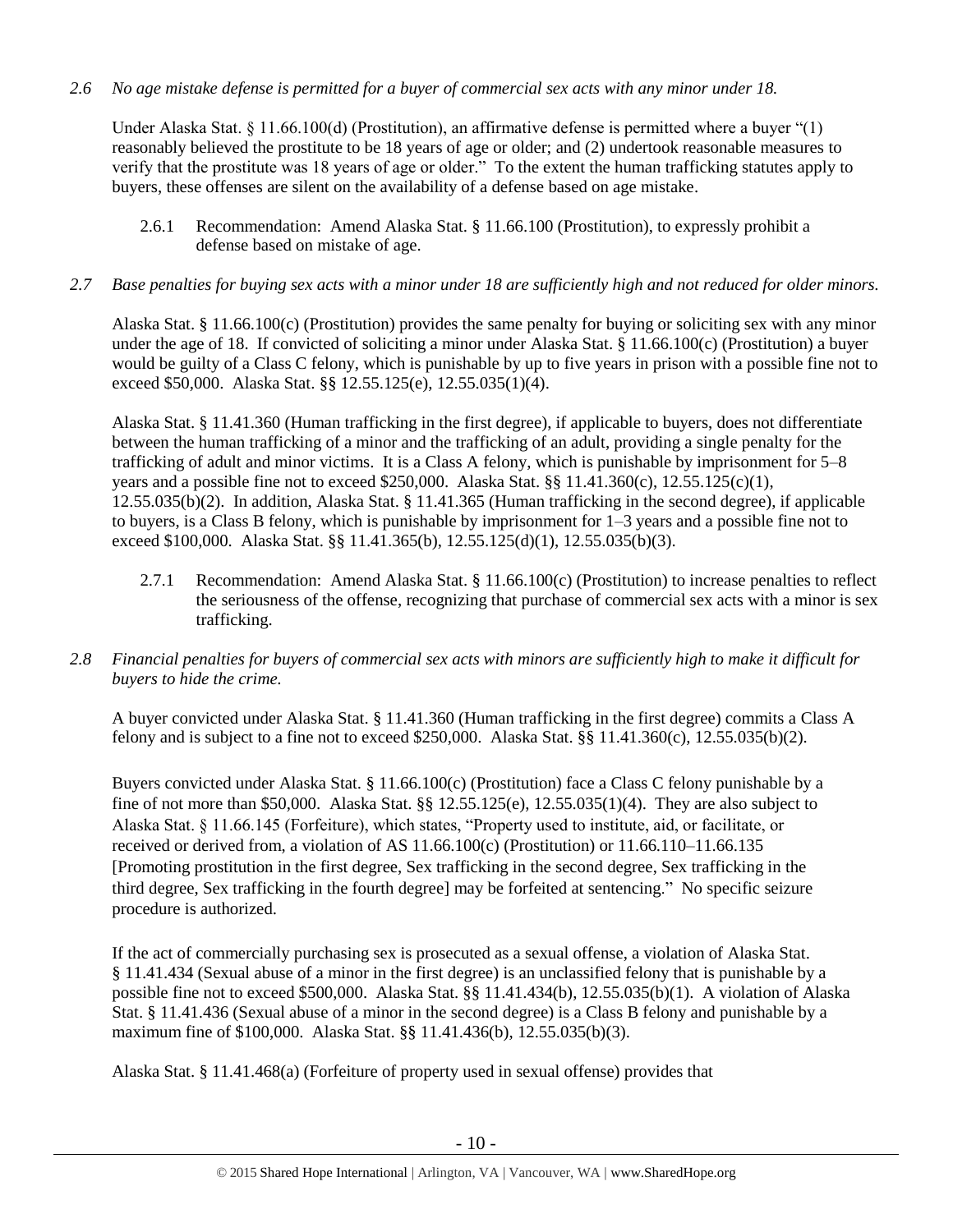<span id="page-10-0"></span>[p]roperty<sup>21</sup> used to aid a violation of AS 11.41.410–11.41.458 (Sexual assault in the first through fourth degrees; sexual abuse of a minor in the first through fourth degrees; incest; online enticement of a minor; unlawful exploitation of a minor; and indecent exposure in the first degree) or to aid the solicitation of, attempt to commit, or conspiracy to commit a violation of AS 11.41.410–11.41.458 may be forfeited to the state upon the conviction of the offender.

The forfeiture is discretionary, and forfeiture is ordered in the context of a criminal trial.

Likewise, Alaska Stat. § 11.61.129(a) (Forfeiture of property used in indecent viewing or photography or child pornography) provides that "[p]roperty<sup>22</sup> used to aid a violation of AS 11.61.123–11.61.128<sup>23</sup> (Indecent viewing or photography; distribution of child pornography; possession of child pornography; and distribution of indecent material to minors) or to aid the solicitation of, attempt to commit, or conspiracy to commit a violation of AS 11.61.123–11.61.128 may be forfeited to the state upon the conviction of the offender." The forfeiture is discretionary, and forfeiture is ordered in the context of a criminal trial.

In addition, a court shall order a buyer to pay restitution. Alaska Stat. § 12.55.045<sup>24</sup>(a) (Restitution and compensation) provides in part that:

<span id="page-10-2"></span><span id="page-10-1"></span>[t]he court shall, when presented with credible evidence, unless the victim or other person expressly declines restitution, order a defendant convicted of an offense to make restitution as provided in this section, including restitution to the victim or other person injured by the offense, to a public, private, or private nonprofit organization that has provided or is or will be providing counseling, medical, or shelter services to the victim or other person injured by the offense, or as otherwise authorized by law.

The court considers the following two factors in determining the restitution amount and payment method: "(1) public policy that favors requiring criminals to compensate for damages and injury, including loss of income, to their victims; and (2) financial burden placed on the victim and those who provide services to the victim and other persons injured by the offense as a result of the criminal conduct of the defendant." Alaska Stat. § 12.55.045(a).

*2.9 Buying and possessing child pornography carries penalties as high as similar federal offenses.*

Alaska Stat. § 11.61.127(a) (Possession of child pornography) states:

 $\overline{a}$ 

<sup>24</sup> Here and elsewhere in this report that Alaska Stat. § 12.55.045 is quoted or cited, it has been updated to reflect the amendments added by the passage of Senate Bill 5. 2015 Alaska First Regular Sess. of the 29th Legislature. (Effective Aug. 9, 2015).

<sup>&</sup>lt;sup>21</sup> "Property" is defined in Alaska Stat. § 11.41.468(b) as

computer equipment, telecommunications equipment, photography equipment, video or audio equipment, books, magazines, photographs, videotapes, audiotapes, and any equipment or device, regardless of format or technology employed, that can be used to store, create, modify, receive, transmit, or distribute digital or analog information, including images, motion pictures, and sounds.

<sup>&</sup>lt;sup>22</sup> In Alaska Stat. § 11.61.129, "property" is given the same meaning as in Alaska Stat. § 11.41.468(b) (Forfeiture of property used in a sexual offense). Alaska Stat. § 11.61.129(b).

<sup>23</sup> Alaska Stat. § 11.61.128 was found unconstitutional in *Am. Booksellers Foundation for Free Expression v. Sullivan*, No. 3:10-cv-0193-RRB, 2011 U.S. Dist. LEXIS 70414 (D. Alaska June 30, 2011), on First Amendment grounds because, "[T]here could be a chilling effect on protected speech under the . . . statute . . . . Individuals who fear the possibility of a minor receiving speech intended for an adult may refrain from exercising their right to free speech at all—an unacceptable result. The Government may not reduce the adult population to only what is fit for children." *Id.* at 12 (citing Reno v. ACLU, 521 U.S. 844, 875 (1997)).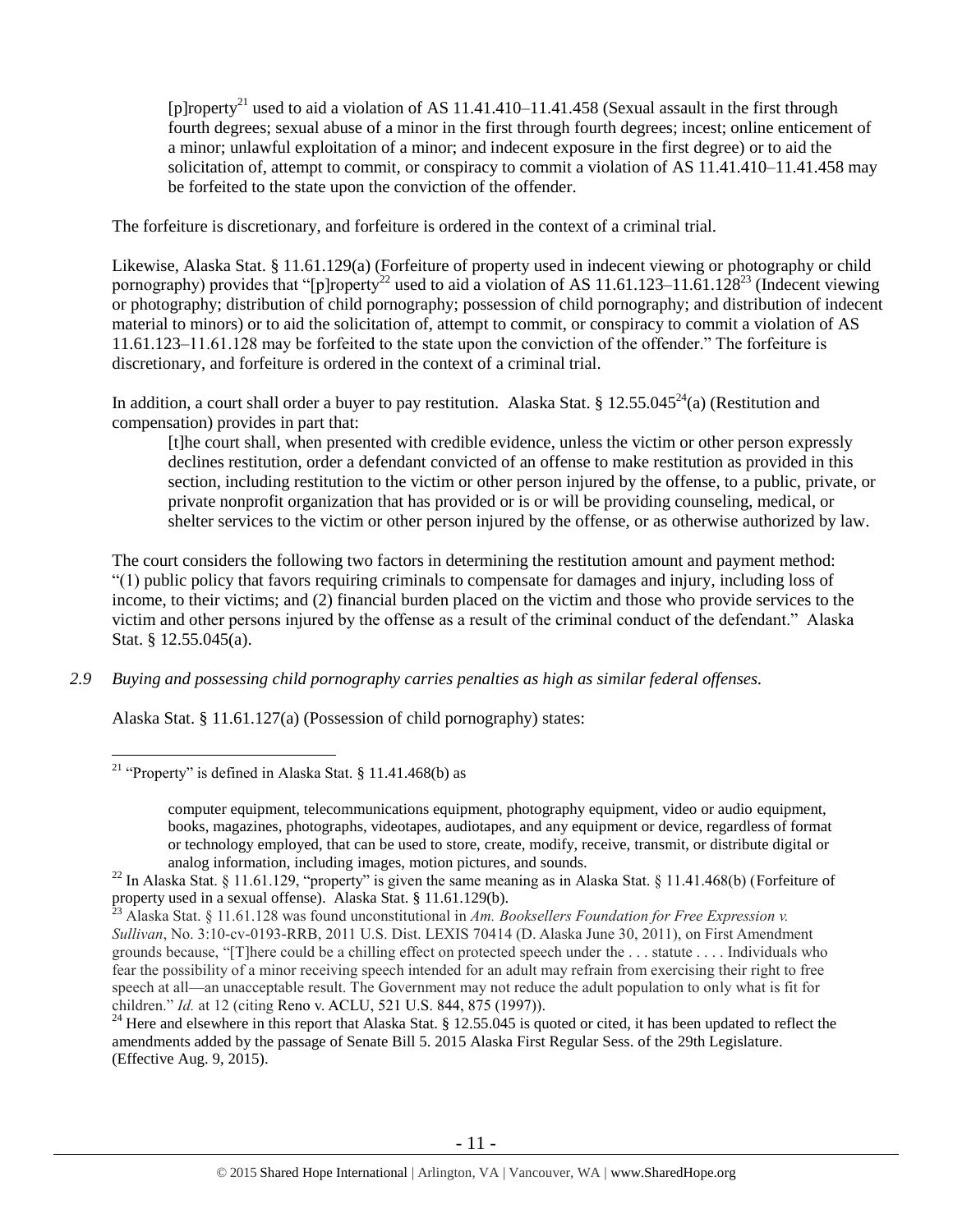A person commits the crime of possession of child pornography if the person knowingly possesses or knowingly accesses on a computer with intent to view any material that visually depicts conduct described in AS 11.41.455(a) (Unlawful exploitation of a minor) knowing that the production of the material involved the use of a child under 18 years of age who engaged in the conduct or a depiction of a part of an actual child under 18 years of age who, by manipulation, creation, or modification, appears to be engaged in the conduct.

The statute provides in subsection (c) that "[e]ach film, audio, video, electronic, or electromagnetic recording, photograph, negative, slide, book, newspaper, magazine, or other material that visually or aurally depicts conduct described in AS 11.41.455(a) that is possessed or accessed in violation of (a) of this section is a separate violation of this section." Possession of child pornography is a Class C felony that is punishable by imprisonment for 2-12 years<sup>25</sup> and a possible fine not to exceed \$50,000. Alaska Stat. §§ 11.61.127(g), 12.55.125(i)(4)(A), 12.55.035(b)(3).

Alaska Stat. § 11.61.123 (Indecent viewing or photography) states,

(a) A person commits the crime of indecent viewing or photography if, in the state, the person knowingly views, or produces a picture of, the private exposure of the genitals, anus, or female breast of another person and the view or production is without the knowledge or consent of

(1) the parent or guardian of the person viewed, or who is shown in the picture, if the person who is viewed or shown is under 16 years of age; and

(2) the person viewed or shown in the picture, if the person viewed or shown is at least 13 years of age.

<span id="page-11-0"></span>(b) Each viewing of a person, and each production of a picture of a person, whose genitals, anus, or female breast are viewed or are shown in a picture constitutes a separate violation of this section.<sup>26</sup>

If the victim is a minor, a violation is a Class C felony that is punishable by imprisonment up to 2 years and a possible fine not to exceed \$50,000. Alaska Stat. §§ 11.61.123(f)(1), 12.55.125(e)(1),  $12.55.035(b)(3)$ .

In comparison, a federal conviction for possession of child pornography<sup>27</sup> is generally punishable by imprisonment for 5–20 years and a fine not to exceed \$250,000.<sup>28</sup> Subsequent convictions, however, are punishable by imprisonment up to 40 years and a fine not to exceed \$250,000.<sup>29</sup>

 $\overline{a}$ 

<sup>28</sup> 18 U.S.C. §§ 2252(b) (stating that a conviction under subsection (a)(2) is punishable by imprisonment for 5–20 years and a fine, while a conviction under subsection (a)(4) is punishable by imprisonment up to 10 years, a fine, or both), 2252A(b)(1) (a conviction is punishable by imprisonment for 5–20 years and a fine), 1466A(a), (b) (stating

<sup>25</sup> *See supra* note [3.](#page-1-0)

<sup>26</sup> Alaska Stat. § 11.61.123(e) states in part,

<sup>(1)</sup> "picture" means a film, photograph, negative, slide, book, newspaper, or magazine, whether in print, electronic, magnetic, or digital format; and

<sup>(2)</sup> "private exposure" means that a person has exposed the person's body or part of the body in a place, and under circumstances, that the person reasonably believed would not result in the person's body or body parts being (A) viewed by the defendant; or (B) produced in a picture; "private exposure" does not include the exposure of a person's body or body parts in a law enforcement facility, correctional facility, designated treatment facility, or a juvenile detention facility . . . .

<sup>&</sup>lt;sup>27</sup> 18 U.S.C. §§ 2252(a)(2), (a)(4) (Certain activities relating to material involving the sexual exploitation of minors),  $2252A(a)(2)$ –(3) (Certain activities relating to material constituting or containing child pornography), 1466A(a), (b) (Obscene visual representations of the sexual abuse of children).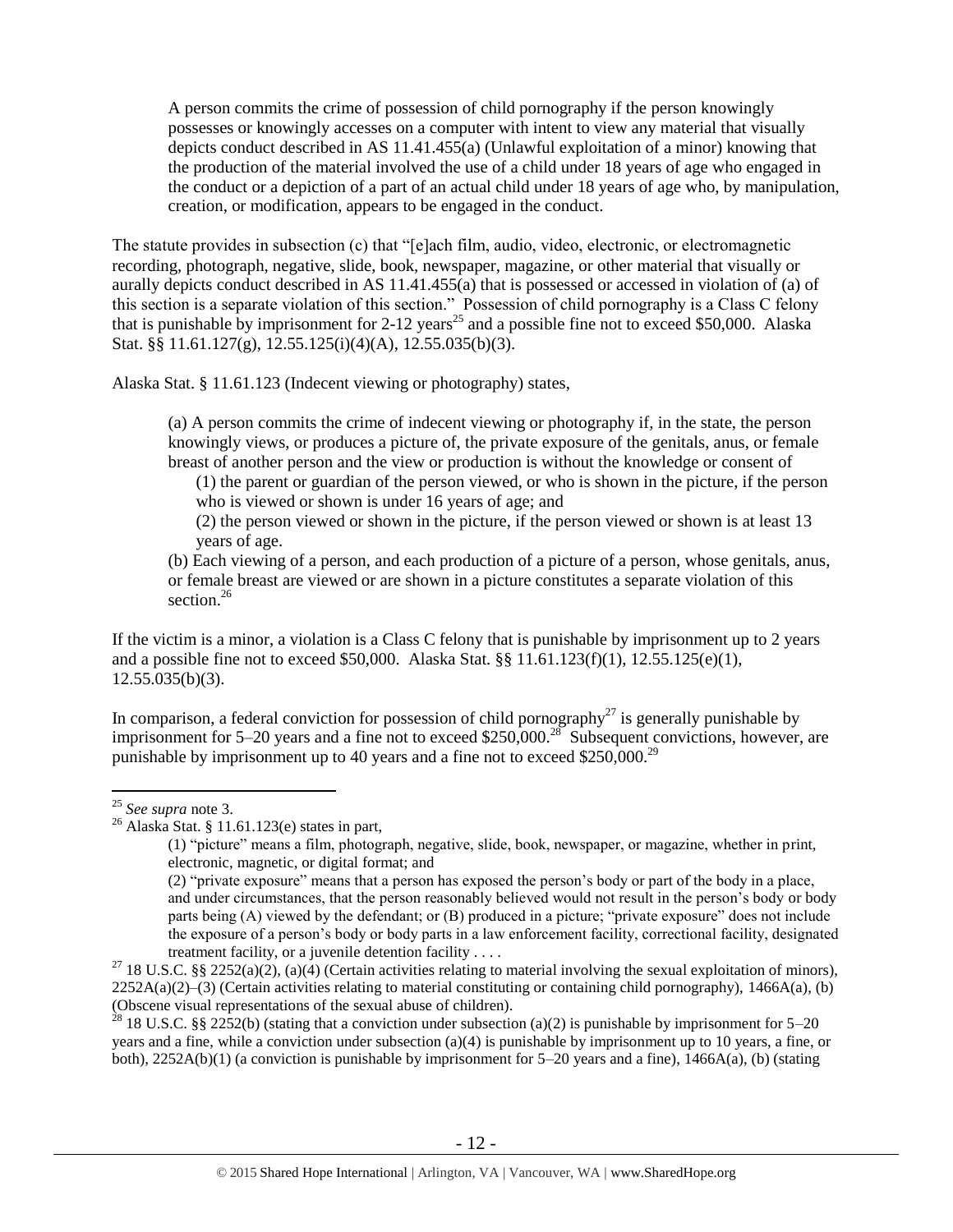*2.10 Convicted buyers of commercial sex acts with minors and child pornography are required to register as sex offenders*.

Under Alaska Stat. § 12.63.010(a) (Registration of sex offenders and related requirements), "A sex offender or child kidnapper who is physically present in the state shall register as provided in this section." Alaska Stat. § 12.63.100(5) defines "sex offender" as "a person convicted of a sex offense . . . in this state or another jurisdiction regardless of whether the conviction occurred before, after, or on January 1, 1999."

The definition of "sex offense" in Alaska Stat. § 12.63.100(6)(C) (Definitions) includes "a crime, or an attempt, solicitation, or conspiracy to commit a crime, under the following statutes or a similar law of another jurisdiction:"

(i) AS 11.41.410–11.41.438 [Sexual assault in the first through fourth degrees; Sexual abuse of a minor in the first through third degrees];

(ii) AS  $11.41.440(a)(2)$  [Sexual abuse of a minor in the fourth degree];

(iii) AS 11.41.450–11.41.458 [Incest; online enticement of a minor; unlawful exploitation of a minor; and indecent exposure in the first degree];

(iv) AS 11.41.460 [Indecent exposure in the second degree] if the indecent exposure is before a person under 16 years of age and the offender has a previous conviction for that offense; (v) AS 11.61.125–11.61.128 [Distribution of child pornography; possession of child pornography; and distribution of indecent material to minors];

. . . . (vi) AS  $11.66.110$  (Sex trafficking in the first degree) or  $11.66.130(a)(2)$  (Sex trafficking in the third degree) if the person who was induced or caused to engage in prostitution was under 20 years of age at the time of the offense.;

. . . .

. . . .

 $\overline{a}$ 

 $(ix)$  AS 11.66.100(a)(2) (Prostitution: offers a fee in return for sexual conduct) if the offender is subject to punishment under AS 11.66.100(c) (Prostitution);

"Aggravated sex offense" is defined in Alaska Stat. § 12.63.100(1)(C) (Definitions) as including "a crime, or an attempt, solicitation, or conspiracy to commit a crime, under AS 11.41.410 [Sexual assault in the first degree], 11.41.434 [Sexual abuse of a minor in the first degree], or a similar law of another jurisdiction or a similar provision under a former law of this state."

that a conviction under subsection (a) is "subject to the penalties provided in section  $2252A(b)(1)$ ," imprisonment for 5–20 years and a fine, while a conviction under subsection (b) is "subject to the penalties provided in section 2252A(b)(2)," imprisonment up to 10 years, a fine, or both); *see also* 18 U.S.C §§ 3559(a)(1) (classifying all of the above listed offenses as felonies), 3571(b)(3) (providing a fine up to \$250,000 for any felony conviction). <sup>29</sup> 18 U.S.C. §§ 2252(b) (stating if a person has a prior conviction under subsection (a)(2), or a list of other statutes, a conviction is punishable by a fine and imprisonment for 15–40 years, but if a person has a prior conviction under subsection (a)(4), or a list of other statutes, a conviction is punishable by a fine and imprisonment for  $10-20$  years),  $2252A(b)(1)$  (stating if a person has a prior conviction under subsection (a)(2), (a)(3), or a list of other statutes, a conviction is punishable by a fine and imprisonment for  $15-40$  years),  $1466A(a)$ , (b) (stating that the penalty scheme for section 2252A(b) applies); *see also* 18 U.S.C §§ 3559(a)(1) (classifying all of the above listed offenses as felonies), 3571(b)(3) (providing a fine up to \$250,000 for any felony conviction).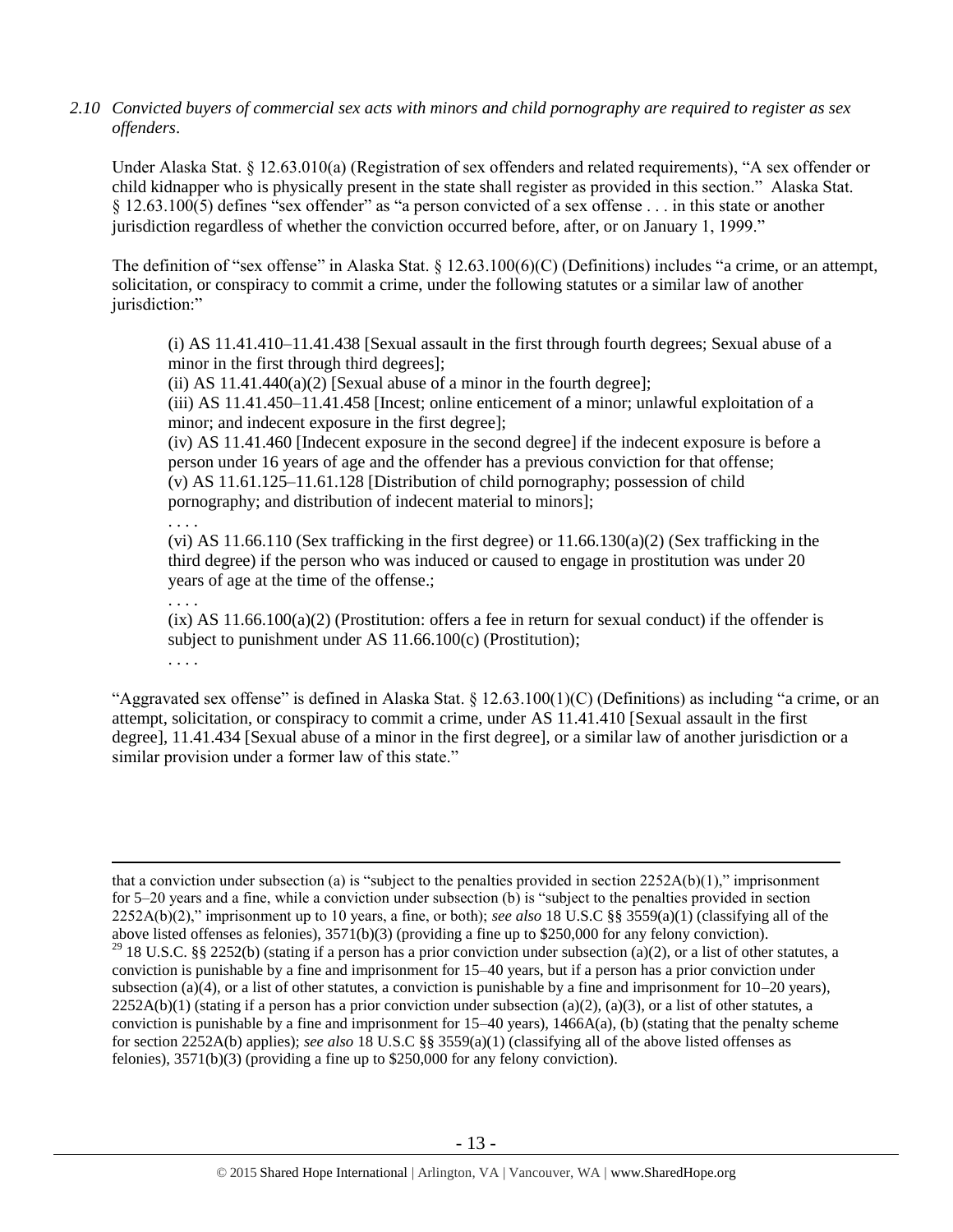#### **FRAMEWORK ISSUE 3: CRIMINAL PROVISIONS FOR TRAFFICKERS**

# *Legal Components:*

- *3.1 Penalties for trafficking a child for sexual exploitation are as high as federal penalties.*
- *3.2 Creating and distributing child pornography carries penalties as high as similar federal offenses*.
- *3.3 Using the Internet or electronic communications to lure, entice, recruit or sell commercial sex acts with a minor is a separate crime or results in an enhanced penalty for traffickers.*
- *3.4 Financial penalties for traffickers, including asset forfeiture, are sufficiently high.*
- *3.5 Convicted traffickers are required to register as sex offenders.*
- *3.6 Laws relating to termination of parental rights for certain offenses include sex trafficking or commercial sexual exploitation of children (CSEC) offenses in order to remove the children of traffickers from their control and potential exploitation.*

*\_\_\_\_\_\_\_\_\_\_\_\_\_\_\_\_\_\_\_\_\_\_\_\_\_\_\_\_\_\_\_\_\_\_\_\_\_\_\_\_\_\_\_\_\_\_\_\_\_\_\_\_\_\_\_\_\_\_\_\_\_\_\_\_\_\_\_\_\_\_\_\_\_\_\_\_\_\_\_\_\_\_\_\_\_\_\_\_\_\_\_\_\_\_*

# *Legal Analysis:*

*3.1 Penalties for trafficking a child for sexual exploitation are as high as federal penalties.* 

A violation of Alaska Stat. § 11.41.360 (Human trafficking in the first degree) is a Class A felony, which is punishable by imprisonment for 5–8 years and a possible fine not to exceed \$250,000. Alaska Stat. §§ 11.41.360(c), 12.55.125(c)(1), 12.55.035(b)(2).

A violation of Alaska Stat. § 11.66.110(a)(1), (3) (Sex trafficking in the first degree) is a Class A felony that occurs when a person "(1) induces or causes a person to engage in prostitution through the use of force; . . . or (3) induces or causes a person in that person's legal custody to engage in prostitution." Class A felonies are punishable by imprisonment for 5-8 years and a possible fine not to exceed \$250,000. Alaska Stat. §§  $12.55.125(c)(1)$ ,  $12.55.035(b)(2)$ . A person who "as other than a patron of a prostitute, induces or causes a person under 20 years of age to engage in prostitution" is guilty of an unclassified felony, which is punishable by imprisonment for 20-35 years, depending on the victim's age, and a maximum possible fine of \$500,000. Alaska Stat. §§ 11.66.110(a)(2), (d), 12.55.125(i)(1)(A), 12.55.035(b)(1).

A first time violation of Alaska Stat. § 11.41.455 (Unlawful exploitation of a minor) is a Class B felony punishable by imprisonment for 5–15 years and a possible fine not to exceed \$100,000. Alaska Stat. §§ 11.41.455(c)(1), 12.55.125(i)(3)(A), 12.55.035(b)(3). Under subsection (c)(2), "Unlawful exploitation of a minor is a . . . class A felony if the person has been previously convicted of unlawful exploitation of a minor in this jurisdiction or a similar crime in this or another jurisdiction."

Alaska Stat. § 11.41.434(a)(1) (Sexual abuse of a minor in the first degree) states, "(a) An offender commits the crime of sexual abuse of a minor in the first degree if (1) being 16 years of age or older, the offender engages in sexual penetration with a person who is under 13 years of age or aids, induces, causes, or encourages a person who is under 13 years of age to engage in sexual penetration with another person." Sexual abuse of a minor in the first degree is an unclassified felony and is punishable by imprisonment for 20–35 years, depending on the victim's age, and a possible fine not to exceed \$500,000. Alaska Stat. §§ 11.41.434(b), 12.55.125(i)(1)(A),  $12.55.035(b)(1)$ .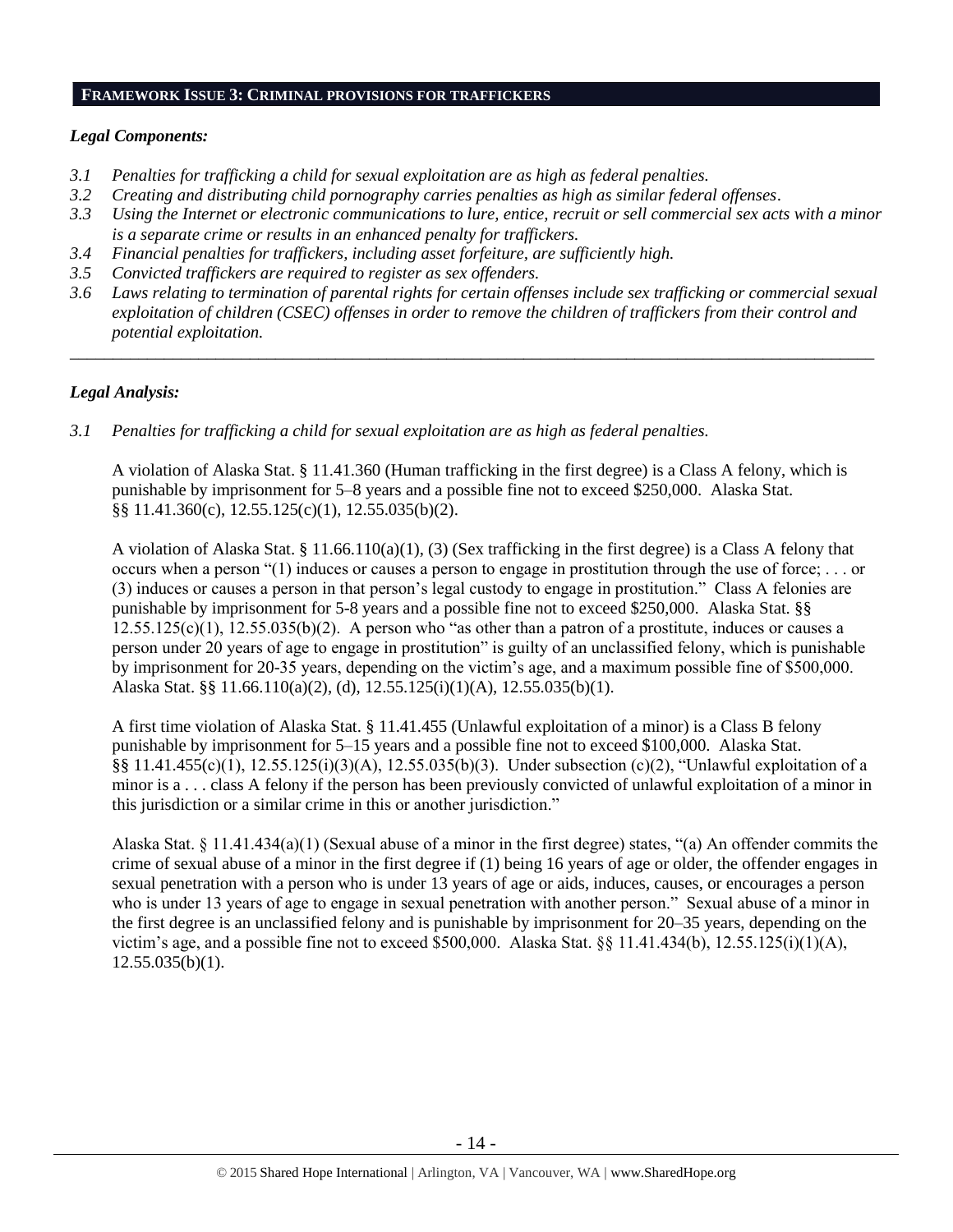In comparison, if the victim is under the age of 14, a conviction under the Trafficking Victims Protection Act  $(TVPA)<sup>30</sup>$  for child sex trafficking is punishable by 15 years to life imprisonment and a fine not to exceed \$250,000. 18 U.S.C. §§ 1591(b)(1), 3559(a)(1), 3571(b)(3). If the victim is between the ages of 14–17, a conviction is punishable by 10 years to life imprisonment and a fine not to exceed \$250,000. 18 U.S.C. §§ 1591(b)(2), 3559(a)(1), 3571(b)(3). A conviction is punishable by mandatory life imprisonment, however, if the trafficker has a prior conviction for a federal sex offense<sup>31</sup> against a minor.

*3.2 Creating and distributing child pornography carries penalties as high as similar federal offenses*.

Alaska Stat. § 11.61.123 (Indecent viewing or photography) states,

(a) A person commits the crime of indecent viewing or photography if, in the state, the person knowingly views, or produces a picture of, the private exposure of the genitals, anus, or female breast of another person and the view or production is without the knowledge or consent of

(1) the parent or guardian of the person viewed, or who is shown in the picture, if the person who is viewed or shown is under 16 years of age; and

(2) the person viewed or shown in the picture, if the person viewed or shown is at least 13 years of age.

(b) Each viewing of a person, and each production of a picture of a person, whose genitals, anus, or female breast are viewed or are shown in a picture constitutes a separate violation of this section.<sup>32</sup>

If the victim is a minor, a violation is a Class C felony that is punishable by imprisonment up to 2 years and a possible fine not to exceed \$50,000. Alaska Stat. §§ 11.61.123(f)(1), 12.55.125(e)(1), 12.55.035(b)(3).

Alaska Stat. § 11.41.455 (Unlawful exploitation of a minor) is a Class B felony that is punishable by 5–15 imprisonment for years and a possible fine not to exceed \$100,000. Alaska Stat. §§ 11.41.455(c)(1), 12.55.125(i)(3)(A), 12.55.035(b)(4). Pursuant to Alaska Stat. § 11.41.455(c)(2), the crime is a "class A felony if the person has been previously convicted of unlawful exploitation of a minor in this jurisdiction or a similar crime in this or another jurisdiction."

In comparison, if the victim is under the age of 14, a conviction under the TVPA for child sex trafficking is punishable by 15 years to life imprisonment and a fine not to exceed \$250,000. 18 U.S.C. §§ 1591(b)(1),  $3559(a)(1)$ ,  $3571(b)(3)$ . If the victim is between the ages of  $14-17$ , a conviction is punishable by 10 years to life imprisonment and a fine not to exceed \$250,000. 18 U.S.C. §§ 1591(b)(2), 3559(a)(1), 3571(b)(3). A conviction is punishable by mandatory life imprisonment, however, if the trafficker has a prior conviction for a federal sex offense<sup>33</sup> against a minor. Additionally, a federal conviction for distribution of child pornography<sup>34</sup> is generally punishable by imprisonment for 5–20 years and a fine not to exceed \$250,000.<sup>35</sup> Subsequent

<sup>30</sup> *See supra* note [15.](#page-7-0)

<sup>31</sup> *See supra* note [16.](#page-7-1)

<sup>32</sup> *See supra* note [26.](#page-11-0)

<sup>33</sup> *See supra* note [16.](#page-7-1)

 $34\,18$  U.S.C. §§ 2252(a)(1), (a)(2), (a)(3) (Certain activities relating to material involving the sexual exploitation of minors),  $2252A(a)(2)$ ,  $(a)(3)$  (Certain activities relating to material constituting or containing child pornography), 1466A(a) (Obscene visual representations of the sexual abuse of children).

<sup>&</sup>lt;sup>35</sup> 18 U.S.C. §§ 2252(b) (stating that a conviction under subsection (a)(1), (a)(2), or (a)(3) is punishable by imprisonment for  $5-20$  years and a fine),  $2252A(b)(1)$  (a conviction is punishable by imprisonment for  $5-20$  years and a fine), 1466A(a), (b) (stating that a conviction under subsection (a) is "subject to the penalties provided in section 2252A(b)(1)," imprisonment for 5–20 years and a fine, while a conviction under subsection (b) is "subject to the penalties provided in section 2252A(b)(2)," imprisonment up to 10 years, a fine, or both); *see also* 18 U.S.C §§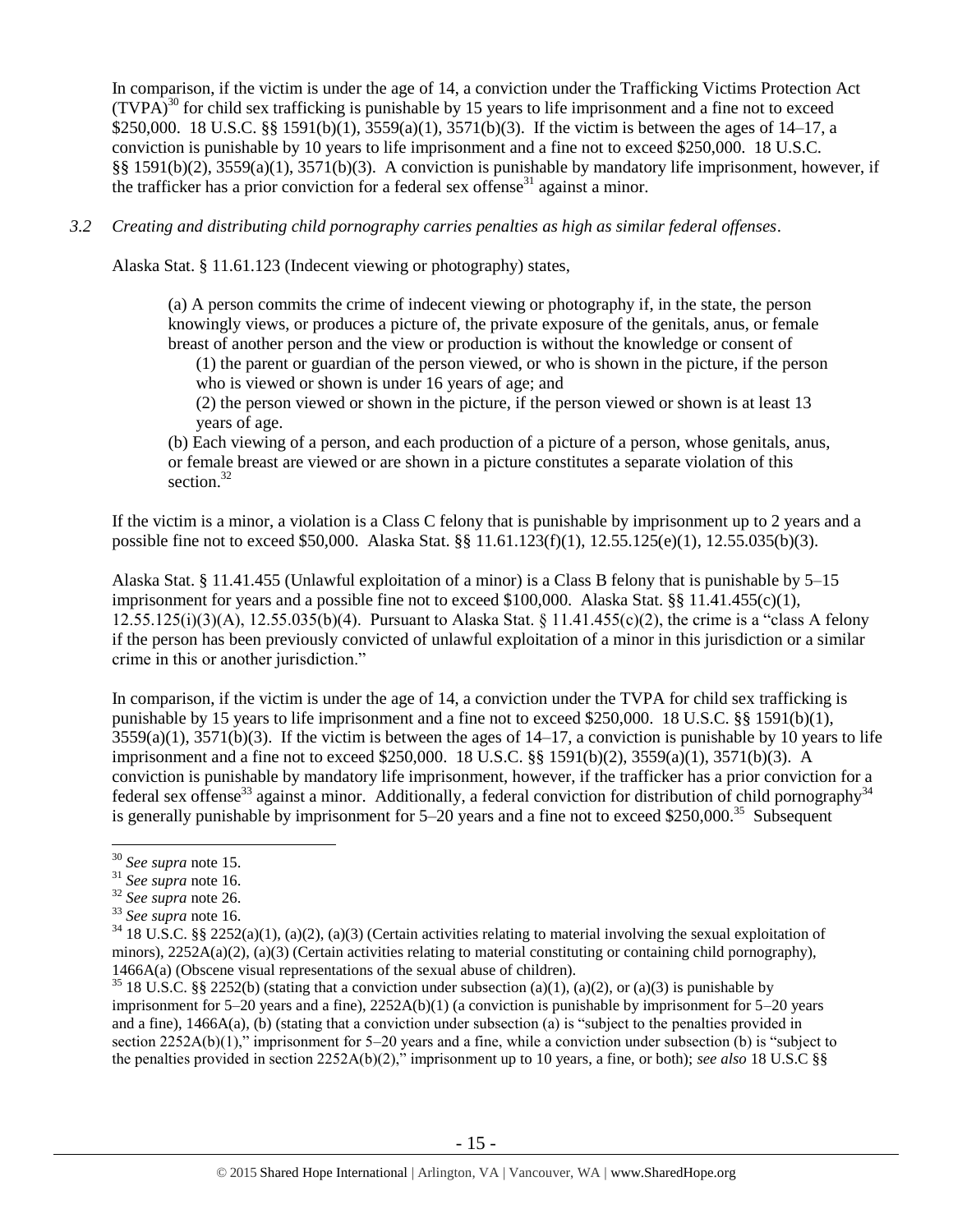convictions, however, are punishable by imprisonment up to 40 years and a fine not to exceed \$250,000.<sup>36</sup>

*3.3 Using the Internet or electronic communications to lure, entice, recruit or sell commercial sex acts with a minor is a separate crime or results in an enhanced penalty for traffickers.*

Alaska Stat. § 11.41.452(a) (Online enticement of a minor) provides that "[a] person commits the crime of online enticement of a minor if the person, being 18 years of age or older, knowingly uses a computer to communicate with another person to entice, solicit, or encourage the person to engage in an act described in AS  $11.41.455(a)(1)$ –(7) and (1) the other person is a child under 16 years of age; or (2) the person believes that the other person is a child under 16 years of age." This offense does not protect all minors under the age of 18. Online enticement is a Class B felony that is punishable by imprisonment for 5–15 years and a possible fine not to exceed \$100,000.<sup>37</sup> Alaska Stat. §§ 11.41.452(d), 12.55.125(i)(3)(A), 12.55.035(b)(3).

## *3.4 Financial penalties for traffickers, including asset forfeiture, are sufficiently high*.

A convicted trafficker under Alaska Stat. § 11.41.360 (Human trafficking in the first degree) commits a Class A felony and is subject to a possible fine not exceeding \$250,000. Alaska Stat. §§ 11.41.360(c), 12.55.035(b)(2). Unlawful exploitation of a minor under Alaska Stat. § 11.41.455, a Class B felony, is punishable by a maximum penalty of \$100,000. Alaska Stat. §§ 11.41.455(c)(1), 12.55.035(b)(3).

A violation of Alaska Stat.  $11.66.110(a)(2)$  (Sex trafficking in the first degree) is an unclassified felony and carries a possible fine not to exceed \$500,000. Alaska Stat. §§ 11.66.110(d), 12.55.035(b)(1). A trafficker convicted under Alaska Stat. 11.66.120 (Sex trafficking in the second degree) may be assessed a Class B felony with a possible maximum fine of \$100,000. Alaska Stat. §§ 11.66.120(b), 12.55.035(b)(3).

Asset forfeiture is mandatory in sex trafficking cases. Alaska Stat. § 11.66.145 (Forfeiture) requires mandatory asset forfeiture of "[p]roperty used to institute, aid, or facilitate, or received or derived from, a violation of AS .  $\ldots$  11.66.110–11.66.135 [Sex trafficking in the first through fourth degrees].  $\ldots$ ."

In addition, Alaska Stat. § 11.41.468 (Forfeiture of property used in sexual offense) provides for discretionary asset forfeiture at the conclusion of a criminal trial, stating "[p]roperty<sup>38</sup> used to aid a violation of AS 11.41.410–11.41.458 [Sexual assault in the first through fourth degrees; Sexual abuse of a minor in the first through fourth degrees; Incest; Online enticement of a minor; Unlawful exploitation of a minor; and Indecent exposure in the first degree] or to aid the solicitation of, attempt to commit, or conspiracy to commit a violation of AS 11.41.410–11.41.458 may be forfeited to the state upon the conviction of the offender."

Traffickers convicted for child pornography offenses are also subject to discretionary asset forfeiture at the conclusion of their criminal trials. Alaska Stat. § 11.61.129 (Forfeiture of property used in indecent viewing or

<sup>38</sup> *See supra* note [21.](#page-10-0)

 $3559(a)(1)$  (classifying all of the above listed offenses as felonies),  $3571(b)(3)$  (providing a fine up to \$250,000 for any felony conviction).

 $36\overline{18}$  U.S.C. §§ 2252(b) (stating if a person has a prior conviction under subsection (a)(1), (a)(2), or (a)(3) or a list of other statutes, a conviction is punishable by a fine and imprisonment for 15–40 years), 2252A(b)(1) (stating if a person has a prior conviction under subsection (a)(2), (a)(3), or a list of other statutes, a conviction is punishable by a fine and imprisonment for  $15-40$  years),  $1466A(a)$ , (b) (stating that the penalty scheme for section 2252A(b) applies); *see also* 18 U.S.C §§ 3559(a)(1) (classifying all of the above listed offenses as felonies), 3571(b)(3) (providing a fine up to \$250,000 for any felony conviction).

However, Alaska Stat. § 11.41.452(e) provides that "[o]nline enticement is a class A felony if the defendant was, at the time of the offense, required to register as a sex offender or child kidnapper under AS 12.63 or a similar law of another jurisdiction."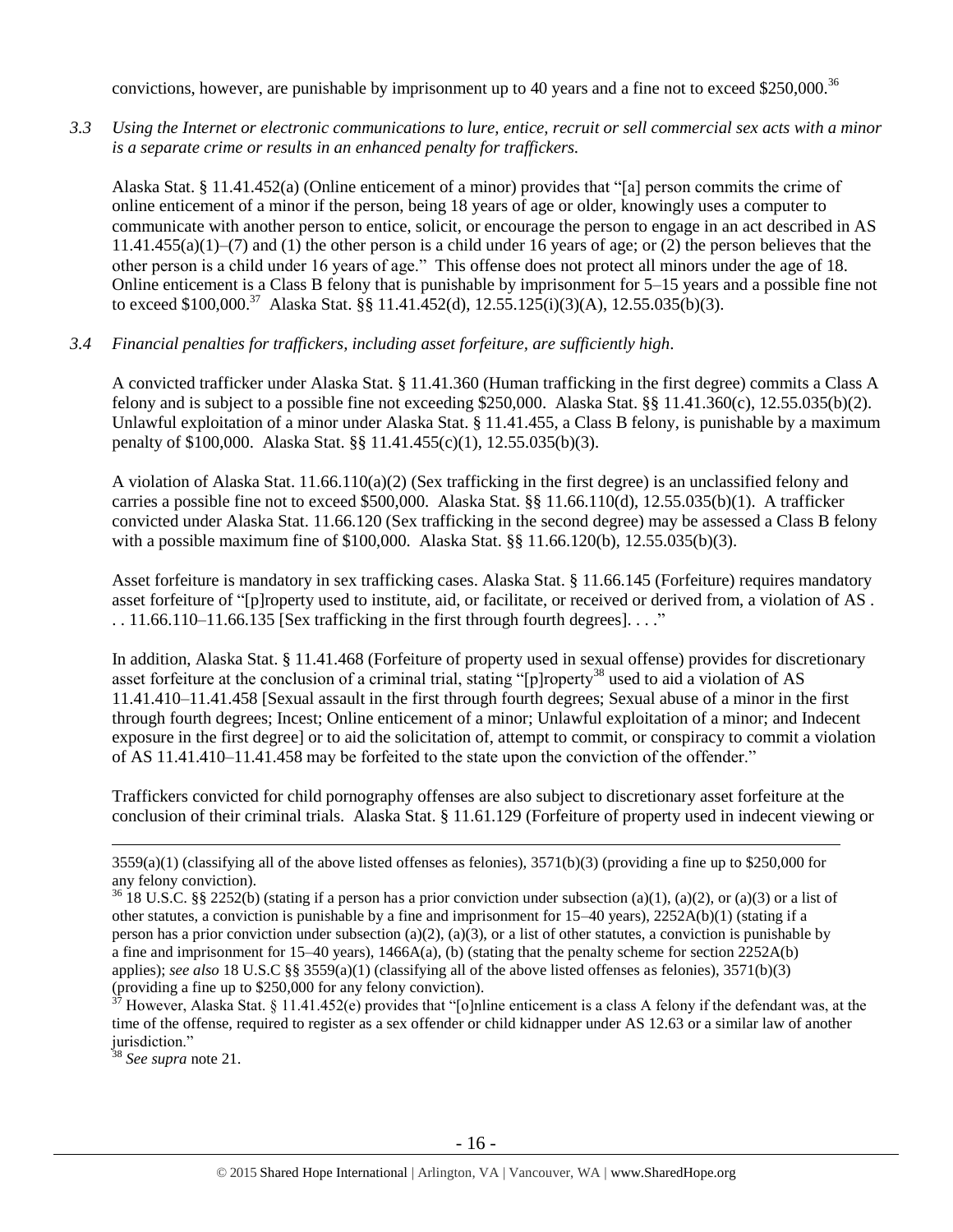photography or child pornography) states, "Property<sup>39</sup> used to aid a violation of AS 11.61.123–11.61.128 [Indecent viewing or photography; Distribution of child pornography; Possession of child pornography; and Distribution of indecent material to minors] or to aid the solicitation of, attempt to commit, or conspiracy to commit a violation of AS 11.61.123–11.61.128 may be forfeited to the state upon the conviction of the offender."

In addition, a court will order a trafficker to pay restitution. Alaska Stat. § 12.55.045<sup>40</sup>(a) (Restitution and compensation) provides in part that:

[t]he court shall, when presented with credible evidence, unless the victim or other person expressly declines restitution, order a defendant convicted of an offense to make restitution as provided in this section, including restitution to the victim or other person injured by the offense, to a public, private, or private nonprofit organization that has provided or is or will be providing counseling, medical, or shelter services to the victim or other person injured by the offense, or as otherwise authorized by law.

The court considers the following two factors in determining the restitution amount and payment method: "(1) public policy that favors requiring criminals to compensate for damages and injury, including loss of income, to their victims; and (2) financial burden placed on the victim and those who provide services to the victim and other persons injured by the offense as a result of the criminal conduct of the defendant." Alaska Stat. § 12.55.045(a)(1), (2).

# *3.5 Convicted traffickers are required to register as sex offenders.*

Under Alaska Stat. § 12.63.010(a) (Registration of sex offenders and related requirements), "A sex offender or child kidnapper who is physically present in the state shall register as provided in this section." Alaska Stat. § 12.63.100(5) defines "sex offender" as "a person convicted of a sex offense . . . in this state or another jurisdiction regardless of whether the conviction occurred before, after, or on January 1, 1999."

The definition of "sex offense" in Alaska Stat. § 12.63.100(6)(C) (Definitions) includes the following:

a crime, or an attempt, solicitation, or conspiracy to commit a crime, under the following statutes or a similar law of another jurisdiction:

(i) AS 11.41.410–11.41.438 [Sexual assault in the first through fourth degree; sexual abuse of a minor in the first through third degree];

(ii) AS  $11.41.440(a)(2)$  [Sexual abuse of a minor in the fourth degree];

(iii) AS 11.41.450–11.41.458 [Incest; online enticement of a minor; unlawful exploitation of a minor; and indecent exposure in the first degree];

(iv) AS 11.41.460 [Indecent exposure in the second degree] if the indecent exposure is before a person under 16 years of age and the offender has a previous conviction for that offense;

(v) AS 11.61.125–11.61.128 [Distribution of child pornography; possession of child pornography; and distribution of indecent material to minors];

(vi) AS 11.66.110 [Sex trafficking in the first degree] or  $11.66.130(a)(2)$  [Sex trafficking in the third degree] if the person who was induced or caused to engage in prostitution was 20 years of age at the time of the offense;

. . . .  $(ix)$  AS  $11.66.100(a)(2)$  (Prostitution: offers a fee in return for sexual conduct) if the offender is subject to punishment under AS 11.66.100(c) (Prostitution);

<sup>39</sup> *See supra* note [22.](#page-10-1) 

<sup>40</sup> *See supra* note [24.](#page-10-2)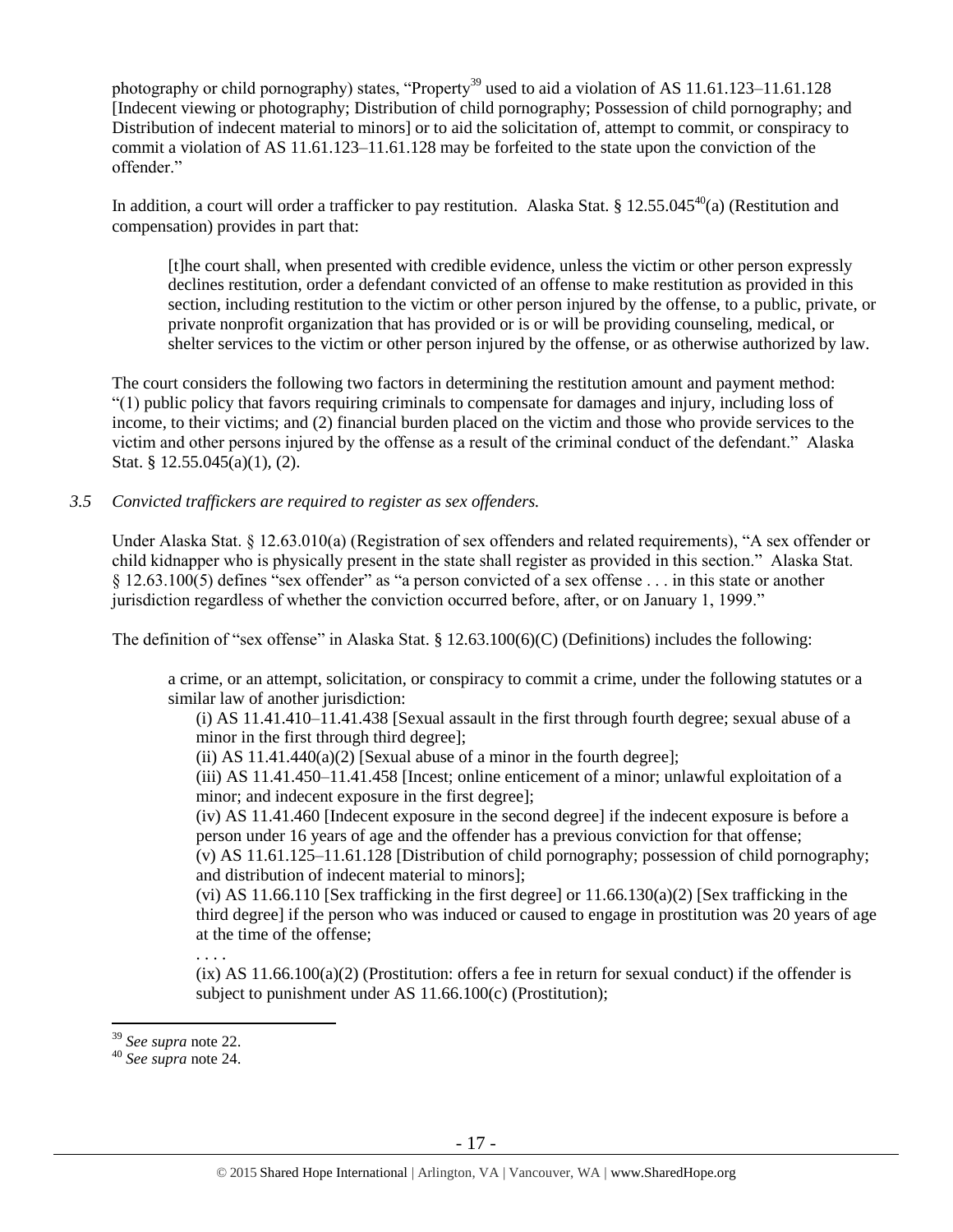"Aggravated sex offense" is defined in Alaska Stat. § 12.63.100(1)(C) (Definitions) as including "a crime, or an attempt, solicitation, or conspiracy to commit a crime, under AS 11.41.410 [Sexual assault in the first degree], 11.41.434 [Sexual abuse of a minor in the first degree], or a similar law of another jurisdiction or a similar provision under a former law of this state."

*3.6 Laws relating to termination of parental rights for certain offenses include sex trafficking or commercial sexual exploitation of children (CSEC) offenses in order to remove the children of traffickers from their control and potential exploitation.* 

Alaska Stat. § 47.10.088(a) (Involuntary termination of parental rights and responsibilities) states,

(a) Except as provided in AS 47.10.080(o) [Concerning incarcerated parent], the rights and responsibilities of the parent regarding the child may be terminated for purposes of freeing a child for adoption or other permanent placement if the court finds by clear and convincing evidence that

(1) the child has been subjected to conduct or conditions described in AS 47.10.011 [Children in need of aid];

(2) the parent

. . . .

(A) has not remedied the conduct or conditions in the home that place the child at substantial risk of harm; or

(B) has failed, within a reasonable time, to remedy the conduct or conditions in the home that place the child in substantial risk so that returning the child to the parent would place the child at substantial risk of physical or mental injury; and

(3) the department has complied with the provisions of AS 47.10.086 concerning reasonable efforts.

Alaska Stat. § 47.10.011 (Children in need of aid) provides, subject to certain limitations, that:

[T]he court may find a child to be a child in need of aid if it finds by a preponderance of the evidence that the child has been subjected to any of the following: . . . (5) the child is habitually absent from home or refuses to accept available care and the child's conduct places the child at substantial risk of physical or mental injury; . . . (7) the child has suffered sexual abuse, or there is a substantial risk that the child will suffer sexual abuse, as a result of conduct by or conditions created by the child's parent, guardian, or custodian or by the failure of the parent, guardian, or custodian to adequately supervise the child;  $\dots$ .

Alaska Stat. § 47.10.990(31) defines "sexual abuse" as "the conduct described in AS 11.41.410–11.41.460 [Sexual assault in the first through fourth degrees; sexual abuse of a minor in the first through fourth degrees; incest; online enticement of a minor; unlawful exploitation of a minor; indecent exposure]; conduct constituting 'sexual exploitation' as defined in AS 47.17.290, and conduct prohibited by AS 11.66.100–11.66.150 [Sex trafficking in the first through fourth degrees]." "Sexual exploitation" is defined in Alaska Stat. § 47.17.290(16) as including "(A) allowing, permitting, or encouraging a child to engage in prostitution prohibited by AS 11.66.100–11.66.150 [Sex trafficking in the first through fourth degrees], by a person responsible for the child's welfare; (B) allowing, permitting, encouraging, or engaging in activity prohibited by AS 11.41.455(a), by a person responsible for the child's welfare."

However, the grounds for termination of parental rights provided under Alaska Stat. § 47.10.011 (Children in need of aid) would not extend to children of a convicted trafficker unless those children had also been subjected to sexual abuse or sexual exploitation by the trafficker.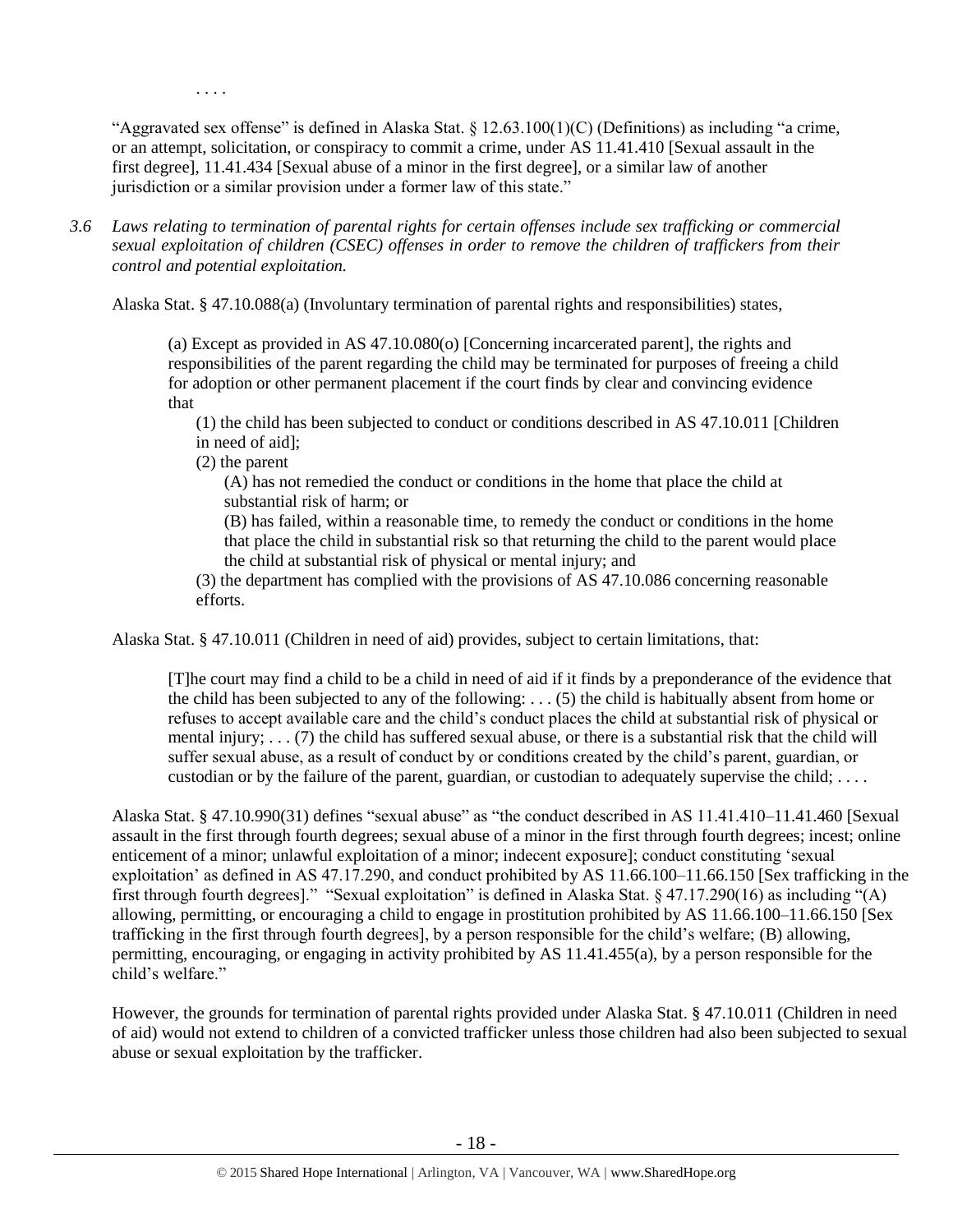# **FRAMEWORK ISSUE 4: CRIMINAL PROVISIONS FOR FACILITATORS**

## *Legal Components:*

- *4.1 The acts of assisting, enabling, or financially benefitting from child sex trafficking are included as criminal offenses in the state sex trafficking statute.*
- *4.2 Financial penalties, including asset forfeiture laws, are in place for those who benefit financially from or aid and assist in committing domestic minor sex trafficking.*

*\_\_\_\_\_\_\_\_\_\_\_\_\_\_\_\_\_\_\_\_\_\_\_\_\_\_\_\_\_\_\_\_\_\_\_\_\_\_\_\_\_\_\_\_\_\_\_\_\_\_\_\_\_\_\_\_\_\_\_\_\_\_\_\_\_\_\_\_\_\_\_\_\_\_\_\_\_\_\_\_\_\_\_\_\_\_\_\_\_\_\_\_\_\_*

- *4.3 Promoting and selling child sex tourism is illegal.*
- *4.4 Promoting and selling child pornography is illegal.*

# *Legal Analysis:*

*4.1 The acts of assisting, enabling, or financially benefitting from child sex trafficking are included as criminal offenses in the state sex trafficking law*.

The state human trafficking law establishes the offense of benefiting from the crime of sex trafficking. Alaska Stat. § 11.41.365(a) (Human trafficking in the second degree) states, "A person commits the crime of human trafficking in the second degree if the person obtains a benefit from the commission of human trafficking under AS 11.41.360 [Human trafficking in the first degree], with reckless disregard that the benefit is a result of the trafficking." A violation of Alaska Stat. § 11.41.365 is a Class B felony, which is punishable by imprisonment for 1-3 years and a possible fine not to exceed \$100,000. Alaska Stat. §§ 11.41.365(b), 12.55.125(d)(1),  $12.55.035(b)(3)$ .

Facilitators of sex trafficking may also be prosecuted under Alaska Stat. § 11.66.120(a) (Sex trafficking in the second degree), which makes it a crime when a person "(1) manages, supervises, controls, or owns, either alone or in association with others, a prostitution enterprise other than a place of prostitution; (2) procures or solicits a patron for a prostitute; or (3) offers, sells, advertises, promotes, or facilitates travel that includes commercial sexual conduct as enticement for the travel . . . ." Sex trafficking in the second degree is a Class B felony and is punishable by imprisonment for 1–3 years and a possible fine not to exceed \$100,000. Alaska Stat. §§ 11.66.120(b), 12.55.125(d)(1), 12.55.035(b)(3).

Also, a facilitator could be charged under Alaska Stat. § 11.66.130(a) (Sex trafficking in the third degree), which provides that a person who:

(1) manages, supervises, controls, or owns, either alone or in association with others, a place of prostitution; (2) as other than a patron of a prostitute, induces or causes a person 20 years of age or older to engage in prostitution; (3) as other than a prostitute receiving compensation for personally rendered prostitution services, receives or agrees to receive money or other property under an agreement or understanding that the money or other property is derived from prostitution; or (4) engages in conduct that institutes, aids, or facilitates a prostitution enterprise

A facilitator convicted under Alaska Stat. § 11.66.130 will be guilty of a Class C felony, which is punishable by imprisonment up to 2 years and a possible fine not to exceed \$50,000. Alaska Stat. §§ 11.66.130(b), 12.55.125(e)(1), 12.55.035(b)(4).

Furthermore, a facilitator of prostitution may also be found guilty under Alaska Stat. § 11.66.135(a) (Sex trafficking in the fourth degree) if he "engages in conduct that institutes, aids, or facilitates prostitution under circumstances not proscribed under AS 11.66.130(a)(4)." This crime is a Class A misdemeanor, which is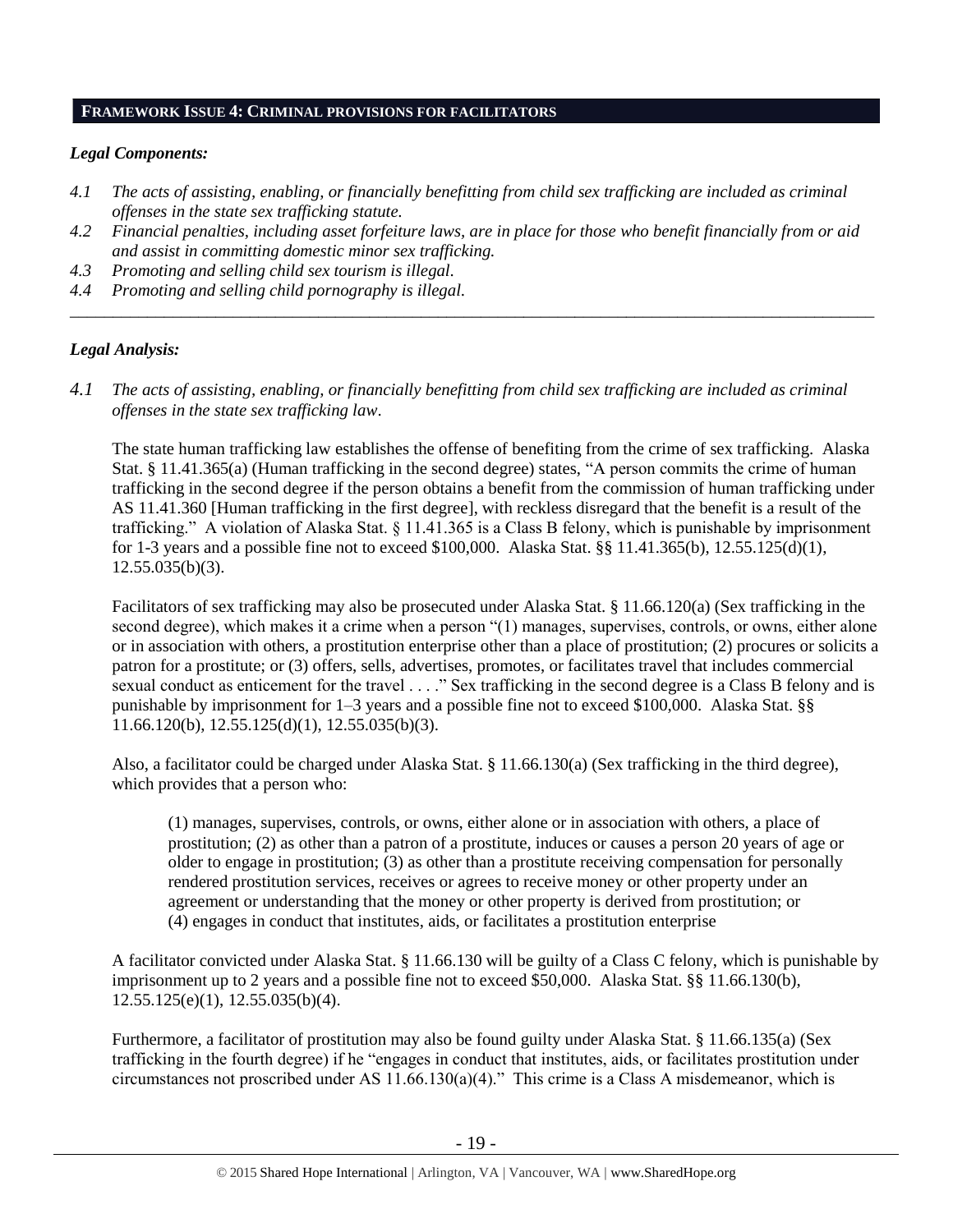punishable by up to 1 year imprisonment and a possible fine not to exceed \$10,000. Alaska Stat. §§ 11.66.135(b), 12.55.135(a), 12.55.035(b)(5).

*4.2 Financial penalties, including asset forfeiture laws, are in place for those who benefit financially from or aid and assist in committing domestic minor sex trafficking.*

A facilitator convicted under Alaska Stat. § 11.41.365 (Human trafficking in the second degree) may be assessed a maximum fine of \$100,000. Alaska Stat. §§ 11.41.365(b), 12.55.035(b)(3). In addition, a facilitator convicted under Alaska Stat. § 11.66.110 (Sex trafficking in the first degree) may face a possible maximum fine of \$500,000, and a conviction under Alaska Stat. § 11.66.120 (Sex trafficking in the second degree) may result in a maximum fine of \$100,000. Alaska Stat. §§ 11.66.110(d), 11.66.120(b), 12.55.035(b)(1), (3).

A court will also order a facilitator to pay restitution. Alaska Stat. § 12.55.045<sup>41</sup>(a) (Restitution and compensation) provides that "[t]he court shall, when presented with credible evidence, unless the victim or other person expressly declines restitution, order a defendant convicted of an offense to make restitution as provided in this section, including restitution to the victim or other person injured by the offense, to a public, private, or private nonprofit organization that has provided or is or will be providing counseling, medical, or shelter services to the victim or other person injured by the offense, or as otherwise authorized by law."

The court considers the following two factors in determining the restitution amount and payment method: "(1) public policy that favors requiring criminals to compensate for damages and injury, including loss of income, to their victims; and (2) financial burden placed on the victim and those who provide services to the victim and other persons injured by the offense as a result of the criminal conduct of the defendant." Alaska Stat. § 12.55.045(a).

In addition, facilitators may be subject to mandatory forfeiture under Alaska Stat. § 11.66.145 (Forfeiture). The statute provides that "[p]roperty<sup>42</sup> used to institute, aid, or facilitate, or received or derived from, a violation of AS 11.66.100(c) or 11.66.110–11.66.135 [Sex trafficking in the first through fourth degrees] may be forfeited at sentencing."

Likewise, facilitators convicted under Alaska Stat. § 11.61.125 (Distribution of child pornography) may also be subject to discretionary asset forfeiture at the conclusion of their criminal trials. Alaska Stat. § 11.61.129(a) (Forfeiture of property used in indecent viewing or photography or child pornography) states, "Property<sup>43</sup> used to aid a violation of AS 11.61.123–11.61.128 [Indecent viewing or photography; distribution of child pornography; possession of child pornography; and distribution of indecent material to minors] or to aid the solicitation of, attempt to commit, or conspiracy to commit a violation of AS 11.61.123–11.61.128 may be forfeited to the state upon the conviction of the offender."

# *4.3 Promoting and selling child sex tourism is illegal*.

Alaska Stat. § 11.66.120(a)(3) (Sex trafficking in the second degree) makes it a Class B felony when a person "offers, sells, advertises, promotes, or facilitates travel that includes commercial sexual conduct as enticement for the travel," and the provision defines "commercial sexual conduct" to mean "sexual conduct for which anything of value is given or received by any person." Alaska Stat. § 11.66.120(b).

<sup>41</sup> *See supra* note [24.](#page-10-2)

<sup>42</sup> *See supra* note [21.](#page-10-0)

<sup>43</sup> See *supra* note [22.](#page-10-1)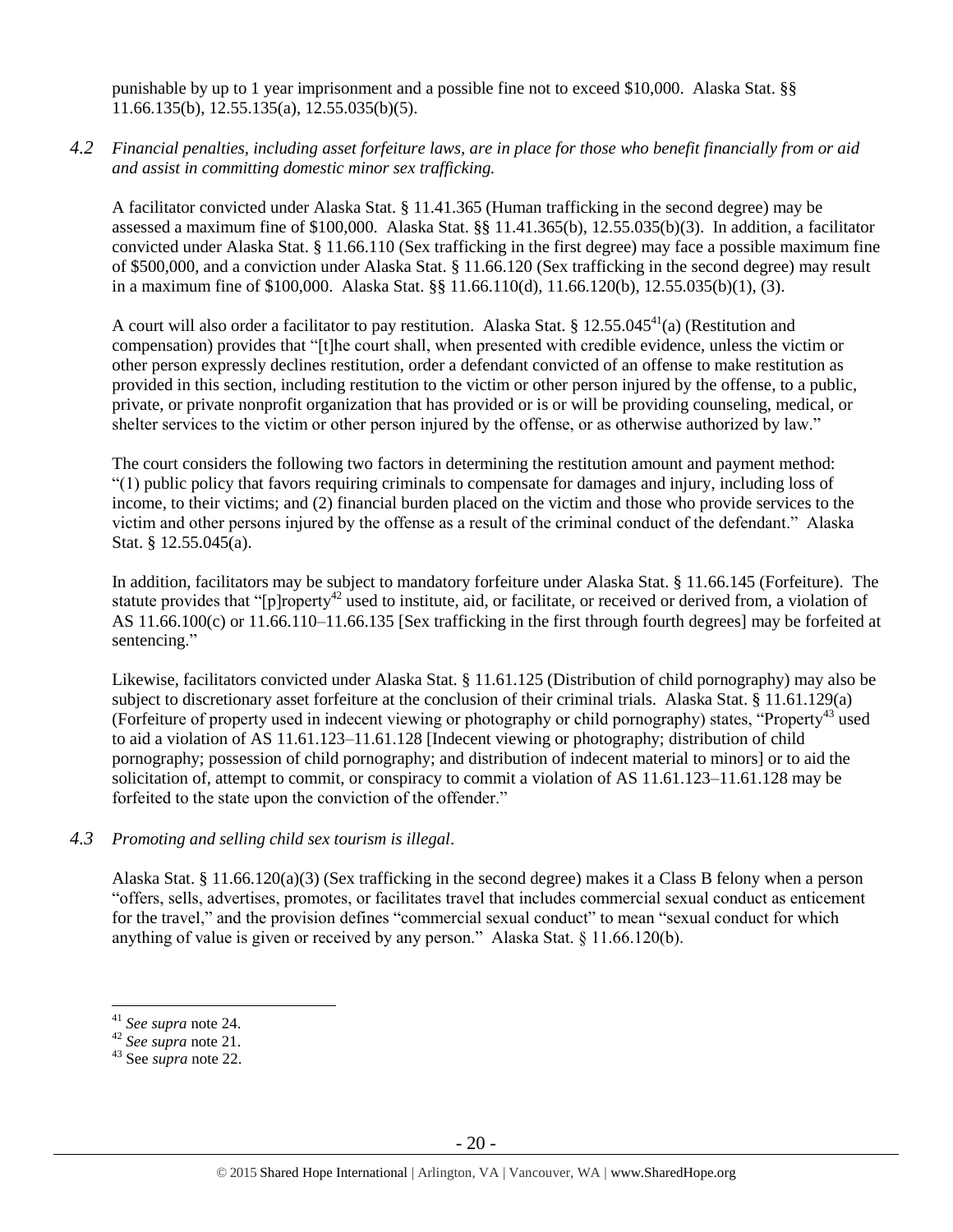## *4.4 Promoting and selling child pornography is illegal*.

Under Alaska Stat. § 11.61.125 (Distribution of child pornography), "A person commits the crime of distribution of child pornography if the person distributes in this state or advertises, promotes, solicits, or offers to distribute in this state any material that is proscribed under AS 11.61.127 [Possession of child pornography]."<sup>44</sup> Subsection (c) explains, "The possession of 100 or more films, audio, video, electronic, or electromagnetic recordings, photographs, negatives, slides, books, newspapers, magazines, or other materials, including a combination of these items totaling 100 or more, is prima facie evidence of distribution and intent to distribute under (a) of this section." A violation of Alaska Stat. § 11.61.125 is a Class B felony that may be punishable by imprisonment for  $2-12$  years<sup>45</sup> and a possible fine not to exceed \$100,000. Alaska Stat. §§ 11.61.125(e)(1), 12.55.125(i)(4)(A), 12.55.035(b)(3).

 $44$  "Distribution" is defined in Alaska Stat. § 11.61.125(d) as including "whether or not for monetary or other consideration: delivering, selling, renting, leasing, lending, giving, circulating, exhibiting, presenting, providing, exchanging, placing on a computer network or computer system, and providing billing collection, or other ancillary services for or otherwise supporting these activities."

<sup>45</sup> *See supra* note [3.](#page-1-0)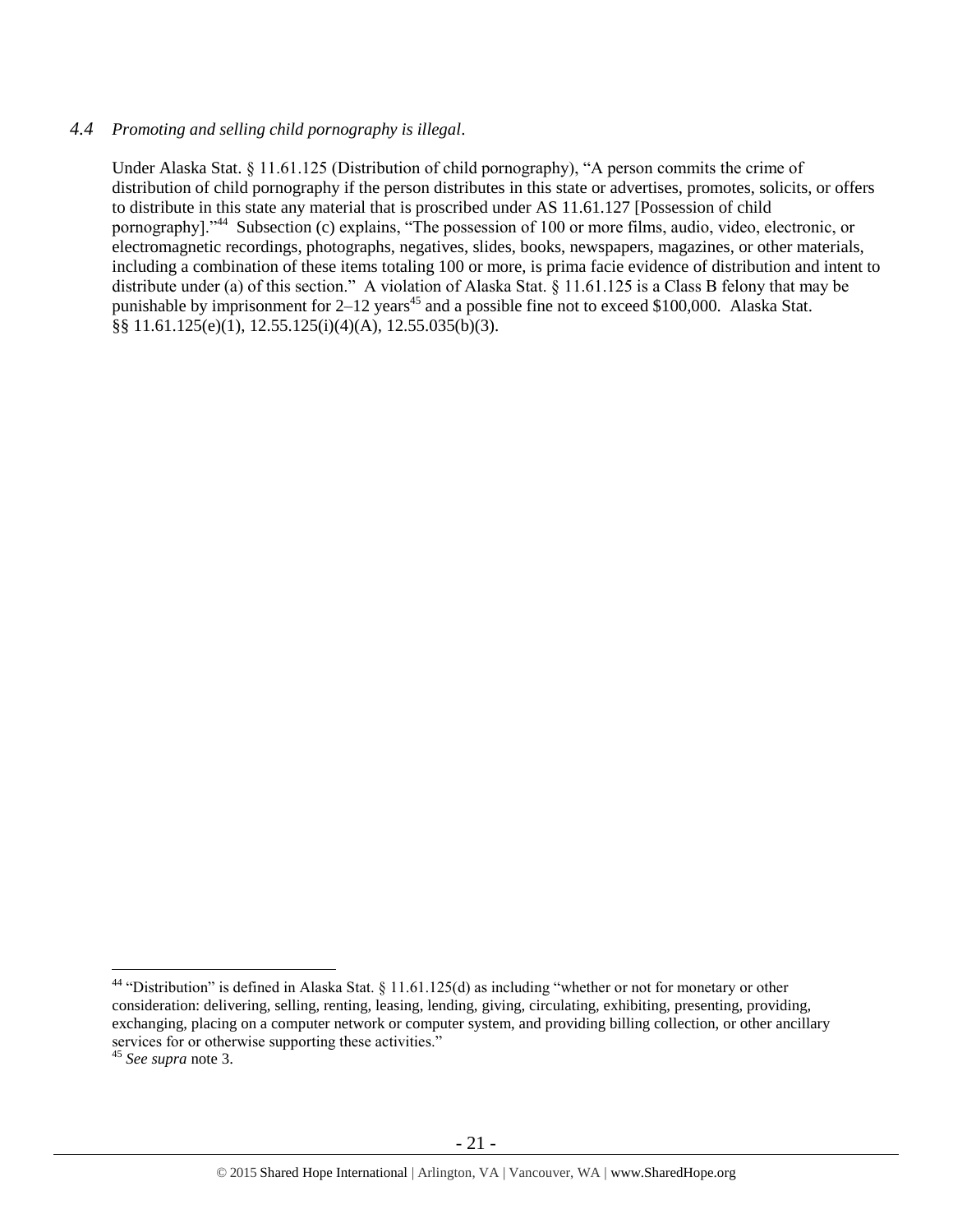#### **FRAMEWORK ISSUE 5: PROTECTIVE PROVISIONS FOR THE CHILD VICTIMS**

## *Legal Components:*

- *5.1 Statutorily-mandated victim services define "victim" to specifically include victims of domestic minor sex trafficking or commercial sexual exploitation of children (CSEC) to ensure prompt identification and access to victims' rights and services.*
- *5.2 The state sex trafficking statute expressly prohibits a defendant from raising consent of the minor to the commercial sex acts as a defense.*
- *5.3 Prostitution laws apply only to adults, preventing criminalization of minors under 18 for prostitution offenses.*
- *5.4 State law provides a non-punitive avenue to specialized services through one or more points of entry.*
- *5.5 Commercial sexual exploitation is identified as a type of abuse and neglect within child protection statutes.*
- *5.6 The definition of "caregiver" or another related term in the child welfare statutes is not a barrier to a sex trafficked child accessing the protection of child welfare.*
- *5.7 Crime victims' compensation is specifically available to a child victim of sex trafficking or commercial sexual exploitation of children (CSEC) without regard to ineligibility factors.*
- *5.8 Victim-friendly procedures and protections are provided in the trial process for minors under 18.*
- *5.9 Expungement or sealing of juvenile delinquency records resulting from arrests or adjudications for prostitution-related offenses committed as a result of, or in the course of, the commercial sexual exploitation of a minor is available within a reasonable time after turning 18.*
- *5.10 Victim restitution and civil remedies for victims of domestic minor sex trafficking or commercial sexual exploitation of children (CSEC) are authorized by law.*
- *5.11 Statutes of limitations for civil and criminal actions for child sex trafficking or commercial sexual exploitation of children (CSEC) offenses are eliminated or lengthened sufficiently to allow prosecutors and victims a realistic opportunity to pursue criminal action and legal remedies.*

*\_\_\_\_\_\_\_\_\_\_\_\_\_\_\_\_\_\_\_\_\_\_\_\_\_\_\_\_\_\_\_\_\_\_\_\_\_\_\_\_\_\_\_\_\_\_\_\_\_\_\_\_\_\_\_\_\_\_\_\_\_\_\_\_\_\_\_\_\_\_\_\_\_\_\_\_\_\_\_\_\_\_\_\_\_\_\_\_\_\_\_\_\_\_*

# *Legal Analysis:*

*5.1 Statutorily-mandated victim services define "victim" to specifically include victims of domestic minor sex trafficking or commercial sexual exploitation of children (CSEC) to ensure prompt identification and access to victims' rights and services.*

Article 1, Section 24 of the Constitution of Alaska lists the following rights of crime victims:

Crime victims, as defined by law, shall have the following rights as provided by law: the right to be reasonably protected from the accused through the imposition of appropriate bail or conditions of release by the court; the right to confer with the prosecution; the right to be treated with dignity, respect, and fairness during all phases of the criminal and juvenile justice process; the right to timely disposition of the case following the arrest of the accused; the right to obtain information about and be allowed to be present at all criminal or juvenile proceedings where the accused has the right to be present; the right to be allowed to be heard, upon request, at sentencing, before or after conviction or juvenile adjudication, and at any proceeding where the accused's release from custody is considered; the right to restitution from the accused; and the right to be informed, upon request, of the accused's escape or release from custody before or after conviction or juvenile adjudication.

Alaska Stat. § 24.65.010 (Office of victims' rights) establishes an office of victims' rights, which is directed by the victims' advocate. Pursuant to Alaska Stat. § 24.65.100(a) (Jurisdiction; duties):

The victims' advocate has jurisdiction to advocate on behalf of crime victims of felony offenses or class A misdemeanors, if the class A misdemeanor is a crime involving domestic violence or a crime against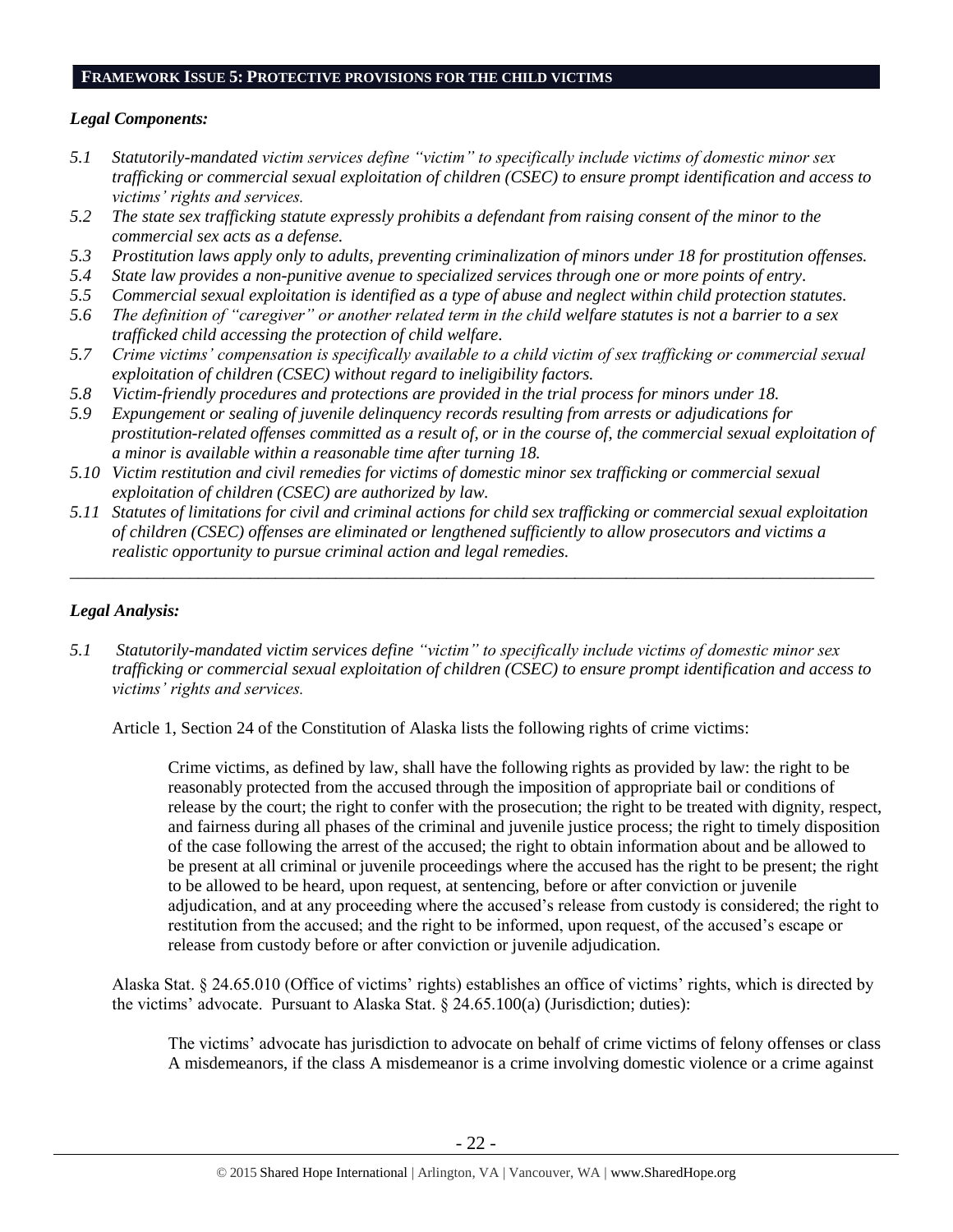a person under AS 11.41 [Offenses against the person, including human trafficking in the first and second degrees, sexual abuse of a minor in the first through fourth degrees; Online enticement of a minor; and Unlawful exploitation of a minor], in the courts of the state and to investigate the complaints of crime victims of felony offenses or class A misdemeanors, if the class A misdemeanor is a crime involving domestic violence or a crime against a person under AS 11.41, that they have been denied their rights under the constitution and the laws of the state.

Pursuant to Alaska Stat. § 18.67.101, the Alaska Violent Crimes Compensation Board

may order the payment of compensation in accordance with the provisions of this chapter for personal injury or death that resulted from (1) an attempt on the part of the applicant to prevent the commission of crime, or to apprehend a suspected criminal, or aiding or attempting to aid a police officer to do so, or aiding a victim of crime; or (2) the commission or attempt on the part of one other than the applicant to commit any of the following offenses: . . . (F) sexual assault in any degree; (G) sexual abuse of a minor; ... (I) threats to do bodily harm ... ... (L) sex trafficking in violation of AS 11.66.110 or 11.66.130(a)(2); (M) human trafficking in any degree; or (N) unlawful exploitation of a minor.

*5.2 The state sex trafficking statute expressly prohibits a defendant from raising consent of the minor to the commercial sex acts as a defense.*

Alaska Stat. § 11.41.360 (Human trafficking in the first degree), § 11.41.365 (Human trafficking in the second degree), § 11.41.455 (Unlawful exploitation of a minor) and §§ 11.66.110 (Sex trafficking in the first degree) do not specifically prohibit a defendant from raising a defense that the minor consented to the commercial sex act.

- 5.2.1 Recommendation: Enact a provision specifically prohibiting a defendant from raising a minor's consent to sex acts as a defense to human trafficking, sex trafficking or commercial sexual exploitation of children offenses.
- *5.3 Prostitution laws apply only to adults, preventing criminalization of minors under 18 for prostitution offenses.*

Alaska Stat. § 11.66.100(a) (Prostitution) applies to minors and adults and states, "A person commits the crime of prostitution if the person (1) engages in or agrees or offers to engage in sexual conduct in return for a fee; or (2) offers a fee in return for sexual conduct." While Alaska Stat. § 11.66.100(c) increases the penalty to a Class C felony for prosecutions of buyers of sex acts with minors, Alaska Stat. § 11.66.100(a) does not specifically exempt minors from prosecution under subparts (1) and (2).

- 5.3.1 Recommendation: Amend Alaska Stat. § 11.66.100 (Prostitution) to eliminate liability for prostitution offenses for all minors under 18.
- *5.4 State law provides a non-punitive avenue to specialized services through one or more points of entry.*

# **Child Identified as In Need of Aid (Abused/Neglected)**

 $\overline{a}$ 

Pursuant to Alaska Stat. § 47.17.290(2),<sup>46</sup> a sexually exploited child is likely to be identified as abused or neglected. Alaska does not specifically use the term "caregiver" in its child welfare statutes, and if a child is identified as abused or neglected under Alaska Stat. § 47.17.290(2), the definition of the person responsible for

<sup>46</sup> *See infra* section 5.5 for a full analysis of the definition of "abuse" as it relates to identification of sexually exploited children.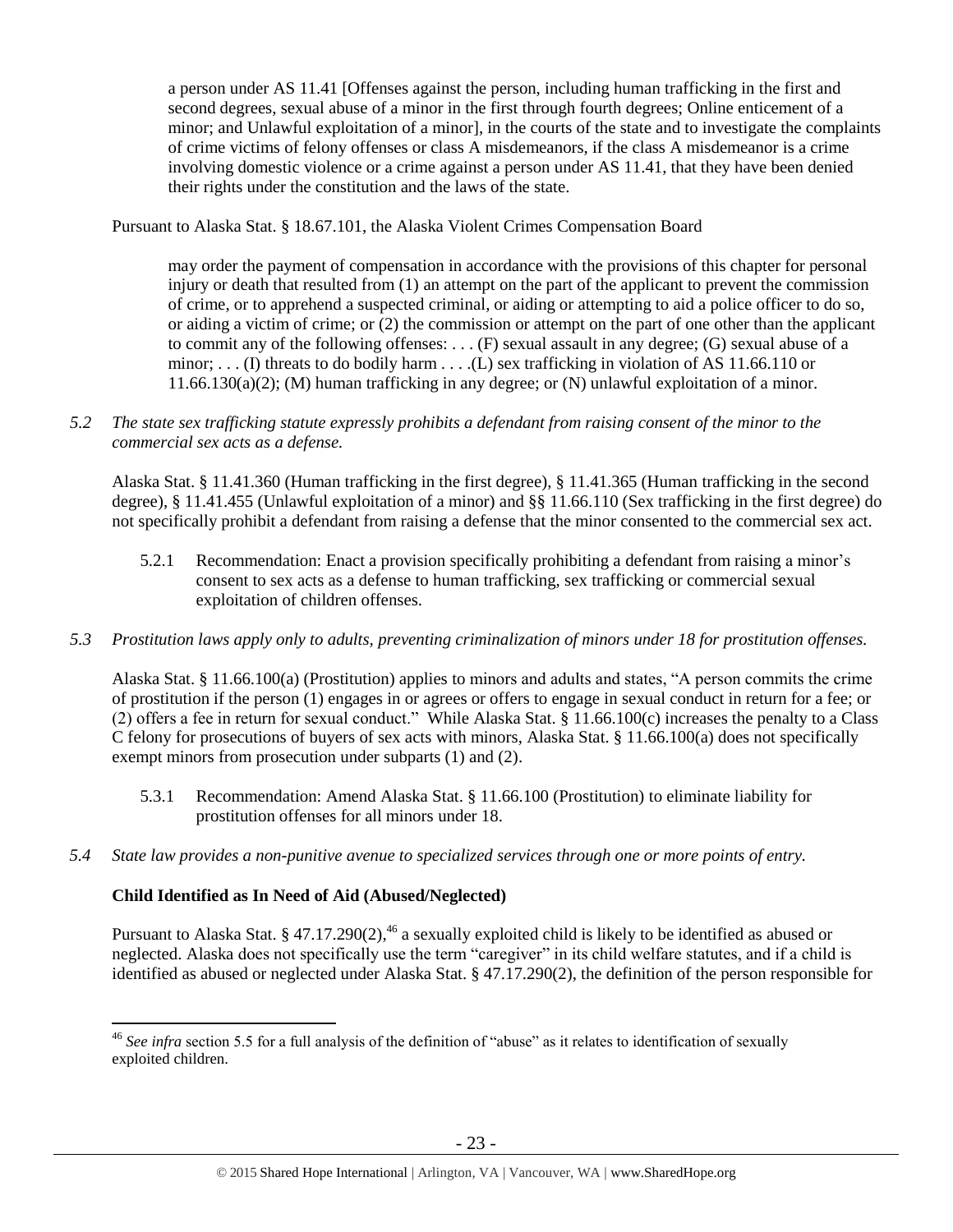the child under Alaska Stat. § 47.17.290(12)<sup>47</sup> is not sufficiently broad to involve Child Protective Services in investigations where the child is in the custody or control of a non-family trafficker.

No statute explicitly states that a commercially sexually exploited child should always be directed through the child protective response system. However, certain procedures allow for immediate intervention through the juvenile court system or through the Office of Children's Services  $(OCS)$ <sup>48</sup>

# *I. Initial Custody:*

## a. Authority for initial custody

Alaska Stat. § 47.10.142(a) (Emergency custody and temporary placement hearing) states, <sup>49</sup> (a) The Department of Health and Social Services may take emergency custody of a child upon discovering any of the following circumstances:

(1) the child has been abandoned as abandonment is described in AS 47.10.013 [Abandonment]; (2) the child has been neglected by the child's parents or guardian, as "neglect" is described in AS 47.10.014 [Neglect], and the department determines that immediate removal from the child's surroundings is necessary to protect the child's life or provide immediate necessary medical attention;

(3) the child has been subjected to physical harm by a person responsible for the child's welfare, and the department determines that immediate removal from the child's surroundings is necessary to protect the child's life or that immediate medical attention is necessary; or

(4) the child or a sibling has been sexually abused under circumstances listed in AS 47.10.011(7) [Children in need of aid]. $50$ 

b. Placement:

 $\overline{a}$ 

Alaska Stat. § 47.10.142(c) explains in part, "If the department releases the child within 24 hours after taking the child into custody and does not file a child in need of aid petition, the department shall, within

<sup>&</sup>lt;sup>47</sup> See *infra* section 5.6 for a full analysis of the definition of "caregiver."

<sup>&</sup>lt;sup>48</sup> Senate Bill 210 established a Task Force on the Crimes of Human Trafficking, Promoting Prostitution, and Sex Trafficking under the Alaska Department of Law. The task force was charged with, among other duties, submitting a report to the legislature that included a current assessment of services available to victims of human trafficking, promoting prostitution, or sex trafficking, and recommendations for improving those services and compiling information on relevant cases. 2012 Alaska Sess. Laws 70. (Effective July 1, 2012). On February 15, 2013, the State of Alaska Task Force on the Crimes of Human Trafficking, Promoting Prostitution and Sex Trafficking submitted a Final Report and Recommendations to the Alaska Legislature, available at http://www.andvsa.org/wpcontent/uploads/2013/07/Task-Force-Report-on-Human-Trafficking-Promoting-Prostitution-and-Sex-Trafficking1.pdf.

<sup>&</sup>lt;sup>49</sup> Under Alaska Stat. § 47.10.142(b), "The department shall offer available counseling services to the person having legal custody of a minor described in AS 47.10.141 [Runaway and missing minors] and to the members of the minor's household if it determines that counseling services would be appropriate in the situation. If, after assessing the situation, offering available counseling services to the legal custodian and the minor's household, and furnishing appropriate social services to the minor, the department considers it necessary, the department may take emergency custody of the minor."

<sup>50</sup> Under Alaska Stat. § 47.10.011(7) (Children in need of aid) a court may determine that a child is in need of aid if it finds that "the child has suffered sexual abuse, or there is a substantial risk that the child will suffer sexual abuse, as a result of conduct by or conditions created by the child's parent, guardian, or custodian or by the failure of the parent, guardian, or custodian to adequately supervise the child." Alaska Stat. § 47.10.011.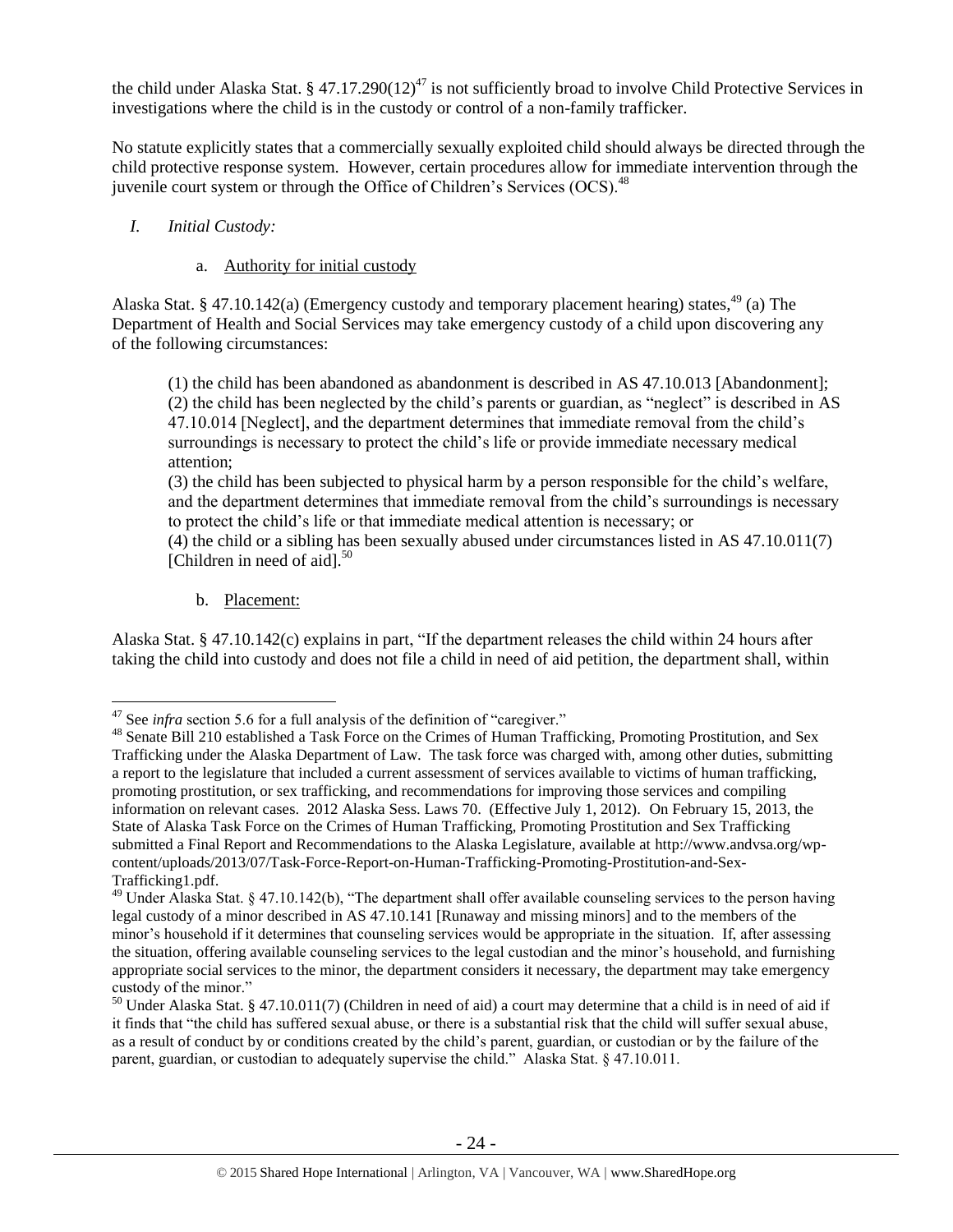24 hours after releasing the child, file with the court a report explaining why the child was taken into custody, why the child was released, and to whom the child was released."

## *II. Process following initial custody:*

Alaska Stat. § 47.10.142(c) states in part

When a child is taken into custody under (a) or (b) of this section...the department shall immediately, and in no event more than 24 hours later unless prevented by lack of communication facilities, notify the parents or the person or persons having custody of the child. If the department determines that continued custody is necessary to protect the child, the department shall notify the court of the emergency custody by filing, within 24 hours after custody was assumed, a petition alleging that the child is a child in need of aid.

# *III. Placement process pending adjudication:*

After notification, the court must hold a temporary custody hearing within 48 hours, absent a transportation problem. Alaska Stat. § 47.10.142(d). At the hearing, "the court shall make a preliminary determination of whether continued placement in the home of the child's parent or guardian would be contrary to the welfare of the child. If a court determines that continued placement in the home of the child's parent or guardian would not be contrary to the welfare of the child, the court shall return the authority to place the child to the child's parent or guardian pending a temporary custody hearing under (e) of this section." Alaska Stat. § 47.10.142(d).

Alaska Stat. § 47.10.142(e) then provides that during the temporary custody hearing, the court will determine whether there is probable cause that the child is "a child in need of aid." If so, the court will "order the child committed to the department for temporary placement, or order the child returned to the custody of the child's parents or guardian, subject to the department's supervision of the child's care and treatment." Alaska Stat.  $§$  47.10.142(e).

# *IV. Adjudication or referral to alternate process:*

Under Alaska Stat. § 47.10.011(7) (Children in need of aid) a court may determine that a child is in need of aid if it finds that "the child has suffered sexual abuse, or there is a substantial risk that the child will suffer sexual abuse, as a result of conduct by or conditions created by the child's parent, guardian, or custodian or by the failure of the parent, guardian, or custodian to adequately supervise the child." The determination must be made by a preponderance of the evidence. Alaska Stat. § 47.10.011.

*V. Outcomes:*

Pursuant to Alaska Stat. § 47.10.080(c) (Judgments and orders), which discusses adjudication hearings,

(c) If the court finds that the child is a child in need of aid, the court shall

(1) order the child committed to the department for placement in an appropriate setting for a period of time not to exceed two years or in any event not to extend past the date the child becomes 19 years of age, except that the department, the child, or the child's guardian ad litem may petition for and the court may grant in a hearing

(A) one-year extensions of commitment that do not extend beyond the child's 19th birthday if the extension is in the best interests of the child; and

(B) additional one-year extensions of commitment past 19 years of age that do not extend beyond the person's 21st birthday if the continued state custody is in the best interests of the person and the person consents to it;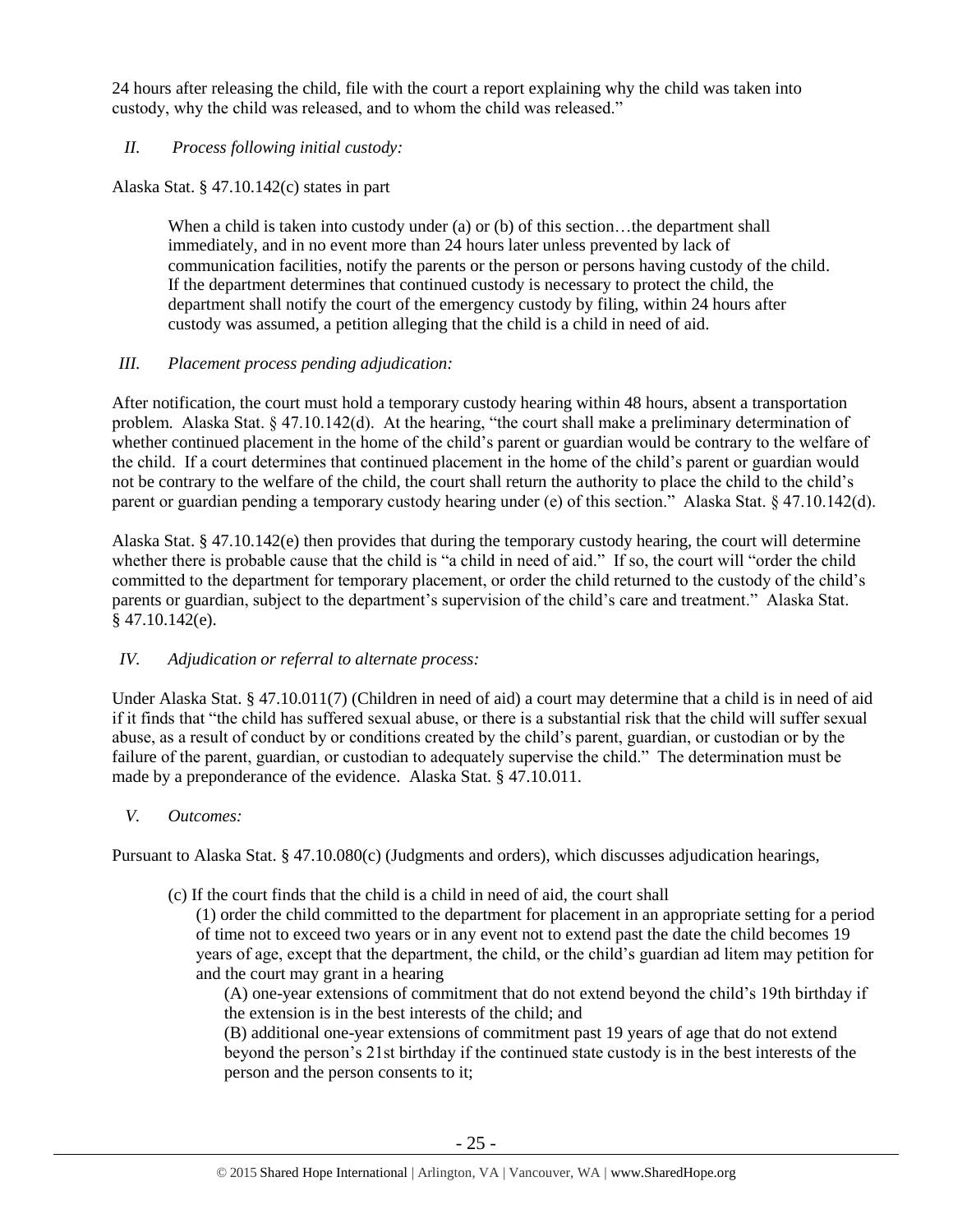(2) order the child released to a parent, adult family member, or guardian of the child or to another suitable person, and, in appropriate cases, order the parent, adult family member, guardian, or other person to provide medical or other care and treatment . . . ;

. . . (3) order, under the grounds specified in (o) of this section or AS 47.10.088, the termination of parental rights and responsibilities of one or both parents and commit the child to the custody of the department, and the department shall report quarterly to the court on efforts being made to find a permanent placement for the child.

#### **Child Identified as Runaway or Missing Minor**

A victim of domestic minor sex trafficking may also be identified as a runaway or missing minor.

- *I. Initial Custody:* 
	- a. Authority for initial custody

" Upon receiving a written, telephonic, or other request to locate a minor evading the minor's legal custodian or to locate a minor otherwise missing, a law enforcement agency shall make reasonable efforts to locate the minor and shall immediately complete a missing person's report containing information necessary for the identification of the minor." Alaska Stat. § 47.10.141(a) (Runaway and missing minors). If the minor is located and is not otherwise subject to arrest or detention, the law enforcement officer must take the minor into protective custody.

b. Placement:

Once taken into protective custody, Alaska Stat. § 47.10.141(b) provides in part,

## (1) [T]he peace officer shall:

(A) return the minor to the minor's parent or guardian at the parent's or guardian's residence if the residence is in the same community where the minor was found and if the minor's parent or guardian consents to the return, except that the officer may not use this option if the officer has reasonable cause to believe that the minor has experienced physical or sexual abuse in the parent's or guardian's household;

(B) take the minor to a nearby location agreed to by the minor's parent or guardian if the parent or guardian does not consent to return of the minor under (A) of this paragraph and the officer does not have reasonable cause to believe that the minor has experienced physical or sexual abuse in the parent's or guardian's household; or

(C) if disposition of the minor is not made under (A) or (B) of this paragraph, take the minor to

(i) an office specified by the Department of Health and Social Services;

(ii) a program for runaway minors licensed by the department under AS 47.10.310;

(iii) a shelter for runaways that has a permit from the department under AS 47.32 that agrees to shelter the minor;

(iv) a facility or contract agency of the department; or

(v) another suitable location and promptly notify the department if an office specified by the department, a licensed program for runaway minors, a shelter for runaways that will accept the minor, or a facility or contract agency of the department does not exist in the community;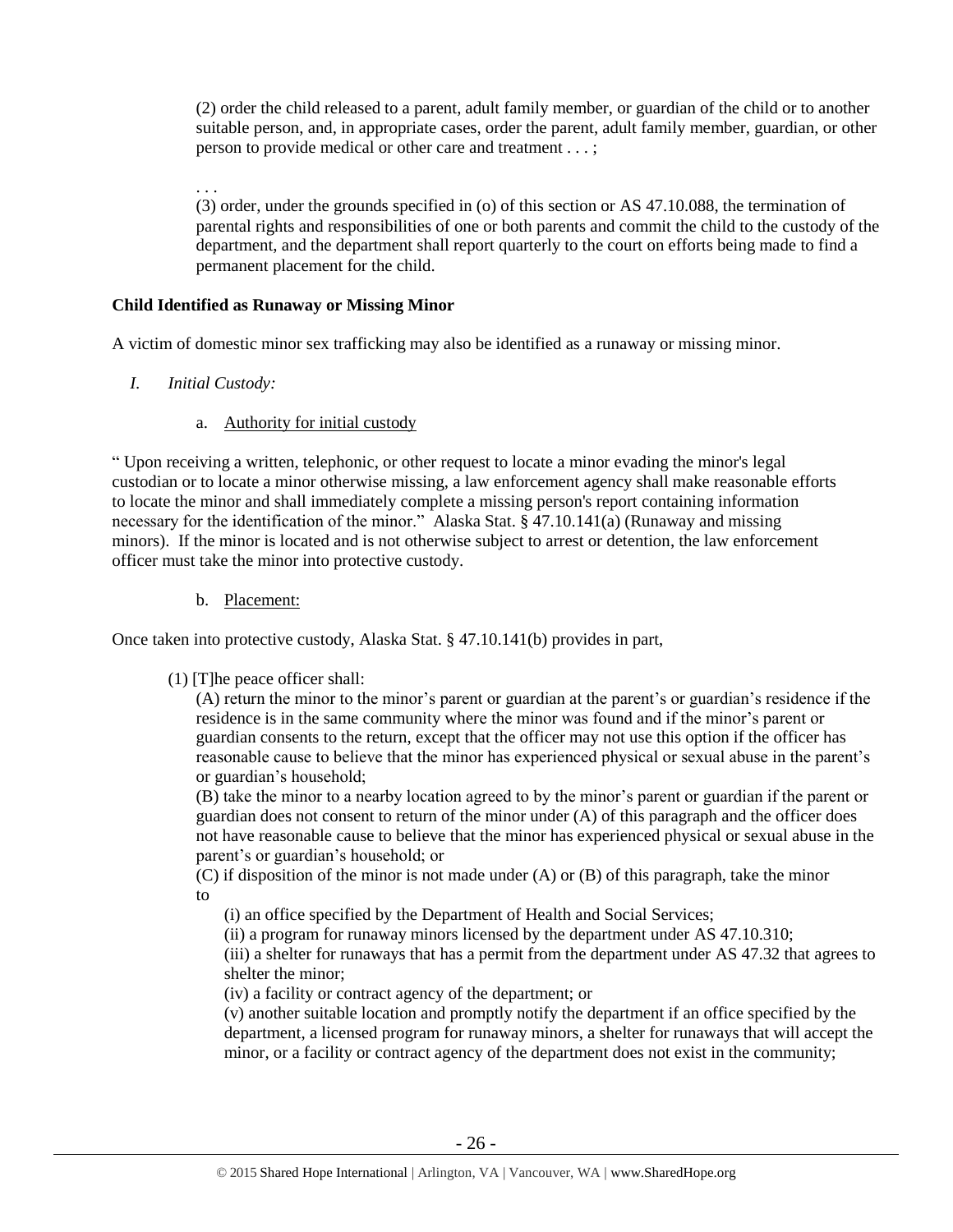(2) if the peace officer plans to take the minor to an office, program, shelter, or facility under (1)(C) of this subsection, the peace officer shall give the highest priority to taking the minor to an office, program, shelter, or facility that is semi-secure; . . . .

Additionally, Alaska Stat. § 47.10.141(b)(3) (Runaway and missing minors) states that "a minor under protective custody may not be housed in a jail or other detention facility but may be housed in a semi-secure portion of an office, program, shelter, or other facility under  $(1)(C)$  of this subsection."

However, Alaska Stat. § 47.10.141(c) provides an exception to subsection (b) and permits a minor to be placed in temporary detention in a local juvenile detention home "if there has been an order issued by a court under a finding of probable cause that:

(1) the minor is a runaway in willful violation of a valid court order issued under AS  $47.10.080(c)(1)$ [Judgments and orders], 47.10.142(f) [Emergency custody and temporary placement hearing], AS 47.12.120(b)(1) or (3) [Judgments and orders], or 47.12.250(d) [Temporary detention and detention hearing],

(2) the minor's current situation poses a severe and imminent risk to the minor's life or safety, and (3) no reasonable placement alternative exists within the community.<sup> $51$ </sup>

# *II. Process following initial custody:*

Alaska Stat. § 47.10.142(c) states in part that "when the department is notified of a child's presence in either a program for runaway children AS 47.10.300–47.10.390 or a shelter for runaway children under AS 47.10.392–47.10.399, the department shall immediately, and in no event more than 24 hours later unless prevented by lack of communication facilities, notify the parents or the person or persons having custody of the child. If the department determines that continued custody is necessary to protect the child, the department shall notify the court of the emergency custody by filing, within 24 hours after custody was assumed, a petition alleging that the child is a child in need of aid."<sup>52</sup>

## *III. Placement process pending adjudication:*

Alaska Stat. § 47.10.142(e) provides that during a temporary custody hearing, the court will determine whether there is probable cause that the child is "a child in need of aid." If so, the court will "order the child committed to the department for temporary placement, or order the child returned to the custody of the child's parents or

 $51$  Alaska Stat. § 47.10.141(c) further states:

A minor detained under this subsection shall be brought before a court on the day the minor is detained, or if that is not possible, within 24 hours after the detention for a hearing to determine the most appropriate placement in the best interests of the minor. A minor taken into emergency protective custody under this subsection may not be detained for more than 24 hours, except as provided under AS 47.12.250 [Temporary detention and detention hearing]. Emergency protective custody may not include placement of a minor in a jail or secure facility other than a juvenile detention home, nor may an order for protective custody be enforced against a minor who is residing in a licensed program for runaway minors, as defined in AS 47.10.390 [Definitions].

 $52$  The remainder of Alaska Stat. § 47.10.142(c) explains, "If the department releases the child within 24 hours after taking the child into custody and does not file a child in need of aid petition, the department shall, within 24 hours after releasing the child, file with the court a report explaining why the child was taken into custody, why the child was released, and to whom the child was released."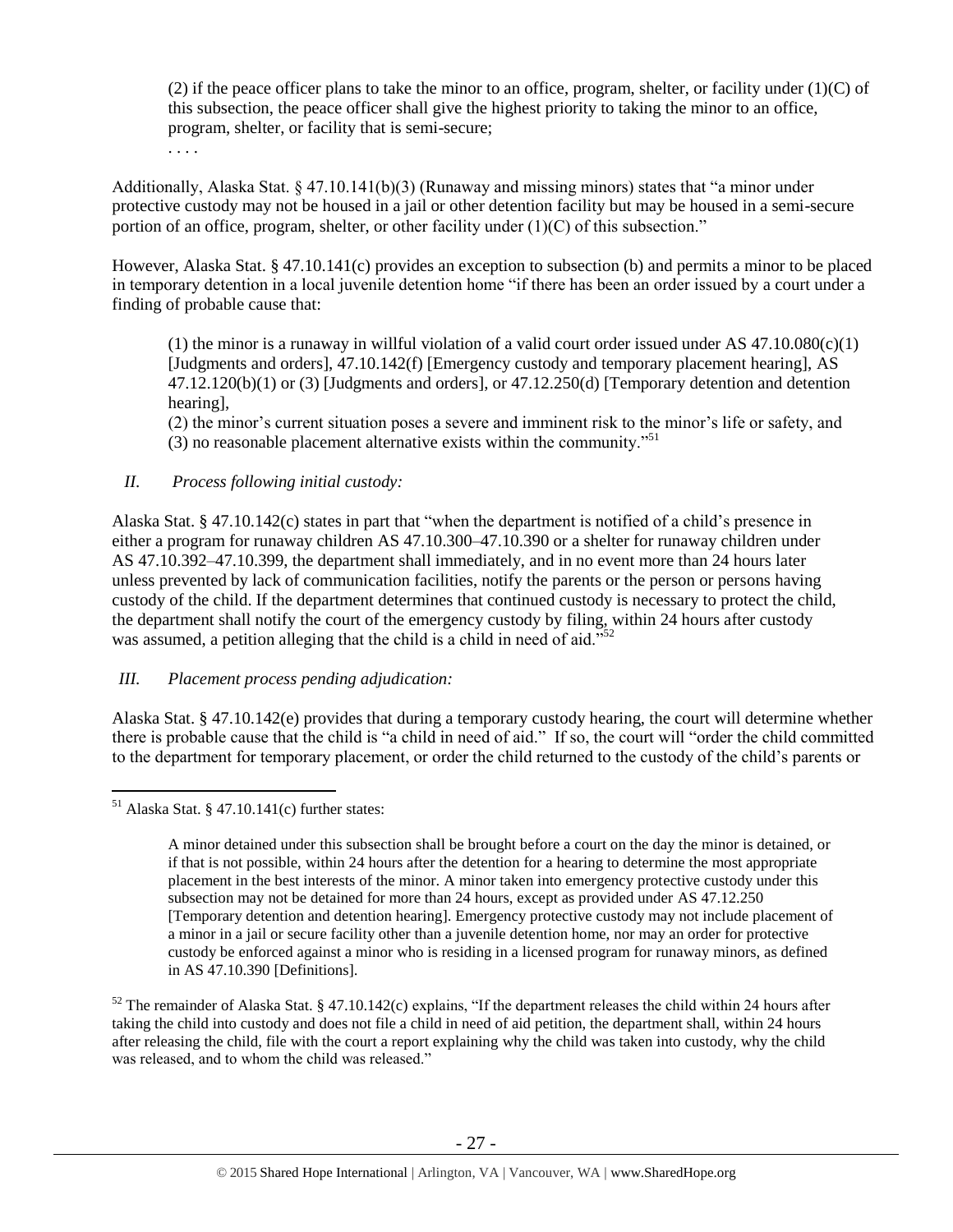guardian, subject to the department's supervision of the child's care and treatment." Alaska Stat. § 47.10.142(e).

## *IV. Adjudication and Outcomes*

Pursuant to Alaska Stat. § 47.10.080(c) (Judgments and orders), which discusses adjudication hearings,

(c) If the court finds that the child is a child in need of aid, the court shall

(1) order the child committed to the department for placement in an appropriate setting for a period of time not to exceed two years or in any event not to extend past the date the child becomes 19 years of age, except that the department, the child, or the child's guardian ad litem may petition for and the court may grant in a hearing

(A) one-year extensions of commitment that do not extend beyond the child's 19th birthday if the extension is in the best interests of the child; and

(B) additional one-year extensions of commitment past 19 years of age that do not extend beyond the person's 21st birthday if the continued state custody is in the best interests of the person and the person consents to it;

(2) order the child released to a parent, adult family member, or guardian of the child or to another suitable person, and, in appropriate cases, order the parent, adult family member, guardian, or other person to provide medical or other care and treatment . . . ;

. . .

(3) order, under the grounds specified in (o) of this section or AS 47.10.088, the termination of parental rights and responsibilities of one or both parents and commit the child to the custody of the department, and the department shall report quarterly to the court on efforts being made to find a permanent placement for the child.

## **Child Identified as Delinquent**

It is possible that a victim may be routed through the juvenile justice system.

*I. Initial Custody:* 

 $\overline{a}$ 

a. Authority for initial custody

Alaska Stat. § 47.12.245(a)(1)(A) (Arrest) provides that a minor may be arrested "for the commission of an act that subjects the minor to the provisions of this chapter<sup>53</sup> under the same circumstances and in the same manner as would apply to the arrest of an adult for violation of a criminal law of the state or a municipality of the state."

<sup>53</sup> Chapter 12 addresses "delinquent minors." Pursuant to Alaska Stat. § 47.12.990(4), "delinquent minor" is defined as "a minor found to be within the jurisdiction of the court under AS 47.12.020." Alaska Stat. § 47.12.020 states,

<sup>(</sup>a) Proceedings relating to a minor under 18 years of age residing or found in the state are governed by this chapter, except as otherwise provided in this chapter, when the minor is alleged to be or may be determined by a court to be a delinquent minor as a result of violating a criminal law of the state or a municipality of the state.

<sup>(</sup>b) Except as otherwise provided in this chapter, proceedings relating to a person who is 18 years of age or over are governed by this chapter if the person is alleged to have committed a violation of the criminal law of the state or a municipality of the state, the violation occurred when the person was under 18 years of age, and the period of limitation under AS 12.10 has not expired.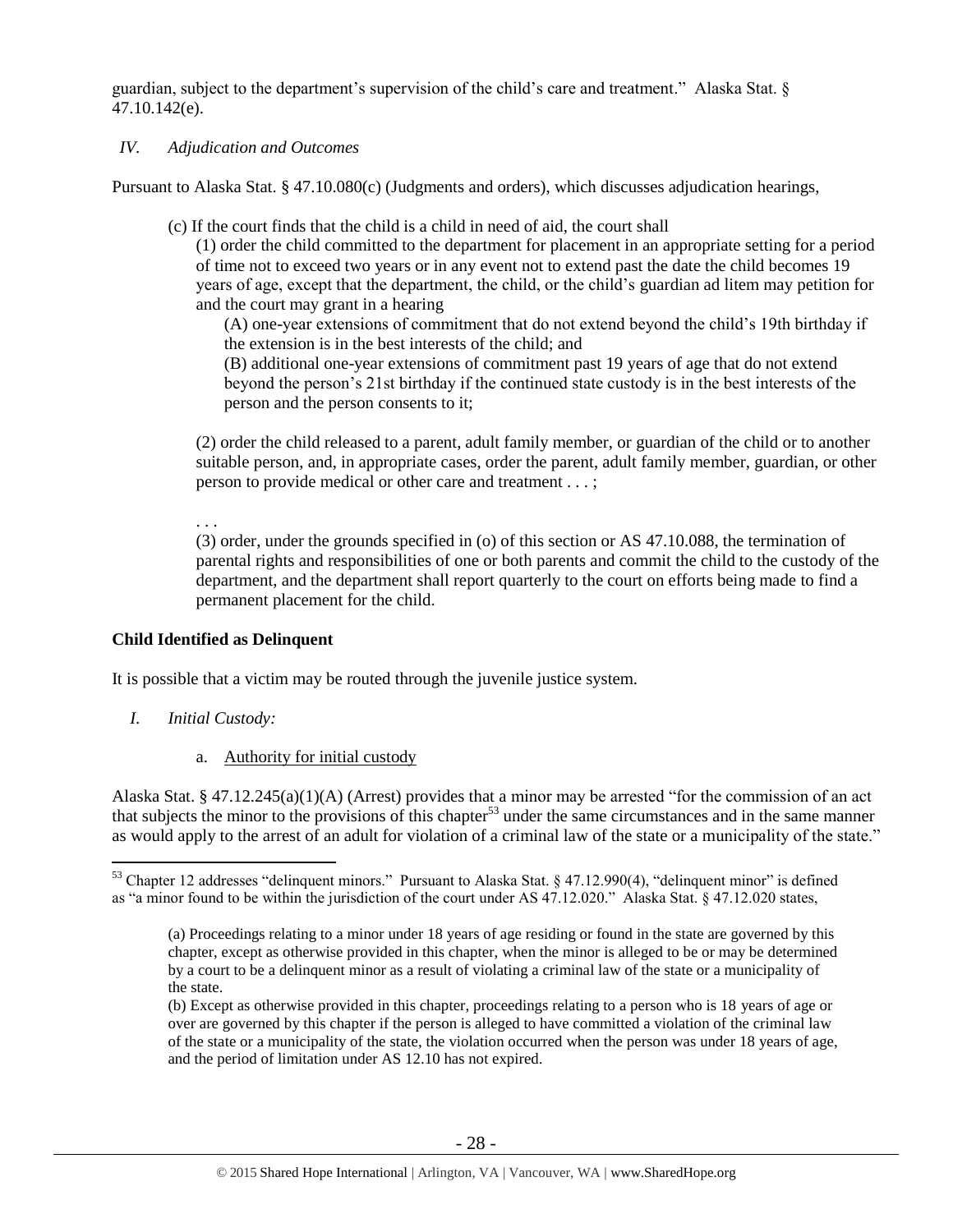# b. Placement

Under Alaska Stat. § 47.12.250(a) (Temporary detention and detention hearing) a peace officer who has arrested a minor may do any of the following:

(1) have the minor detained in a juvenile detention facility if in the opinion of the peace officer making or continuing the arrest it is necessary to do so to protect the minor or the community; however, the department may direct that a minor who was arrested or whose arrest was continued be released from detention before the hearing required by (c) of this section;

(2) before taking the minor to a juvenile detention facility, release the minor to the minor's parents or guardian if detention is not necessary to

- (A) protect the minor or the community; or
- (B) ensure the minor's attendance at subsequent court hearings.
- *II. Process following initial custody:*

Pursuant to Alaska Stat. § 47.12.250, the arresting officer must:

(b) …immediately, and in no event more than 12 hours later, notify the court and make reasonable efforts to notify the minor's parents or guardian, the minor's foster parent, and the department of the officer's action. The department may file with the court a petition alleging delinquency before the detention hearing.

*III. Placement process pending adjudication/ investigation:* 

Once a petition has been filed with the court, these procedures must be followed pursuant to Alaska Stat. § 47.12.250:

(c) The court shall immediately, and in no event more than 48 hours later, hold a hearing at which the minor and the minor's parents or guardian if they can be found shall be present. For those minors held securely in correctional facilities that house adult prisoners, the court shall immediately, and in no event more than 24 hours after the custody begins, hold a hearing at which the minor and the minor's parents or guardian if they can be found shall be present. The court shall determine whether probable cause exists for believing the minor to be delinquent. The court shall inform the minor of the reasons alleged to constitute probable cause and the reasons alleged to authorize the minor's detention. The minor is entitled to counsel. The court shall give the minor's foster parent the opportunity to be heard at the hearing.

(d) If the court finds that probable cause exists, it shall determine whether the minor should be detained pending the hearing on the petition or released. It may either order the minor held in detention or released to the custody of a suitable person pending the hearing on the petition. If the court finds no probable cause, it shall order the minor released and close the case.

(e) Except for temporary detention pending a detention hearing, a minor may be detained only by court order.

## *IV. Adjudication or referral to alternate process:*

Alaska Stat. § 47.12.120 (Judgments and orders) provides the judicial process framework that is to be followed depending on whether the court finds the minor delinquent or not delinquent: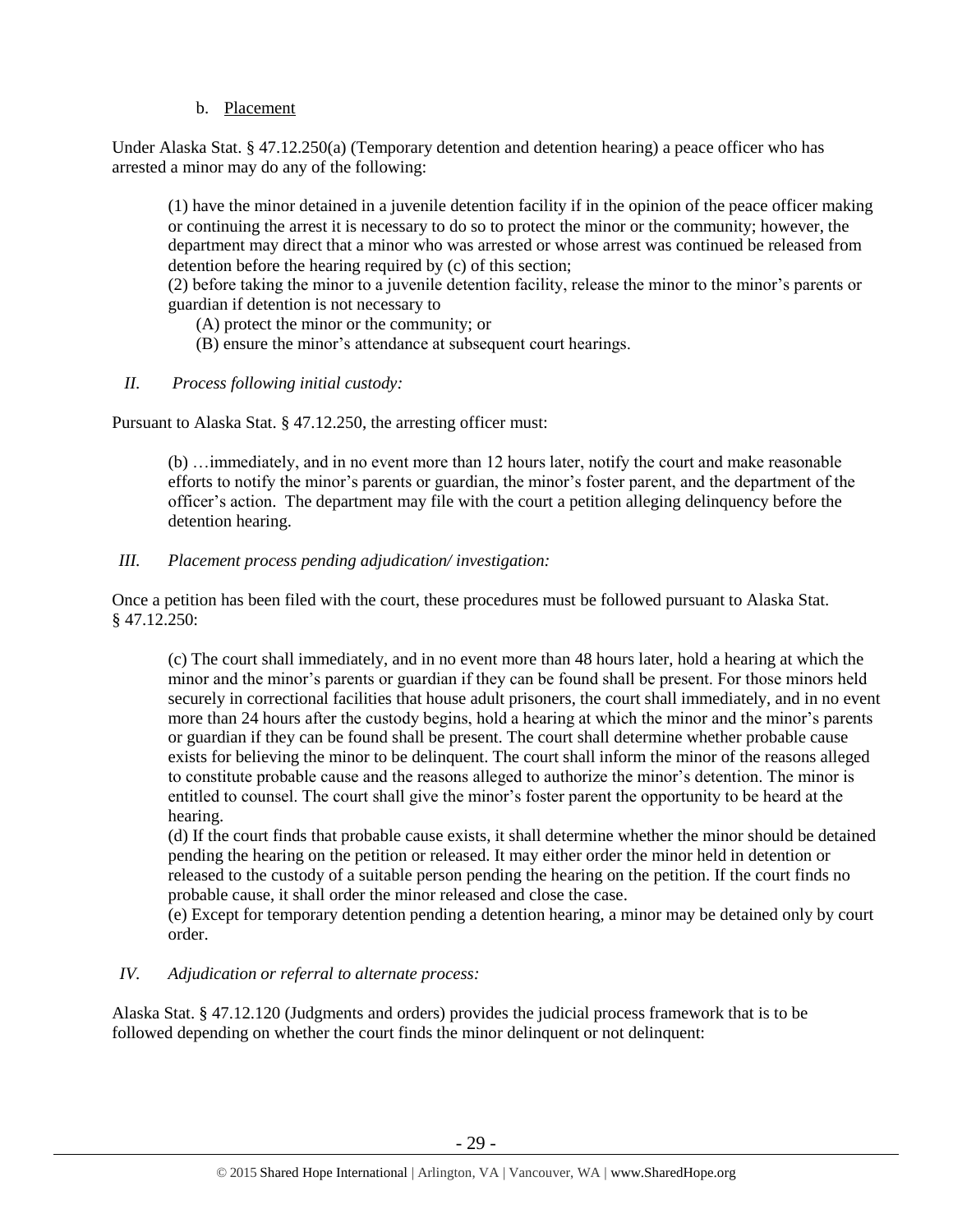a) Nature of Proceeding. The adjudication hearing is a trial on the merits of the petition for adjudication. The court will decide the merits of the case unless the juvenile requests a trial by jury. Except for good cause shown, the juvenile must request a jury trial no later than 20 days before any scheduled trial date. The department may not request an adjudication by jury. (b) Juries. The jury will consist of twelve persons unless at any time prior to the verdict the parties stipulate in writing, with the approval of the court, to any number of jurors less than twelve. The verdict of the jury must be unanimous.

. . . . (d) Judgment.

> (1) At the conclusion of the adjudication hearing, the court shall enter a judgment that the juvenile is not delinquent or, if the court or the jury finds that the juvenile committed one or more delinquent acts alleged in the petition, either:

(A) enter a judgment that the minor is delinquent; or

(B) issue an order that the matter be held in abeyance for a stated period of time not to exceed two years. The court may dismiss the case at the expiration of this period of time if dismissal will promote the interests of the public and the welfare of the child.

(2) In a case tried without a jury, the court shall make a general finding, but on request shall find facts specially. If an opinion or memorandum of decision is filed, the findings of fact may appear therein.

(e) Failure of Proof. A juvenile who is found not to be delinquent must be released from custody.

(f) Order Pending Disposition. If the court finds a juvenile to be delinquent, the court may order the juvenile placed or detained pending disposition if the court finds that:

(1) detention or placement is necessary to protect the juvenile or others; or

(2) detention or placement is necessary to ensure the juvenile's appearance at subsequent court hearings.

(g) Foster Parent's Right To Be Heard. If the juvenile's foster parent is present at the adjudication hearing, the court shall give the foster parent an opportunity to be heard.

*V. Outcomes* 

If the minor is found delinquent, the department's options include placing "the minor in the juvenile facility that the department considers appropriate and that may include a juvenile correctional school, juvenile work camp, treatment facility, detention home, or detention facility." Alaska Stat. § 47.12.120(b)(1).

- 5.4.1 Recommendation: Enact a mandatory protective response for juvenile sex trafficking victims that provides an avenue to specialized services outside detention.
- *5.5 Commercial sexual exploitation is identified as a type of abuse and neglect within child protection statutes*

For purposes of the chapter on "children in need of aid," Alaska Stat. § 47.10.011(a) (Children in need of aid) provides, subject to certain limitations, that "the court may find a child to be a child in need of aid if it finds by a preponderance of the evidence that the child has been subjected to any of the following: . . . (5) the child is habitually absent from home or refuses to accept available care and the child's conduct places the child at substantial risk of physical or mental injury;  $\ldots$  (7) the child has suffered sexual abuse, or there is a substantial risk that the child will suffer sexual abuse, as a result of conduct by or conditions created by the child's parent, guardian, or custodian or by the failure of the parent, guardian, or custodian to adequately supervise the child . .  $\ddots$   $\ddot{\phantom{1}}$ 

Alaska Stat. § 47.10.014 allows "neglect" of a child to be found by a court, for purposes of chapter 10 (Children in need of aid), "if the parent, guardian, or custodian fails to provide the child with adequate food, clothing, shelter, education, medical attention, or other care and control necessary for the child's physical and mental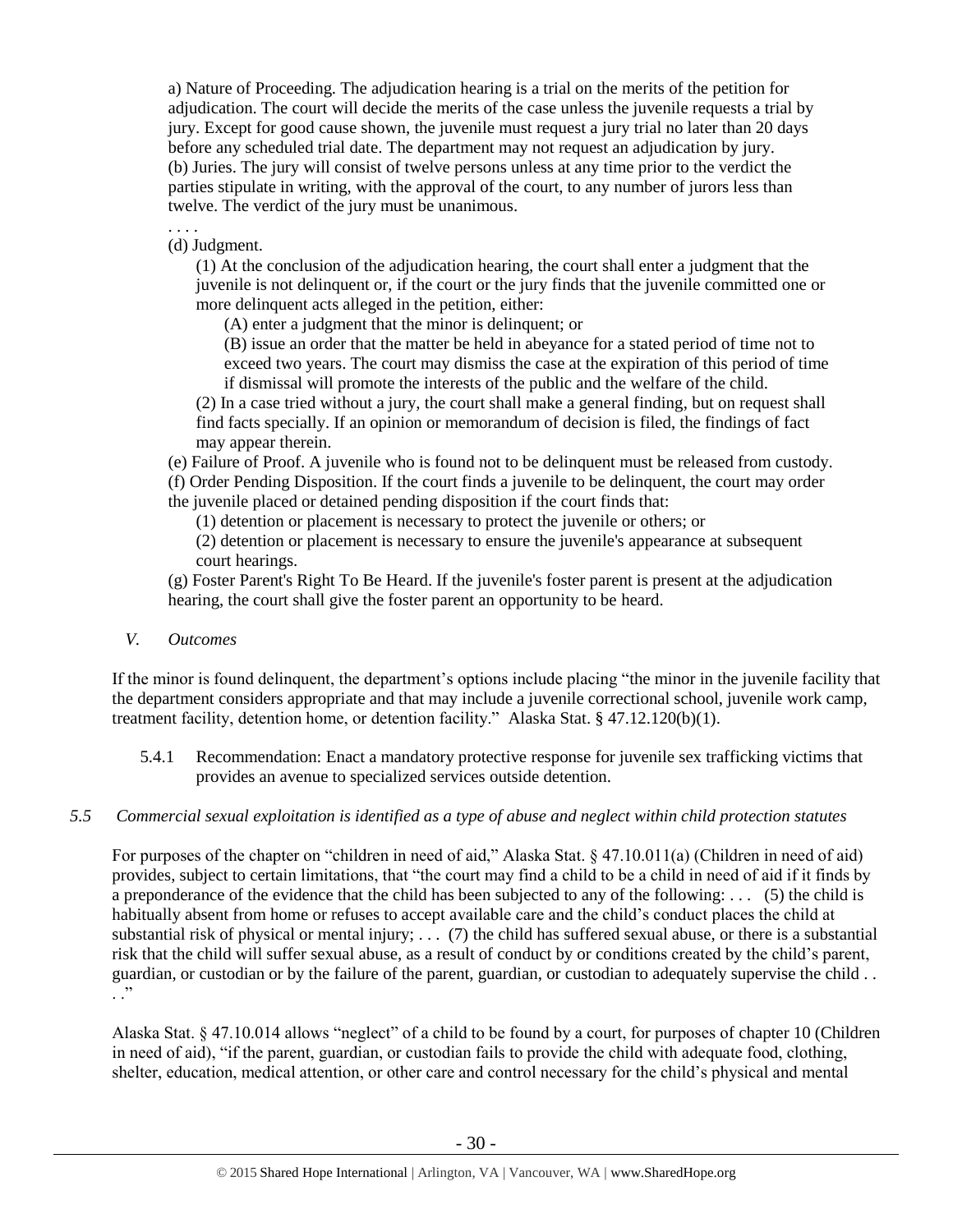health and development, though financially able to do so or offered financial or other reasonable means to do so."

Under Alaska Stat. § 47.17.290(2), "child abuse or neglect" is defined as "the physical injury or neglect, mental injury,<sup>54</sup> sexual abuse, sexual exploitation,<sup>55</sup> or maltreatment of a child under the age of 18 by a person under circumstances that indicate that the child's health or welfare is harmed or threatened thereby." Alaska Stat. § 47.17.290(10) defines "neglect" as "the failure by a person responsible for the child's welfare to provide necessary food, care, clothing, shelter, or medical attention for a child."

*5.6 The definition of "caregiver" or another related term in the child welfare statutes is not a barrier to a sex trafficked child accessing the protection of child welfare.*

For the chapter on "child protection," which contains statutes on mandatory child abuse reporters, Alaska Stat. § 47.17.290(12) defines "person responsible for the child's welfare" as the "the child's parent, guardian, foster parent, a person responsible for the child's care at the time of the alleged child abuse or neglect, or a person responsible for the child's welfare in a public or private residential agency or institution."

For purposes of the chapter on "children in need of aid," Alaska Stat. § 47.10.011(a) (Children in need of aid) provides, subject to certain limitations, that:

<span id="page-30-0"></span>the court may find a child to be a child in need of aid if it finds by a preponderance of the evidence that the child has been subjected to any of the following:  $\ldots$  (5) the child is habitually absent from home or refuses to accept available care and the child's conduct places the child at substantial risk of physical or mental injury;  $\ldots$  (7) the child has suffered sexual abuse,<sup>56</sup> or there is a substantial risk that the child will suffer sexual abuse, as a result of conduct by or conditions created by the child's parent, guardian, or custodian or by the failure of the parent, guardian, or custodian to adequately supervise the child . . . .

"Custodian" is defined in Alaska Stat. 47.10.990(7), as "a natural person 18 years of age or older to whom a parent or guardian has transferred temporary physical care, custody, and control of the child for a period of time."

5.6.1 Recommendation: Amend Alaska Stat. 47.10.990(7) (Definitions) to allow child welfare protection for juvenile sex trafficking victims irrespective of the perpetrator of the abuse.

"[S]exual exploitation" includes

 $\overline{a}$ 

(A) allowing, permitting, or encouraging a child to engage in prostitution prohibited by AS 11.66.100 - 11.66.150 [includes prostitution and sex trafficking], by a person responsible for the child's welfare; (B) allowing, permitting, encouraging, or engaging in activity prohibited by AS 11.41.455 [Unlawful exploitation of a minor] (a), by a person responsible for the child's welfare.

<sup>&</sup>lt;sup>54</sup> "Mental injury" is defined as "injury to the emotional well-being, or intellectual or psychological capacity of a child, as evidenced by an observable and substantial impairment in the child's ability to function." Alaska Stat. § 47.17.290(2).

<sup>55</sup> Pursuant to Alaska Stat. § 47.17.290(16) (Definitions),

<sup>&</sup>lt;sup>56</sup> "Sexual abuse" is defined in Alaska Stat.  $\S$  09.55.650(c) as "an act committed by the defendant against the plaintiff maintaining the cause of action if the defendant's conduct would have violated a provision of AS 11.41.410–11.41.440 [sexual assault in the first through fourth degrees; Sexual abuse of a minor in the first through fourth degrees] or 11.41.450–11.41.458 [Incest; Online enticement of a minor; Unlawful exploitation of a minor; and Indecent exposure in the first degree] . . . at the time it was committed."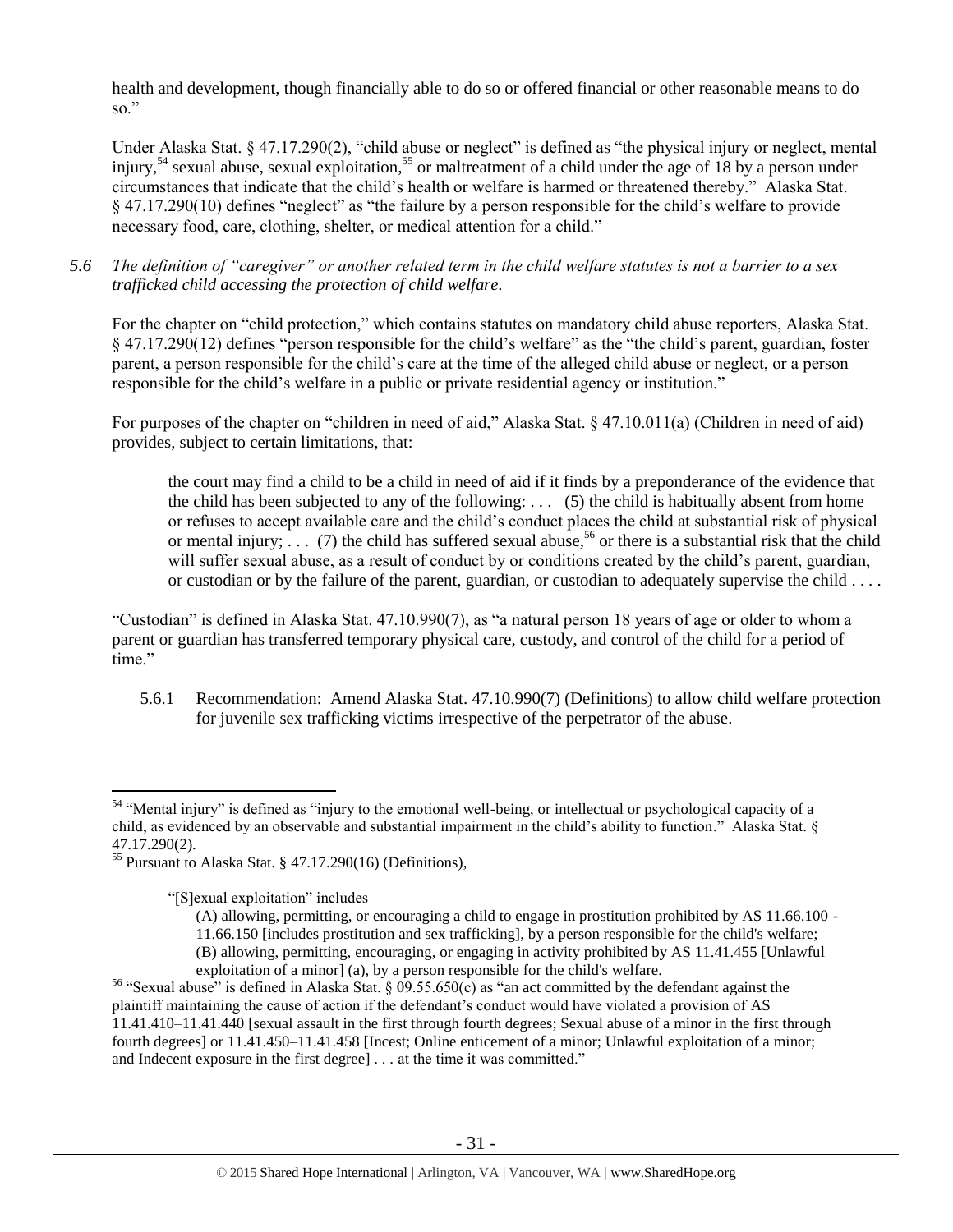*5.7 Crime victims' compensation is specifically available to a child victim of sex trafficking or commercial sexual exploitation of children (CSEC) without regard to ineligibility factors.*

Pursuant to Alaska Stat. § 18.67.101, the Alaska Violent Crimes Compensation Board:

may order the payment of compensation in accordance with the provisions of this chapter for personal injury or death that resulted from (1) an attempt on the part of the applicant to prevent the commission of crime, or to apprehend a suspected criminal, or aiding or attempting to aid a police officer to do so, or aiding a victim of crime; or (2) the commission or attempt on the part of one other than the applicant to commit any of the following offenses: . . . (F) sexual assault in any degree; (G) sexual abuse of a minor; ... (I) threats to do bodily harm ... ... (L) sex trafficking in violation of AS 11.66.110 or 11.66.130(a)(2); (M) human trafficking in any degree; or (N) unlawful exploitation of a minor.

The Violent Crimes Compensation program contains ineligibility criteria that could operate to bar a domestic minor sex trafficking victim's claim for compensation. Alaska Stat. § 18.67.080 (Awarding compensation) provides,

(c) In determining whether to make an order under this section, the board shall consider all circumstances determined to be relevant, including provocation, consent, or any other behavior of the victim that directly or indirectly contributed to the victim's injury or death, the prior case or social history, if any, of the victim, the victim's need for financial aid, and any other relevant matters. In applying this subsection,

(1) the board may not deny an order based on the factors in this subsection, unless those factors relate significantly to the occurrence that caused the victimization and are of such a nature and quality that a reasonable or prudent person would know that the factors or actions could lead to the crime and the victimization;

(2) with regard to circumstances in which the victim consented to, provoked, or incited the criminal act, the board may consider those circumstances only if the board finds that it is more probable than not that those circumstances occurred and were the cause of the crime and the victimization;

. . . (4) if a claim is based on a crime involving domestic violence or on a crime of sexual abuse of a minor or sexual assault and the offender is

(A) convicted of one of those crimes, notwithstanding  $(1)$ –(3) of this subsection, the board may not deny an order based on considerations of provocation, the use of alcohol or drugs by the victim, or the prior social history of the victim; or

(B) not convicted of one of those crimes, the board may not deny an order based on the involvement or behavior of the victim.

In addition, Alaska Stat. § 18.67.130 (Limitations on awarding compensation) sets limits on the victim's ability to receive compensation. Under subsection (a)(1), an application must be made within two years of the injury. Alaska Stat. § 18.67.130(a)(1). Pursuant to subsection (a)(2), the victim cannot receive compensation under Alaska Stat. § 18.67.080 unless, "the personal injury or death was the result of an incident or offense listed in AS 18.67.101 that had been reported to the police within five days of its occurrence or, if the incident or offense could not reasonably have been reported within that period, within five days of the time when a report could reasonably have been made." Alaska Stat. § 18.67.130(a)(2). Subsection (a)(3) states that victim compensation will not be granted unless "in the discretion of the board, the applicant has cooperated with law enforcement and prosecution officials to further prosecution of the offender if appropriate and to avoid further injury by the offender to the applicant and injury to persons in the care of the applicant who are exposed to possible injury by the offender." The provision goes on to say that compensation will not be awarded in the event that the victim "violated a penal law of the state, which violation caused or contributed to the victim's injuries or death." Alaska Stat. § 18.67.130(b)(3).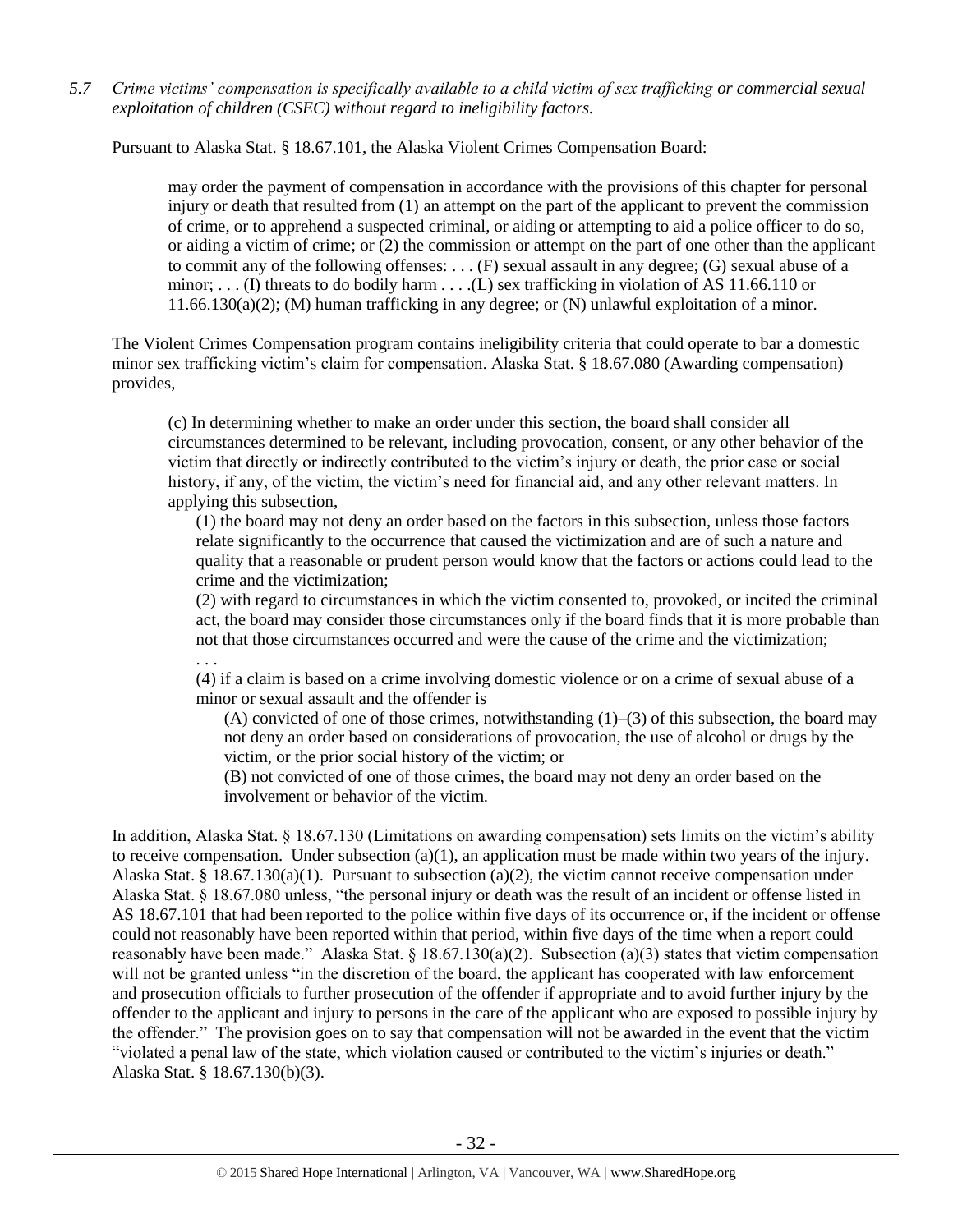5.7.1 Recommendation: Amend Alaska Stat. § 18.67.080 and § 18.67.130(a)(1)–(2), (b) to include an exception to ineligibility factors for child victims of human trafficking, prostitution offenses, and commercial sexual exploitation of children in recognition of the challenges these victims face through trauma-bonding, denial, and delayed disclosure.

## *5.8 Victim-friendly procedures and protections are provided in the trial process for minors under 18.*

Several victim-friendly criminal justice procedures and protections are statutorily provided in Alaska. Alaska Stat. § 11.66.140 (Corroboration of certain testimony not required) provides that in cases of sex trafficking in the first through fourth degrees, "it is not necessary that the testimony of the person whose prostitution is alleged to have been compelled or promoted be corroborated by the testimony of any other witness or by documentary or other types of evidence."

In criminal proceedings, Alaska Stat. § 12.45.046(a) (Testimony of children in criminal proceedings) provides victim-sensitive protections for victims and witnesses under 16. The court may appoint a guardian ad litem and "may order that the testimony of the child be taken by closed circuit television or through one-way mirrors if the court determines that the testimony by the child victim or witness under normal court procedures would result in the child's inability to effectively communicate."<sup>57</sup> If the court determines that one-way mirrors should be used, "[t]he attorneys may pose questions to the child and have visual contact with the child during questioning, but the mirrors shall be placed to provide a physical shield so that the child does not have visual contact with the defendant and jurors." Alaska Stat. § 12.45.046(e). Further, pursuant to Alaska Stat. § 12.45.046(f), if the court determines that the child victim should proceed under relatively normal courtroom procedures, the court may still do the following:

(1) allow the child to testify while sitting on the floor or on an appropriately sized chair; (2) schedule the procedure in a room that provides adequate privacy, freedom from distraction, informality, and comfort appropriate to the child's developmental age; and (3) order a recess when the energy, comfort, or attention span of the child warrants

Additionally, under Alaska R. Crim. P. 38.3 (Video conference testimony), the testimony of a witness can be made by contemporaneous two-way video conference during the trial if, "the requesting party establishes that testimony by two-way video conference is necessary to further an important public policy."

Alaska Stat. § 12.45.045 (Evidence of past sexual conduct in trials of certain sexual offenses) states in part,

(a) In prosecutions for the crimes of sexual assault in any degree, sexual abuse of a minor in any degree, or unlawful exploitation of a minor, or an attempt to commit any of these crimes,

<sup>&</sup>lt;sup>57</sup> Alaska Stat. § 12.45.046(b) states that in determining whether the child's testimony will be taken by closed circuit television or one-way mirrors, the court is to consider factors it determines to be relevant, including,

<sup>(1)</sup> the child's chronological age;

<sup>(2)</sup> the child's level of development;

<sup>(3)</sup> the child's general physical health;

<sup>(4)</sup> any physical, emotional, or psychological injury experienced by the child; and

<sup>(5)</sup> the mental or emotional strain that will be caused by requiring the child to testify under normal courtroom procedures.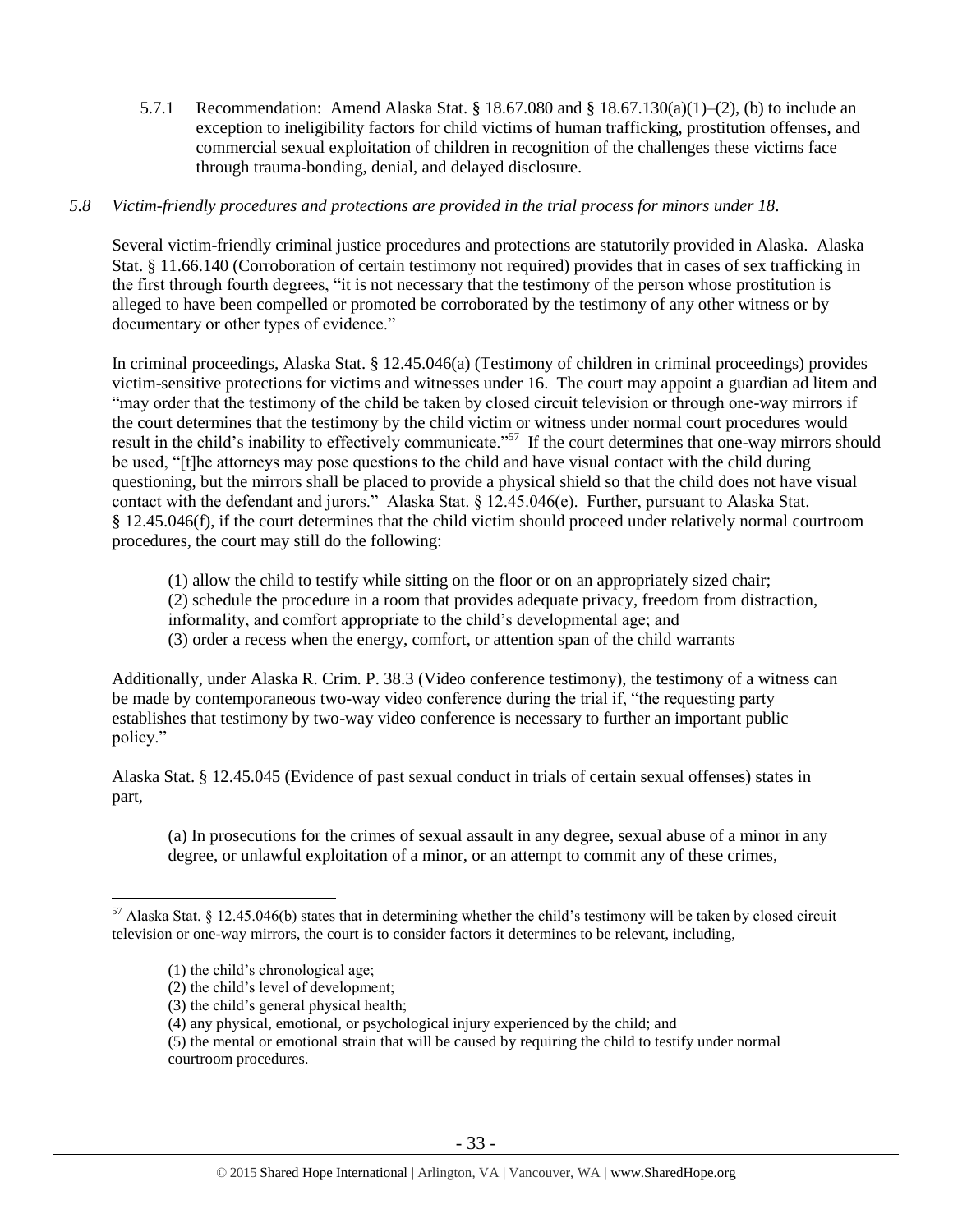evidence of the previous sexual conduct of the complaining witness,<sup>58</sup> occurring either before or after the offense charged, may not be admitted nor may reference be made to it in the presence of the jury except as provided in this section. When the defendant seeks to admit the evidence for any purpose, the defendant shall apply for an order of the court not later than 5 days before the trial or at a later time as the court may, for good reasons, permit. The defendant may, for good cause shown, apply for an order during trial if the request is based on information learned after the deadline or during the trial. After the application is made, the court shall conduct a hearing in camera to determine the admissibility of the evidence. If the court finds that evidence offered by the defendant regarding the sexual conduct of the complaining witness is relevant, and that the probative value of the evidence offered is not outweighed by the probability that its admission will create undue prejudice, confusion of the issues, or unwarranted invasion of the privacy of the complaining witness, the court shall make an order stating what evidence may be introduced and the nature of the questions that may be permitted. The defendant may then offer evidence under the order of the court.

(b) In the absence of a persuasive showing to the contrary, evidence of the complaining witness' sexual conduct occurring more than one year before the date of the offense charged is presumed to be inadmissible under this section.

This provision does not apply to the state human trafficking statutes, Alaska Stat. §§ 11.41.360 and 11.41.365, nor to the sex trafficking statutes, Alaska Stat. §§ 11.66.110–11.66.135. Therefore, victims of these crimes may be subjected to traumatic cross-examinations in the trials of their traffickers, buyer-exploiters, or both.

When a court finds that a child is a "child-in-need-of-aid," additional victim-friendly provisions may apply, including the appointment of a guardian ad litem or attorney in proceedings under the "children in need of aid" chapter.<sup>59</sup> Alaska Stat. § 47.10.050(a). Further, Alaska Stat. § 47.10.070(c) (Hearings) provides that in "childin-need-of-aid" cases, the following hearings are closed to the public:

(1) the initial court hearing after the filing of a petition to commence the child-in-need-of-aid case;

(2) a hearing following the initial hearing in which a parent, child, or other party to the case is present but has not had an opportunity to obtain legal representation;

(3) a hearing, or a part of a hearing, for which the court issues a written order finding that allowing the hearing, or part of the hearing, to be open to the public would reasonably be expected to

(A) stigmatize or be emotionally damaging to a child;

(B) inhibit a child's testimony in that hearing;

 $\overline{a}$ 

(C) disclose matters otherwise required to be kept confidential by state or federal statute or regulation, court order, or court rule; or

(D) interfere with a criminal investigation or proceeding or a criminal defendant's right to a fair trial in a criminal proceeding . . . .

<sup>&</sup>lt;sup>58</sup> "Complaining witness" is defined as "the alleged victim of the crime charged, the prosecution of which is subject to this section." Alaska Stat. § 12.45.045(c).

 $59$  A court may determine that a child is a "child-in-need-of-aid" if it makes a finding by a preponderance of the evidence that the child has been subjected to one of several situations, including the following: "the child has suffered sexual abuse, or there is a substantial risk that the child will suffer sexual abuse, as a result of conduct by or conditions created by the child's parent, guardian, or custodian or by the failure of the parent, guardian, or custodian to adequately supervise the child . . . ." Alaska Stat. § 47.10.011.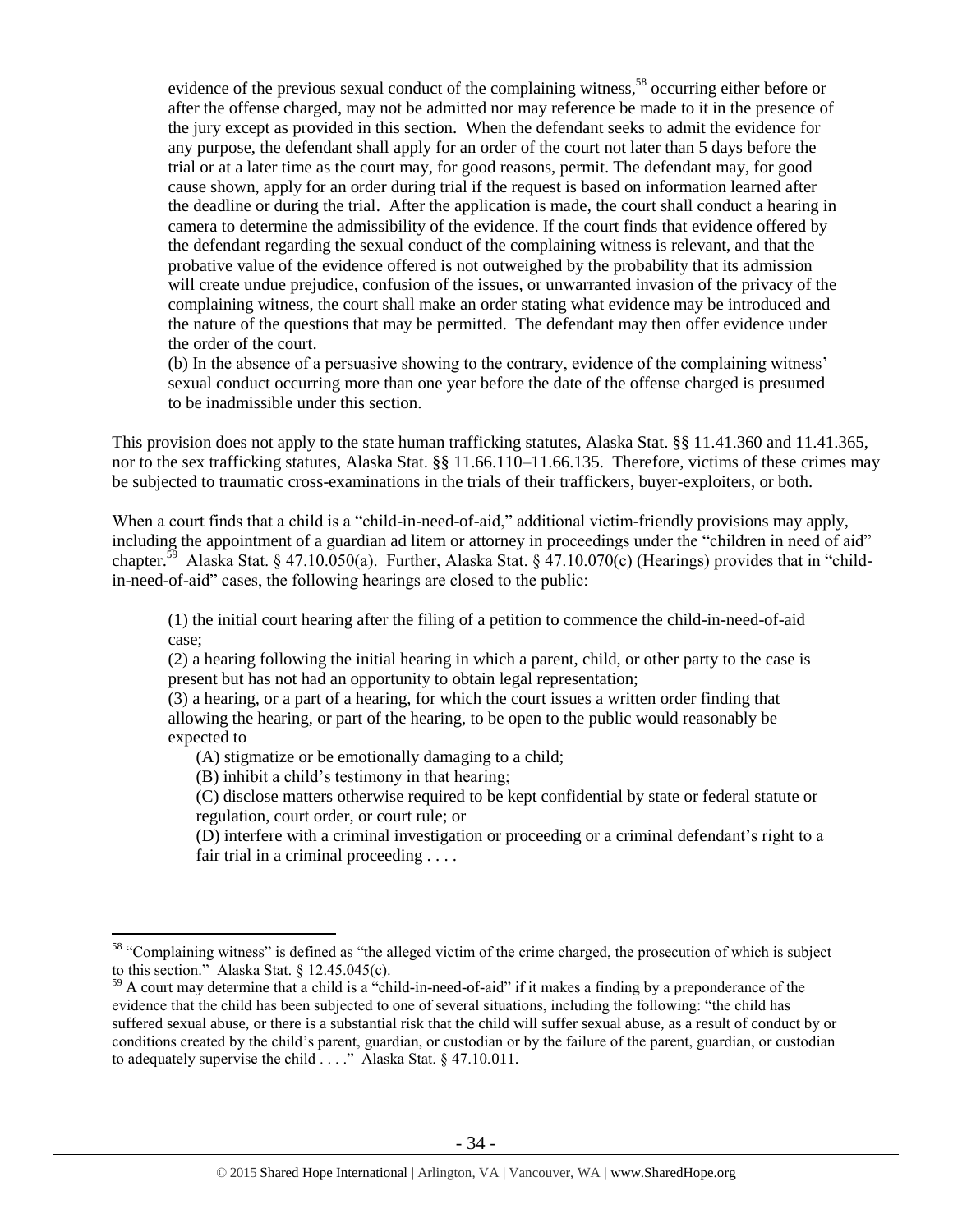*5.9 Expungement or sealing of juvenile delinquency records resulting from arrests or adjudications for prostitution-related offenses committed as a result of, or in the course of, the commercial sexual exploitation of a minor is available within a reasonable time after turning 18.*

Alaska Stat. § 47.12.300(d) (Court records) provides that the court shall order a minor's records sealed "within 30 days of the date of a minor's 18th birthday or, if the court retains jurisdiction of a minor past the minor's 18th birthday, within 30 days of the date on which the court releases jurisdiction over the minor." This extends to all "records pertaining to that minor in a proceeding under this chapter [Delinquent minors] sealed, as well as records of all . . . criminal proceedings against the minor, and punishments assessed against the minor." Alaska Stat. § 47.12.300(d). This provision does not apply if the minor was tried as an adult or if the records were made public. Alaska Stat. § 47.12.300(d), (f).

*5.10 Victim restitution and civil remedies for victims of domestic minor sex trafficking or commercial sexual exploitation of children (CSEC) are authorized by law.* 

Alaska Stat. § 12.55.045(a) (Restitution and compensation) provides that a court shall order a convicted defendant to make restitution to the victim of the offense, including "to a public, private, or private nonprofit organization that has provided or is or will be providing counseling, medical, or shelter services to the victim." Furthermore, the statute states that restitution does not limit the defendant's civil liability and that it may be ordered by means other than a monetary payment. Alaska Stat. § 12.55.045(b), (h).

If a civil claim is based on the sexual abuse of a minor who is under the age of 16 at the time of the offense, Alaska Stat. § 09.55.650(a) (Claim based on sexual abuse to a minor under 16 years of age) states that the victim "may maintain an action for recovery of damages against the perpetrator of the act or acts of sexual abuse based on the perpetrator's intentional conduct for an injury or condition suffered as a result of the sexual abuse $^{0.60}$ 

*5.11 Statutes of limitations for civil and criminal actions for child sex trafficking or commercial sexual exploitation of children (CSEC) offenses are eliminated or lengthened sufficiently to allow prosecutors and victims a realistic opportunity to pursue criminal action and legal remedies.*

Alaska Stat. § 12.10.010 outlines the statutes of limitations for criminal procedures. Prosecutions for "felony sexual abuse of a minor" and for violations of Alaska Stat. §§ 11.66.110–11.66.130 (Sex trafficking in the first through fourth degrees) and § 11.41.452 (Online enticement of a minor), § 11.41.455 (Unlawful exploitation of a minor), §§ 11.41.360–11.41.365 (Human trafficking), or § 11.61.125 (Distribution of child pornography) may be brought at any time if the victim was younger than 18 when the offense was committed. Alaska Stat. §  $12.10.010(a)(3)$ , (5).

In the Code of Civil Procedure, Alaska Stat. § 09.10.065(a) (Commencement of actions for acts constituting sexual offenses) provides that "(a) A person may bring an action at any time for conduct that would have, at the time the conduct occurred, violated provisions of any of the following offenses: (1) felony sexual abuse of a minor; (2) felony sexual assault; (3) unlawful exploitation of a minor; (4) felony sex trafficking; or (5) felony human trafficking." Under Alaska Stat. § 09.10.065(b), "Unless the action is commenced within three years of the accrual of the claim for relief, a person may not bring an action for conduct that would have, at the time the conduct occurred, violated the provisions of any of the following offenses: (1) misdemeanor sexual abuse of a minor; (2) misdemeanor sexual assault; (3) incest; or (4) felony indecent exposure."

<sup>60</sup> *See supra* note [56.](#page-30-0)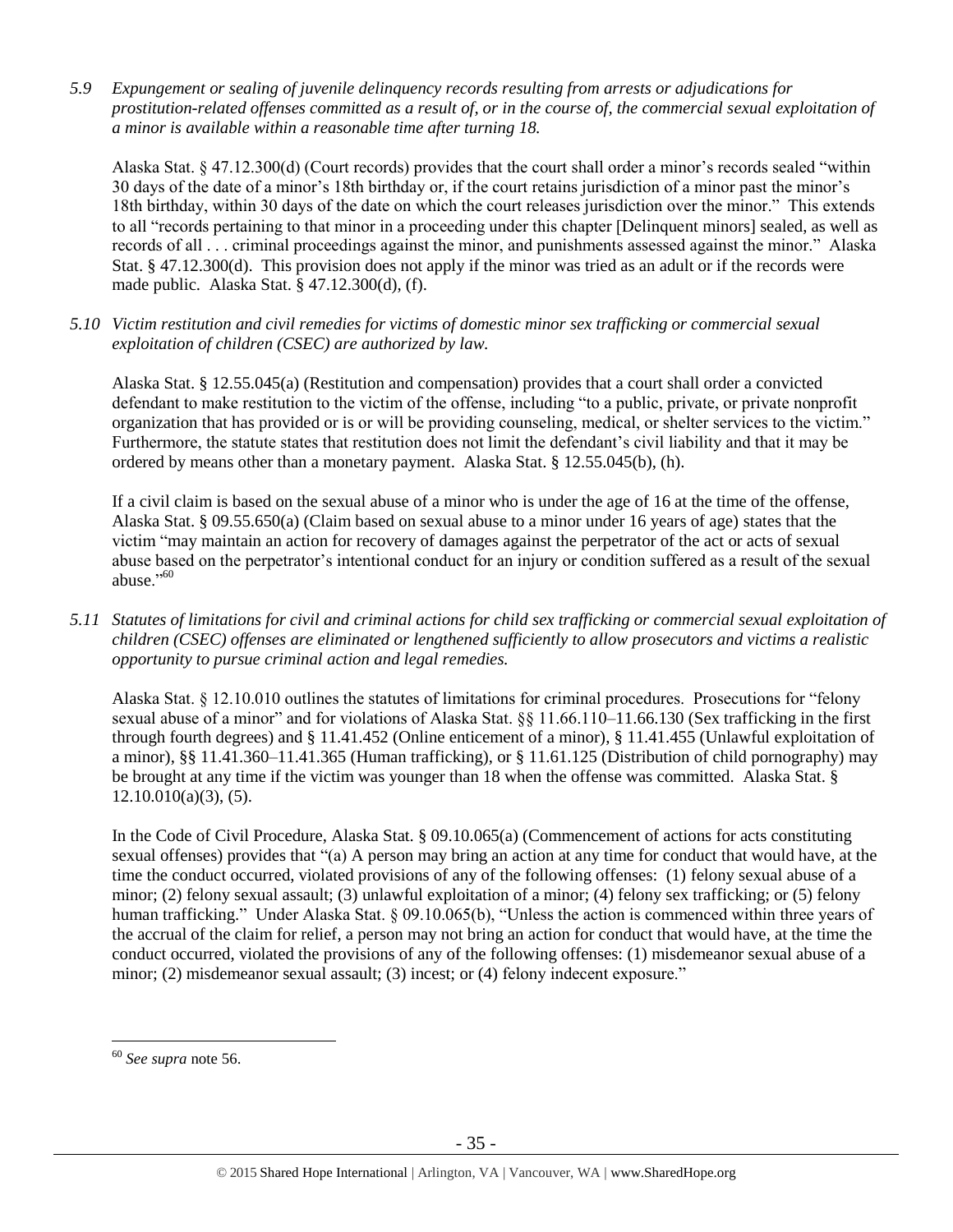Pursuant to Alaska Stat. § 09.10.140(a)<sup> $61$ </sup> (Disabilities of minority and incompetency):

Except as provided under (c) of this section, if a person entitled to bring an action mentioned in this chapter is at the time the cause of action accrues either (1) under the age of majority, or (2) incompetent by reason of mental illness or mental disability, the time of a disability identified in (1) or (2) of this subsection is not a part of the time limit for the commencement of the action. Except as provided in  $(b)^{62}$  of this section, the period within which the action may be brought is not extended in any case longer than two years after the disability ceases.

Under Alaska Stat. § 09.10.070:

 $\overline{a}$ 

Except as otherwise provided by law, a person may not bring an action (1) for libel, slander, assault, battery, seduction, or false imprisonment, (2) for personal injury or death, or injury to the rights of another not arising on contract and not specifically provided otherwise; (3) for taking, detaining, or injuring personal property, including an action for its specific recovery; (4) upon a statute for a forfeiture or penalty to the state; or (5) upon a liability created by statute, other than a penalty or forfeiture; unless the action is commenced within two years of the accrual of the cause of action.

All other actions that do not fall under any of the categories above must be commenced within 10 years after the cause of action pursuant to Alaska Stat. § 09.10.100.

<sup>61</sup> Alaska Stat. § 09.10.140(c) was found unconstitutional by the Supreme Court of Alaska in *Sands v. Green*, 156 P.3d 1130, 1136 (Alas. 2007) because it "violates the due process rights of minors to access the court." *Id.* <sup>62</sup> Alaska Stat. § 09.10.140(b) states,

<sup>(</sup>b) An action based on a claim of sexual abuse under AS 09.55.650 that is subject to AS 09.10.065(b) may be brought more than three years after the plaintiff reaches the age of majority if it is brought under the following circumstances:

<sup>(1)</sup> if the claim asserts that the defendant committed one act of sexual abuse on the plaintiff, the plaintiff shall commence the action within three years after the plaintiff discovered or through use of reasonable diligence should have discovered that the act caused the injury or condition; (2) if the claim asserts that the defendant committed more than one act of sexual abuse on the plaintiff, the plaintiff shall commence the action within three years after the plaintiff discovered or through use of reasonable diligence should have discovered the effect of the injury or condition attributable to the series of acts; a claim based on an assertion of more than one act of sexual abuse is not limited to plaintiff's first discovery of the relationship between any one of those acts and the injury or condition, but may be based on plaintiff's discovery of the effect of the series of acts.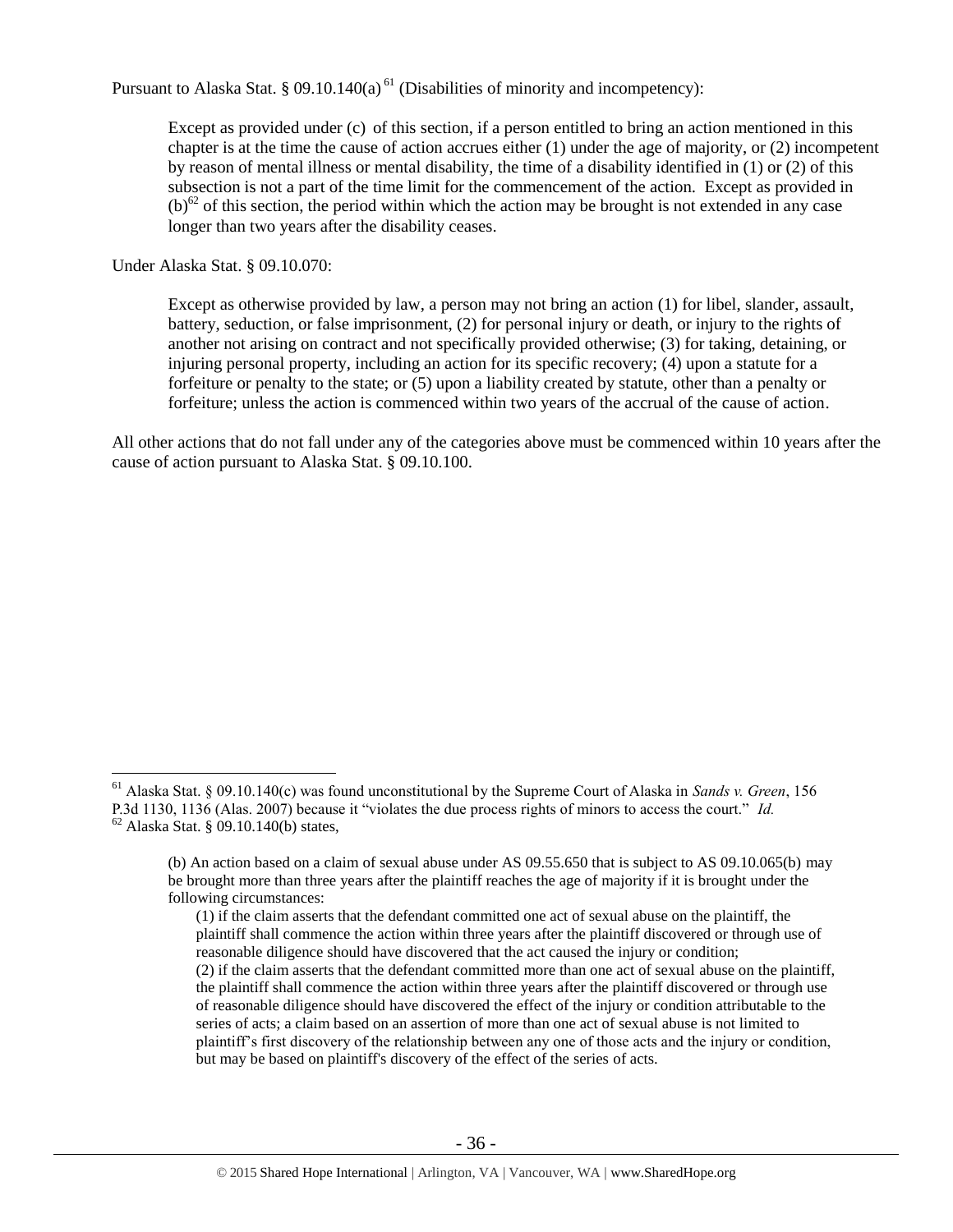#### **FRAMEWORK ISSUE 6: CRIMINAL JUSTICE TOOLS FOR INVESTIGATION AND PROSECUTIONS**

#### *Legal Components:*

- *6.1 Training on human trafficking and domestic minor sex trafficking for law enforcement is statutorily mandated or authorized.*
- *6.2 Single party consent to audio-taping is permitted in law enforcement investigations.*
- *6.3 Wiretapping is an available tool to investigate domestic minor sex trafficking.*
- *6.4 Using a law enforcement posing as a minor to investigate buying or selling of commercial sex acts is not a defense to soliciting, purchasing, or selling sex with a minor.*
- *6.5 Using the Internet or electronic communications to investigate buyers and traffickers is a permissible investigative technique.*
- *6.6 Law enforcement and child welfare agencies are mandated to promptly report missing and recovered children. \_\_\_\_\_\_\_\_\_\_\_\_\_\_\_\_\_\_\_\_\_\_\_\_\_\_\_\_\_\_\_\_\_\_\_\_\_\_\_\_\_\_\_\_\_\_\_\_\_\_\_\_\_\_\_\_\_\_\_\_\_\_\_\_\_\_\_\_\_\_\_\_\_\_\_\_\_\_\_\_\_\_\_\_\_\_\_\_\_\_\_\_\_\_*

## *Legal Analysis:*

 $\overline{a}$ 

*6.1 Training on human trafficking and domestic minor sex trafficking for law enforcement is statutorily mandated or authorized.*

Alaska Stat. § 47.17.020(a)(3) provides that "peace officers and officers of the Department of Corrections" are required to report immediately if, in the course of their employment duties, they "have reasonable cause to suspect that a child has suffered harm as a result of child abuse or neglect ... ..<sup>563</sup> Alaska Stat. § 47.17.022(a) states, "A person employed by the state or by a school district who is required under this chapter to report abuse or neglect of children shall receive training on the recognition and reporting of child abuse and neglect." Additionally, each department of the state that employs people who are required to report abuse must "file a current copy of its training curriculum and materials with the Council on Domestic Violence and Sexual Assault. A department or school district may seek the technical assistance of the council or the Department of Health and Social Services in the development of its training program." Alaska Stat. §47.17.022(d).

Alaska also directs the creation and implementation of training for peace officers and law enforcement agencies in the use of protocols and sexual assault examination kits. Alaska Stat. § 18.68.030.

*6.2 Single party consent to audiotaping is permitted in law enforcement investigations.*

Alaska Stat. § 42.20.310(a)(1) (Eavesdropping) prohibits the use of an eavesdropping device "to hear or record all or any part of an oral conversation without the consent of a party to the conversation."<sup>64</sup> The requirement for consent "of a party" indicates that audio-recording with a single party's consent is legal.

 $63$  Alaska Stat. § 47.17.290(2) defines "child abuse or neglect" as "the physical injury or neglect, mental injury, sexual abuse, sexual exploitation, or maltreatment of a child under the age of 18 by a person under circumstances that indicate that the child's health or welfare is harmed or threatened thereby; in this paragraph, 'mental injury' means an injury to the emotional well-being, or intellectual or psychological capacity of a child, as evidenced by an observable and substantial impairment in the child's ability to function." Alaska Stat. § 47.17.290(16) defines "sexual exploitation" as including "(A) allowing, permitting, or encouraging a child to engage in prostitution prohibited by AS 11.66.100–11.66.150, by a person responsible for the child's welfare; (B) allowing, permitting, encouraging, or engaging in activity prohibited by AS 11.41.455(a) [Unlawful exploitation of a minor], by a person responsible for the child's welfare."

<sup>&</sup>lt;sup>64</sup> Alaska Stat. § 42.20.310(b) defines "eavesdropping device" as "any device capable of being used to hear or record oral conversation whether the conversation is conducted in person, by telephone, or by any other means; provided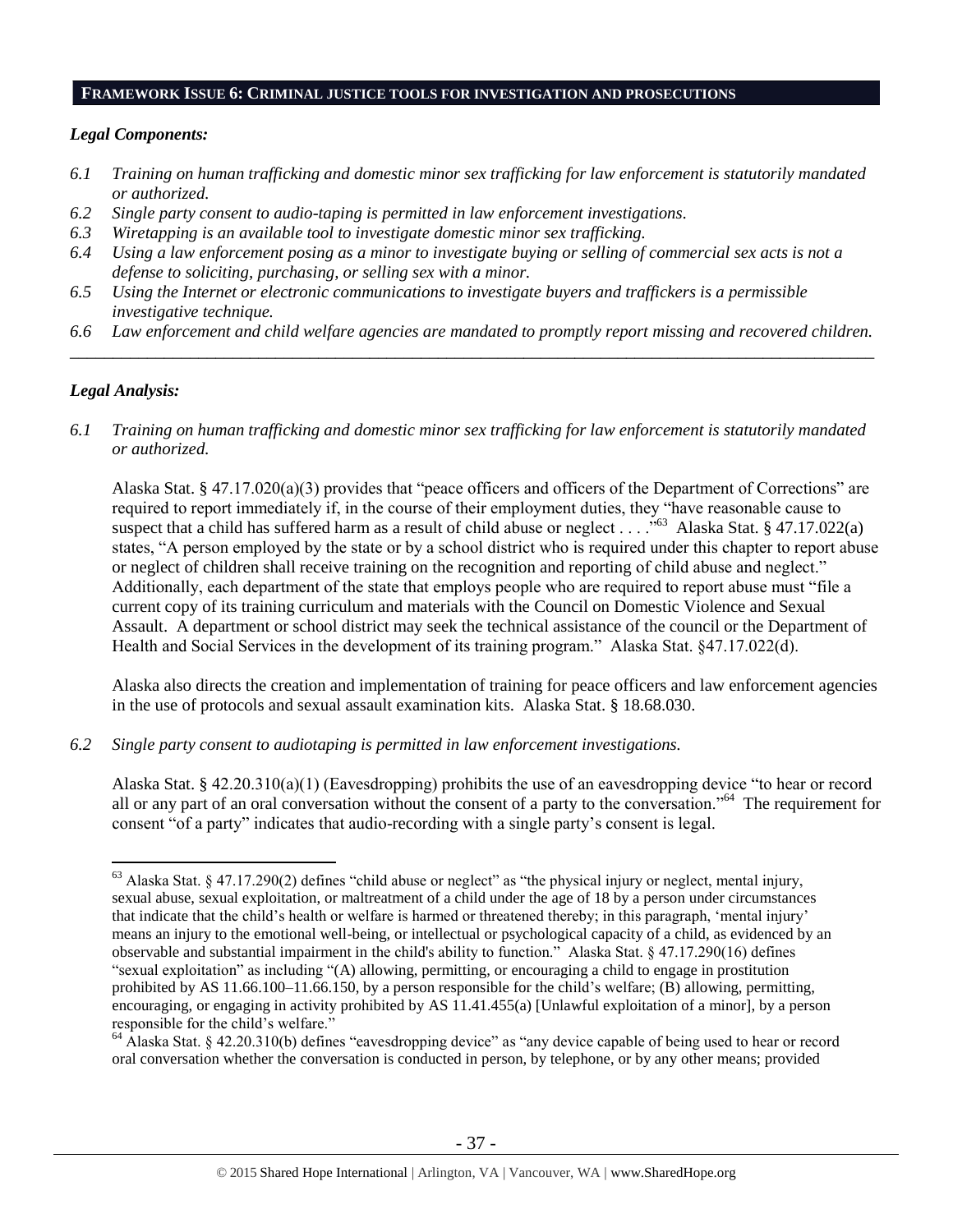Alaska Stat. § 12.37.400 (Police use of body wire) states,

(a) A peace officer may intercept an oral communication by use of an electronic, mechanical, or other eavesdropping device that is concealed on or carried on the person of the peace officer and that transmits that oral communication by means of radio to a receiving unit that is monitored by other peace officers, if

(1) the interception and monitoring occurs

(A) during the investigation of a crime or the arrest of a person for a crime; and

(B) for the purpose of ensuring the safety of the peace officer conducting the investigation or making the arrest;

(2) the peace officer intercepting the conversation is a party to the oral communication and has consented to the interception; and

(3) the communication intercepted is not recorded.

(b) A peace officer monitoring a receiving unit under (a) of this section, or any other person intercepting an oral communication transmitted under (a) of this section, is not competent to testify in a criminal proceeding involving a party to the oral communication about the contents of the oral communication that was intercepted or the fact that the communication occurred.

*6.3 Wiretapping is an available tool to investigate domestic minor sex trafficking.* 

Alaska Stat. § 12.37.010 (Authorization to intercept communications) states,

The attorney general, or a person designated in writing or by law to act for the attorney general, may authorize, in writing, an ex parte application to a court of competent jurisdiction for an order authorizing the interception of a private communication if the interception may provide evidence of, or may assist in the apprehension of persons who have committed, are committing, or are planning to commit, the following offenses:

- (1) murder in the first or second degree under AS 11.41.100–11.41.110;
- (2) kidnapping under AS 11.41.300;

 $\overline{a}$ 

- (3) a class A or unclassified felony drug offense under AS 11.71.
- (4) sex trafficking in the first or second degree under AS 11.66.110 and 11.66.120; or
- (5) human trafficking in the first degree under AS 11.41.360.

Under Alaska Stat. § 12.37.030(b) (Requirements for an order authorizing a communications interception),

(b) In addition to exercising authority under (a)<sup>65</sup> of this section, on consideration of an application relating to a private communication of a minor, the court may enter an ex parte order authorizing the

Upon consideration of an application, the court may enter an ex parte order authorizing the interception of a private communication if the court determines, on the basis of the application, that

(1) there is probable cause to believe that the person whose communication is to be intercepted is committing, has committed, or is planning to commit an offense listed in AS 12.37.010;

(2) there is probable cause to believe that a communication concerning the offense may be obtained through the interception;

(3) there is probable cause to believe that the facility from which, or the place where, the communication is to be intercepted, is, has been, or is about to be used in connection with the

that this definition does not include devices used for the restoration of the deaf or hard-of-hearing to normal or partial hearing."

 $65$  Pursuant to Alaska Stat. § 12.37.030(a) (Requirements for an order authorizing a communications interception),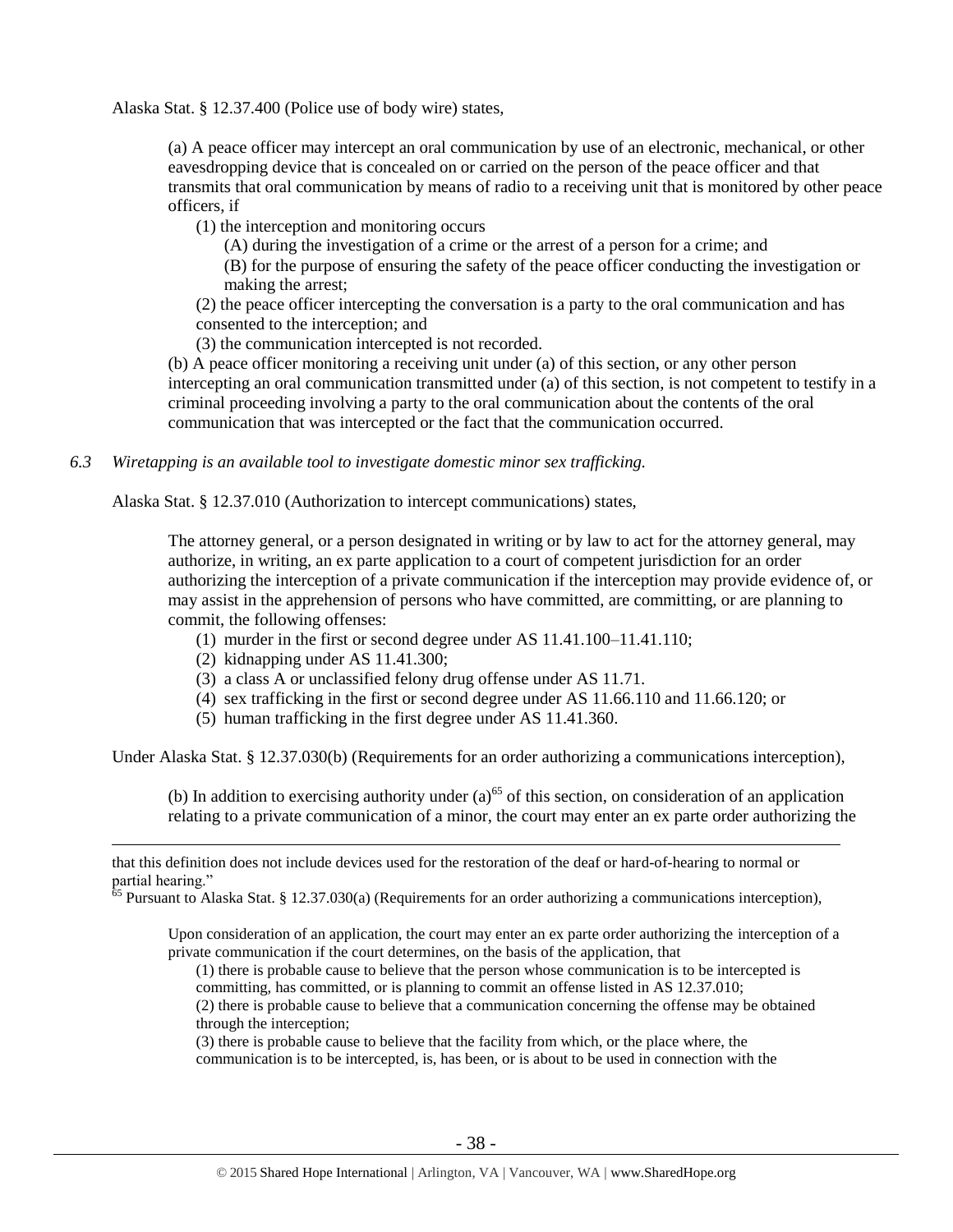interception of the private communication. The court may enter the order only if the court determines, after making appropriate findings of fact and on the basis of the application, that there is probable cause to believe that

(1) a party to the private communication

 $\overline{a}$ 

- (A) has committed, is committing, or is about to commit a felony or misdemeanor;
- (B) has been, is, or is about to be a victim of a felony or misdemeanor; or
- (C) has been, is, or is about to be a witness to a felony or misdemeanor;
- (2) the health or safety of a minor is in danger; or

(3) a parent of a minor has consented in good faith to the interception of a communication of the minor based on the parent's objectively reasonable belief that it is necessary for the welfare of the minor and is in the best interest of the minor.<sup>66</sup>

This provision would permit the use of wiretapping in some domestic minor sex trafficking investigations.

*6.4 Using a law enforcement posing as a minor to investigate buying or selling of commercial sex acts is not a defense to soliciting, purchasing, or selling sex with a minor.*

There is no law in place that explicitly permits law enforcement to use a decoy to investigate prostitution or sex trafficking cases. However, Alaska Stat. § 11.41.452(b) (Online enticement of a minor) states, "In a prosecution under (a)(2) of this section, it is not a defense that the person enticed, solicited, or encouraged was not actually a child under 16 years of age."

This is distinguished from the affirmative defense of entrapment in Alaska Stat. § 11.81.450, which provides that "it is an affirmative defense that, in order to obtain evidence of the commission of an offense, a public law enforcement official or a person working in cooperation with the official induced the defendant to commit the offense by persuasion or inducement as would be effective to persuade an average person, other than one who is ready and willing, to commit the offense. Inducement or persuasion which would induce only a person engaged in an habitual course of unlawful conduct for gain or profit does not constitute entrapment."

- 6.4.1 Recommendation: Enact a law explicitly permitting the use of a decoy to investigate domestic minor sex trafficking related crimes.
- 6.4.2 Recommendation: Amend Alaska Stat. §§ 11.41.360–11.41.365 (Human trafficking in the first and second degrees), § 11.41.455 (Unlawful exploitation of a minor), and § 11.66.100 (Prostitution) to include a provision preventing a defense based on a supposed minor actually being law enforcement or someone acting on behalf of law enforcement.

<sup>66</sup> Alaska Stat. § 42.20.390(8) (Definitions) defines "minor" as "a child under 18 years of age who has not had the disabilities of a minor removed as described in AS 09.55.590 [Removal of disabilities of minority]."

commission of the offense, or is leased to, listed in the name of, or commonly used by, the person whose communication is to be intercepted;

<sup>(4)</sup> normal investigative procedures with respect to the offense have been tried and have failed or reasonably appear to be either unlikely to succeed if tried or too dangerous to employ; and (5) if the application, other than an application for an extension, is for an order to intercept a communication of a person, or involving a communications facility, that was the subject of a previous application, the current application is based upon new evidence or information different from and in addition to the evidence or information offered to support the previous application.